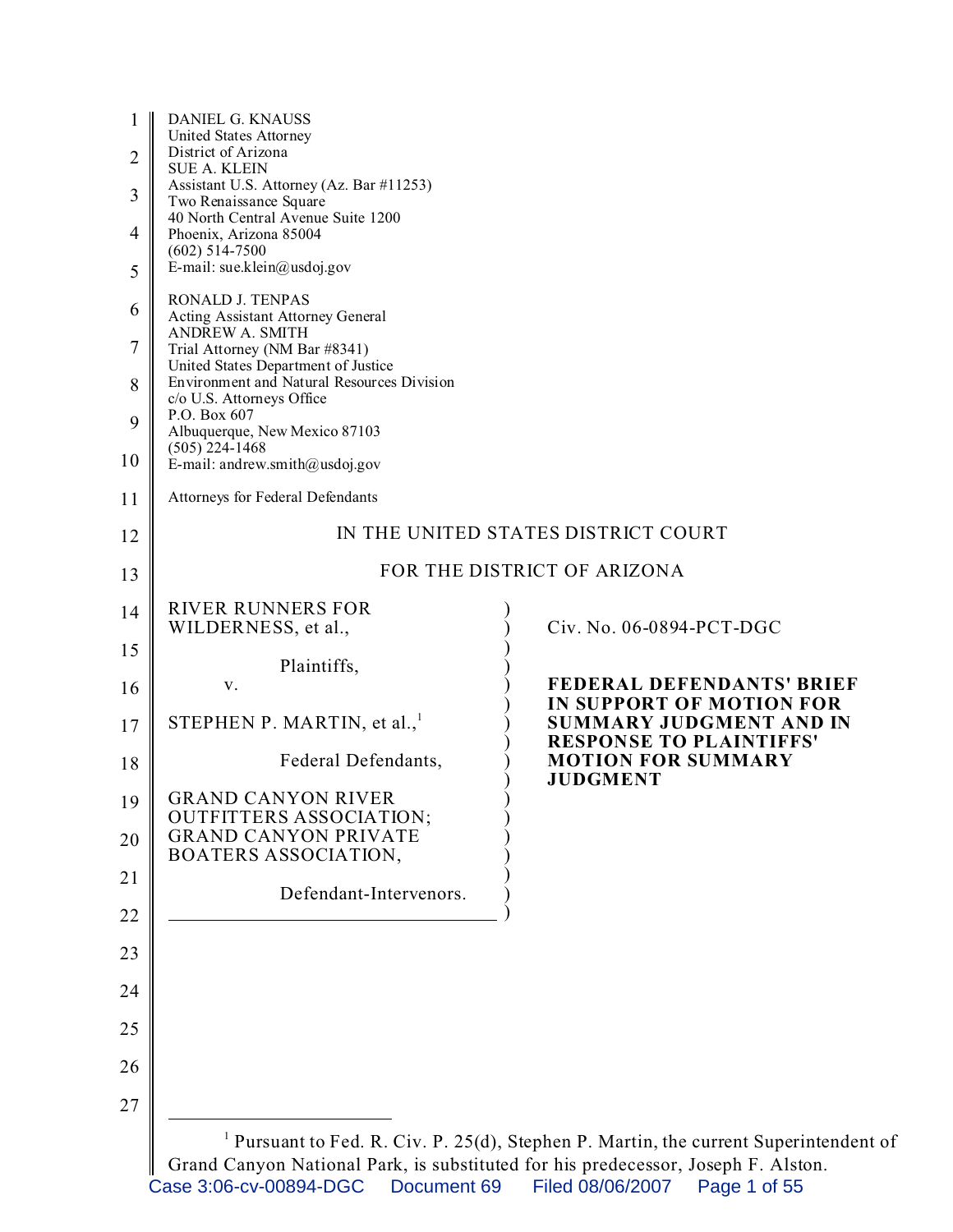| $\mathbf{1}$             |                | <b>TABLE OF CONTENTS</b>                                                                                                                                                      |
|--------------------------|----------------|-------------------------------------------------------------------------------------------------------------------------------------------------------------------------------|
| $\overline{2}$           |                |                                                                                                                                                                               |
| 3                        |                |                                                                                                                                                                               |
| $\overline{\mathcal{A}}$ |                |                                                                                                                                                                               |
| 5                        | $I_{\cdot}$    | JUDICIAL REVIEW UNDER THE ADMINISTRATIVE                                                                                                                                      |
| 6                        | П.             |                                                                                                                                                                               |
| $\overline{7}$<br>8      |                |                                                                                                                                                                               |
| 9                        | $I_{\cdot}$    | PLAINTIFFS' CLAIMS THAT NPS VIOLATED A "DUTY"<br>TO MANAGE THE COLORADO RIVER CORRIDOR AS                                                                                     |
| 10<br>11<br>12           | A.             | The<br>1976 Master Plan, 1995 General<br>Management Plan, and 2001 Management<br>Policies Are Park Service Policy Statements And,<br>As Such, Are Not Enforceable Against The |
| 13<br>14                 | <b>B.</b>      | The Wilderness Act Does Not Govern The Park<br>Service's Management Of The Colorado River<br>Corridor In The Grand Canyon National Park  16                                   |
| 15<br>16<br>17           | II.            | EVEN IF NPS HAD A LEGALLY ENFORCEABLE "DUTY"<br>TO MANAGE THE COLORADO RIVER CORRIDOR AS<br>POTENTIAL WILDERNESS, THE 2006 CRMP FULFILLS                                      |
| 18<br>19                 | Α.             | NPS Reasonably Considered The Use Of<br>Motorboats A Temporary Or Transient<br>Disturbance That Does Not Preclude Wilderness                                                  |
| 20<br>21<br>22           | <b>B.</b>      | Motorboat Use Has Long Been Established In<br>The Colorado River Corridor, And Congress<br>Could Allow It To Continue If It Designated The<br>19                              |
| 23<br>24                 | $\mathbf{C}$ . | NPS Reasonably Determined That Commercial<br>Services Are Necessary For A Proper Use Of The<br>Colorado River Corridor<br>20                                                  |
| 25<br>26                 | III.           | COMMERCIAL USE<br>OF<br><b>THE</b><br>COLORADO RIVER<br>UNDER THE 2006 CRMP DOES NOT<br><b>CORRIDOR</b>                                                                       |
| 27                       | IV.            | THE 2006 CRMP IS CONSISTENT WITH THE NPS<br>29                                                                                                                                |
|                          |                | $- i -$<br>Federal Defendants' Summary Judgment Brief<br>Civ. No. 06-0894-PCT-DGC<br>Case 3:06-cv-00894-DGC  Document 69<br>Filed 08/06/2007<br>Page 2 of 55                  |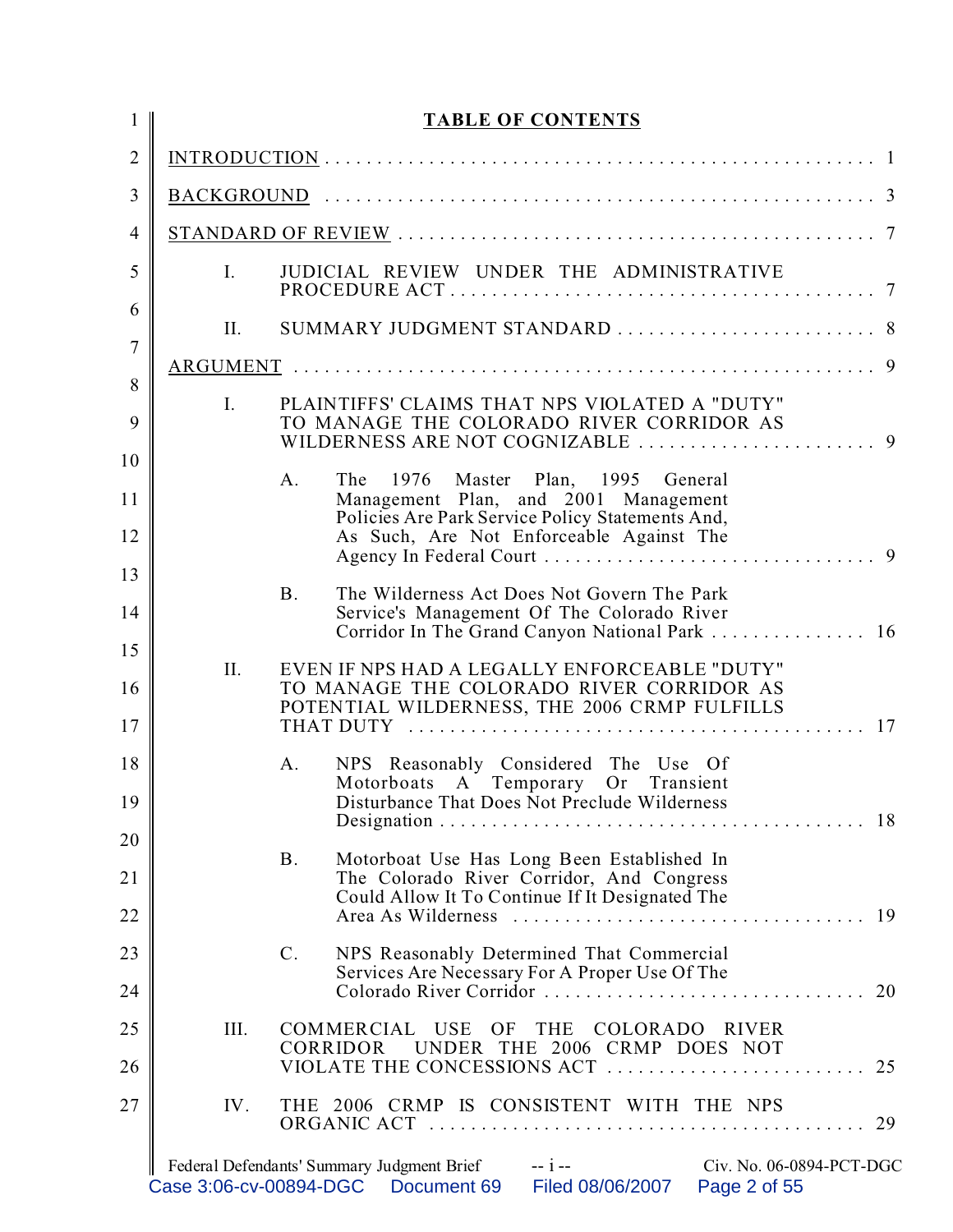| 1<br>$\overline{2}$ |                        | A.          | NPS Fairly Allocated Colorado River Corridor<br>Use In The Grand Canyon Between Commercial                                            |  |
|---------------------|------------------------|-------------|---------------------------------------------------------------------------------------------------------------------------------------|--|
| 3                   |                        | <b>B.</b>   | NPS Reasonably Concluded That Use Of Motors<br>At Levels Allowed In The 2006 CRMP Would                                               |  |
| 4                   |                        |             |                                                                                                                                       |  |
| 5                   |                        |             | 1.                                                                                                                                    |  |
| 6                   |                        |             | 2.                                                                                                                                    |  |
| $\overline{7}$      |                        |             | 3 <sub>1</sub><br>Previous NEPA Documents and                                                                                         |  |
| 8                   |                        |             | 4.                                                                                                                                    |  |
| 9<br>10             |                        | $C_{\cdot}$ | The 2006 CRMP Is Consistent With The Organic<br>Act's Call To Conserve Park Resources And                                             |  |
| 11                  |                        |             | 40                                                                                                                                    |  |
| 12                  | V.                     |             | NPS COMPLIED WITH NEPA IN ANALYZING THE<br>POTENTIAL ENVIRONMENTAL IMPACTS OF THE 2006                                                |  |
| 13                  |                        |             |                                                                                                                                       |  |
| 14                  |                        | A.          | NPS Took The Requisite "Hard Look" At The<br>Cumulative Impacts Of The 2006 CRMP On<br>Wilderness Characteristics  42                 |  |
| 15<br>16            |                        | <b>B.</b>   | The FEIS Is Based On High-Quality Information                                                                                         |  |
| 17                  |                        |             |                                                                                                                                       |  |
| 18                  |                        |             |                                                                                                                                       |  |
|                     |                        |             |                                                                                                                                       |  |
| 19<br>20            |                        |             |                                                                                                                                       |  |
| 21                  |                        |             |                                                                                                                                       |  |
| 22                  |                        |             |                                                                                                                                       |  |
| 23                  |                        |             |                                                                                                                                       |  |
|                     |                        |             |                                                                                                                                       |  |
| 24                  |                        |             |                                                                                                                                       |  |
| 25                  |                        |             |                                                                                                                                       |  |
| 26                  |                        |             |                                                                                                                                       |  |
| 27                  |                        |             |                                                                                                                                       |  |
|                     | Case 3:06-cv-00894-DGC |             | Federal Defendants' Summary Judgment Brief<br>-- ii --<br>Civ. No. 06-0894-PCT-DGC<br>Page 3 of 55<br>Document 69<br>Filed 08/06/2007 |  |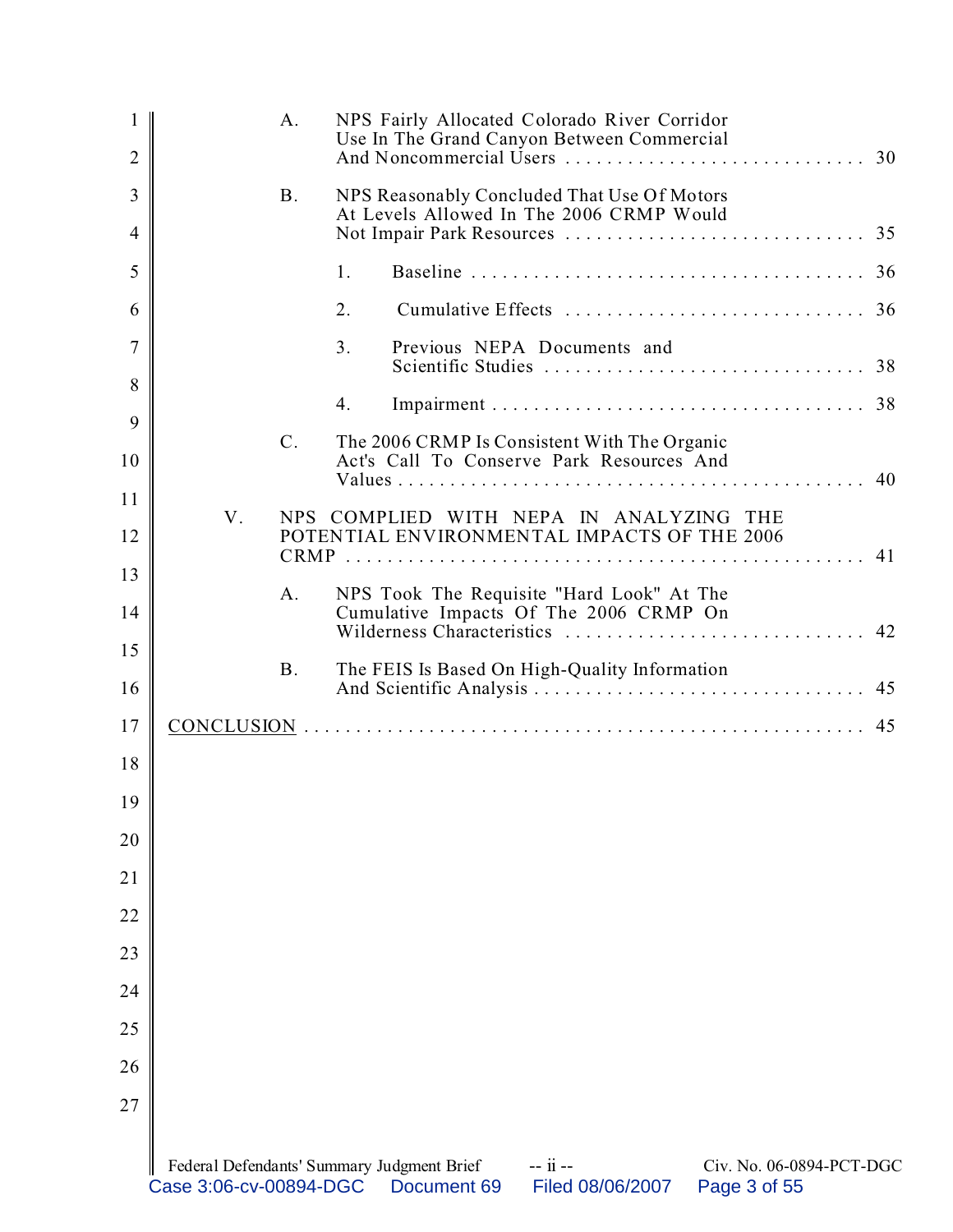| $\mathbf{1}$        | <b>TABLE OF AUTHORITIES</b><br><b>FEDERAL CASES</b>                                                                                                                                                 |
|---------------------|-----------------------------------------------------------------------------------------------------------------------------------------------------------------------------------------------------|
| $\overline{2}$<br>3 | <u>Alaska Wildlife Alliance v. Jensen,</u>                                                                                                                                                          |
| $\overline{4}$      | <u>Anderson v. Liberty Lobby, Inc.,</u>                                                                                                                                                             |
| 5<br>6              | Bicycle Trails Council of Marin v. Babbitt,                                                                                                                                                         |
| $\overline{7}$      | Bowman Transp., Inc. v. Arkansas-Best Freight System, Inc.,                                                                                                                                         |
| 8<br>9              | Brock v. Cathedral Bluffs Shale Oil Co.,<br>10                                                                                                                                                      |
| 10                  | Burbank Anti-Noise Group v. Goldschmidt,<br>17                                                                                                                                                      |
| 11<br>12            | Chevron U.S.A., Inc. v. Natural Resources Defense Council,<br>35                                                                                                                                    |
| 13                  | Citizens to Preserve Overton Park v. Volpe,<br>39                                                                                                                                                   |
| 14<br>15            | City of Sausalito v. O'Neill,<br>40                                                                                                                                                                 |
| 16                  | Friends of the Earth v. Hintz,                                                                                                                                                                      |
| 17<br>18            | Friends of Endangered Species, Inc. v. Jantzen,                                                                                                                                                     |
| 19<br>20            | Glacier Park Foundation v. Watt,                                                                                                                                                                    |
| 21                  | Great Basin Mine Watch v. Hankins,                                                                                                                                                                  |
| 22                  | Greenwood v. FAA,                                                                                                                                                                                   |
| 23<br>24            | High Sierra Hikers Ass'n v. Blackwell,                                                                                                                                                              |
| 25                  | Idaho Conservation League v. Mumma,                                                                                                                                                                 |
| 26<br>27            | Inland Empire Pub. Lands Council v. United States Forest Service,<br>88 F.3d 754 (9th Cir. 1996) $\ldots \ldots \ldots \ldots \ldots \ldots \ldots \ldots \ldots \ldots \ldots \ldots \ldots$<br>41 |
|                     | Federal Defendants' Summary Judgment Brief -- iii --<br>Civ. No. 06-0894-PCT-DGC<br>Case 3:06-cv-00894-DGC<br>Filed 08/06/2007<br>Document 69<br>Page 4 of 55                                       |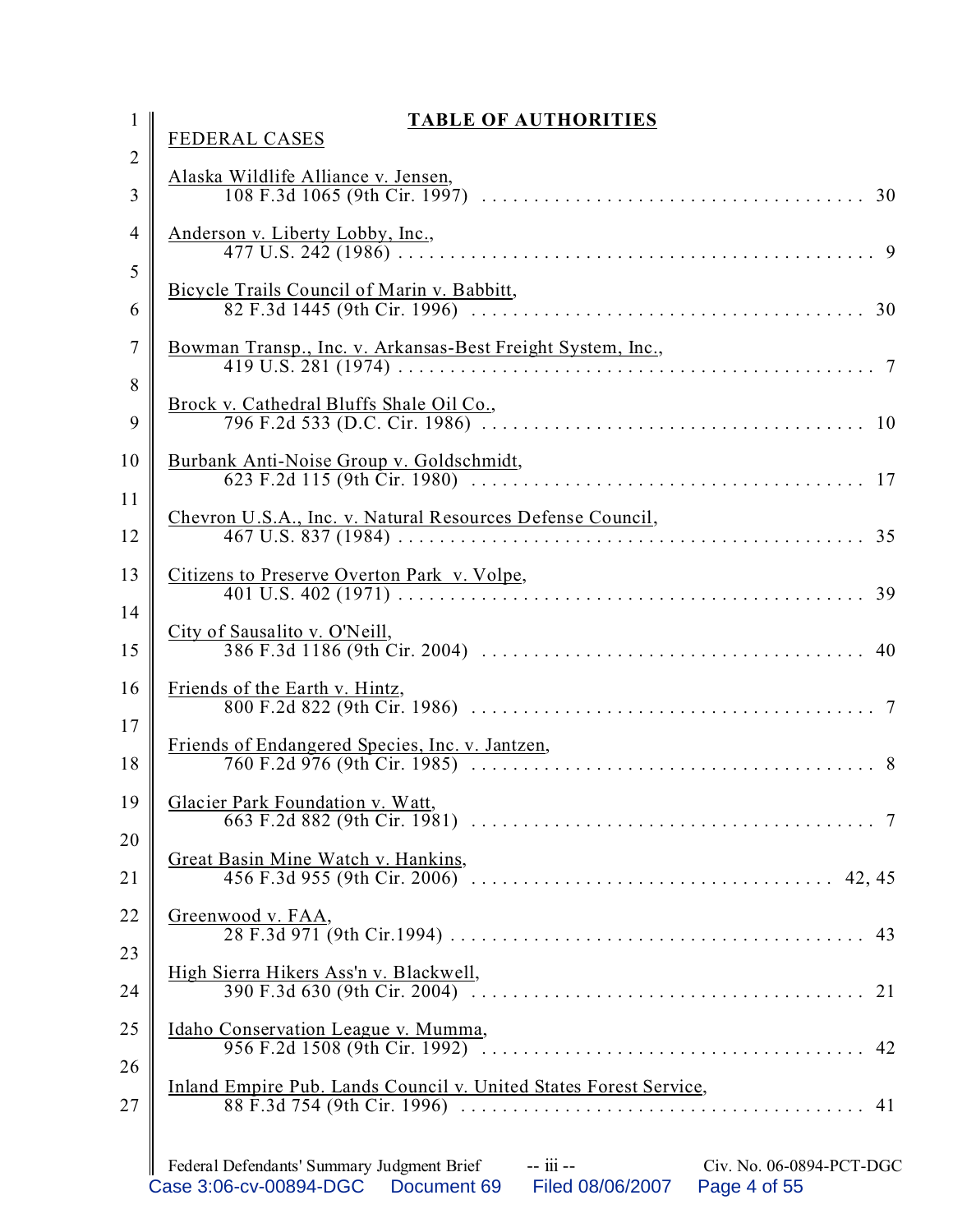| 1              | Isle Royale Boaters Ass'n v. Norton,                                                                                                                         |
|----------------|--------------------------------------------------------------------------------------------------------------------------------------------------------------|
| $\overline{2}$ | 154 F. Supp.2d 1098 (W.D. Mich. 2001)                                                                                                                        |
| 3              | Jackson Hole Cons. Alliance v. Babbitt,                                                                                                                      |
| 4              | <u>Kern v. United States Bureau of Land Mgmt.</u> ,                                                                                                          |
| 5              |                                                                                                                                                              |
| 6<br>7         | Klamath-Siskiyou Wildlands Ctr. v. Bureau of Land Mgmt.,                                                                                                     |
| 8              | Kleppe v. Sierra Club,                                                                                                                                       |
| 9              | Lake Mojave Boat Owners Ass'n v. National Park Service,                                                                                                      |
| 10<br>11       | Lake Mojave Boat Owners Ass'n v. National Park Service,                                                                                                      |
| 12             | Lewis v. Lujan,<br>826 F. Supp. 1302 (D. Wyo. 1992), aff'd, 998 F.2d 880 (10th Cir. 1993)  12                                                                |
| 13<br>14       | Mada-Luna v. Fitzpatrick,                                                                                                                                    |
| 15             | Marsh v. Oregon Natural Resources Council,                                                                                                                   |
| 16<br>17       | Maryland Cas. Co. v. Knight,                                                                                                                                 |
| 18             | Miccosukee Tribe v. United States,<br>980 F. Supp. 448 (S.D. Fla. 1997), aff'd, 163 F.3d 1359 (11th Cir. 1998)  30                                           |
| 19<br>20       | Minnesota Public Interest Research Group v. Butz,                                                                                                            |
| 21             | Morongo Band of Mission Indians v. Federal Aviation Admin.,                                                                                                  |
| 22<br>23       | National Park Hospitality Ass'n v. Dep't of the Interior,                                                                                                    |
| 24             | National Parks & Conservation Ass'n v. U.S. Dep't of Transp.,                                                                                                |
| 25<br>26       | National Wildlife Fed. v. Burford,                                                                                                                           |
| 27             | National Wildlife Fed'n v. National Park Service,                                                                                                            |
|                | Federal Defendants' Summary Judgment Brief -- iv --<br>Civ. No. 06-0894-PCT-DGC<br>Case 3:06-cv-00894-DGC<br>Document 69<br>Filed 08/06/2007<br>Page 5 of 55 |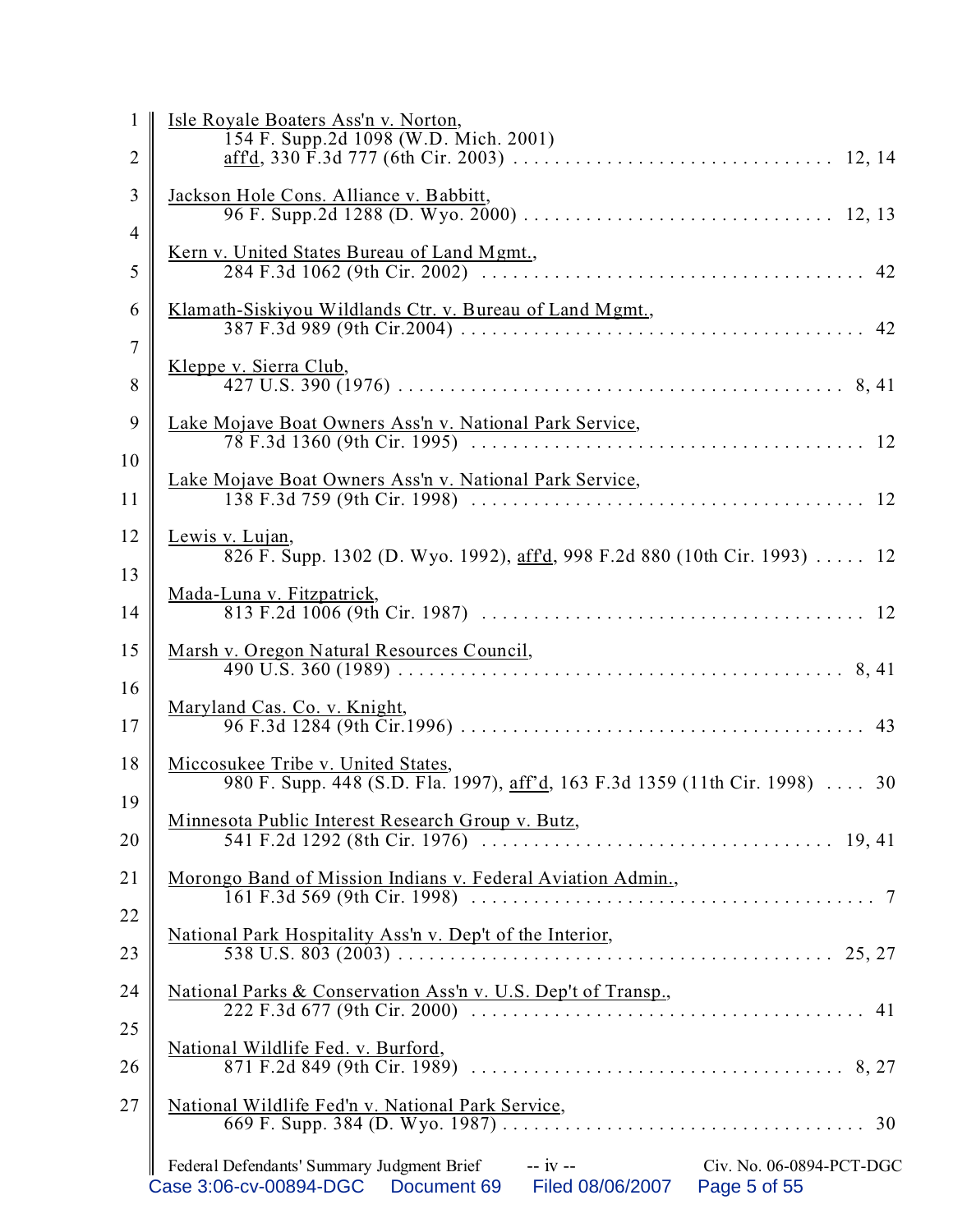| 1                        | Native Ecosystems Council v. Dombeck,                                                                                                                       |
|--------------------------|-------------------------------------------------------------------------------------------------------------------------------------------------------------|
| $\overline{2}$<br>3      | Northwest Motorcycle Assn. v. U.S. Dept. of Ag.,                                                                                                            |
| $\overline{\mathcal{A}}$ | Norton v. Southern Utah Wilderness Alliance ("SUWA"),                                                                                                       |
| 5<br>6                   | Occidental Eng'g Co. v. INS,                                                                                                                                |
| $\tau$                   | Oregon Envtl. Council v. Kunzman,                                                                                                                           |
| $8\,$<br>9               | Pacific Gas & Electric Co. v. FPC,                                                                                                                          |
| 10                       | Rocky Mountain Oil and Gas Ass'n v. Watt,                                                                                                                   |
| 11<br>12                 | Salmon River Concerned Citizens v. Robertson,                                                                                                               |
| 13                       | Seattle Audubon Soc'y v. Espy,                                                                                                                              |
| 14<br>15                 | Sierra Club v. Babbitt,                                                                                                                                     |
| 16                       | Sierra Club v. Dombeck,                                                                                                                                     |
| 17<br>18                 | Sierra Club v. Lujan,                                                                                                                                       |
| 19                       | Southern Utah Wilderness Alliance v. Dabney,                                                                                                                |
| 20<br>21                 | Southern Utah Wilderness Alliance v. National Park Service,                                                                                                 |
| 22                       | Southwest Center for Biological Diversity v. Bureau of Reclamation,                                                                                         |
| 23<br>24                 | Swanson v. U.S. Forest Serv.,                                                                                                                               |
| 25                       | Vermont Yankee Nuclear Power Corp. v. Natural Resources Defense Council,                                                                                    |
| 26<br>27                 | Vietnam Veterans of America v. Sec'y of the Navy,                                                                                                           |
|                          |                                                                                                                                                             |
|                          | Federal Defendants' Summary Judgment Brief -- v --<br>Civ. No. 06-0894-PCT-DGC<br>Case 3:06-cv-00894-DGC<br>Document 69<br>Filed 08/06/2007<br>Page 6 of 55 |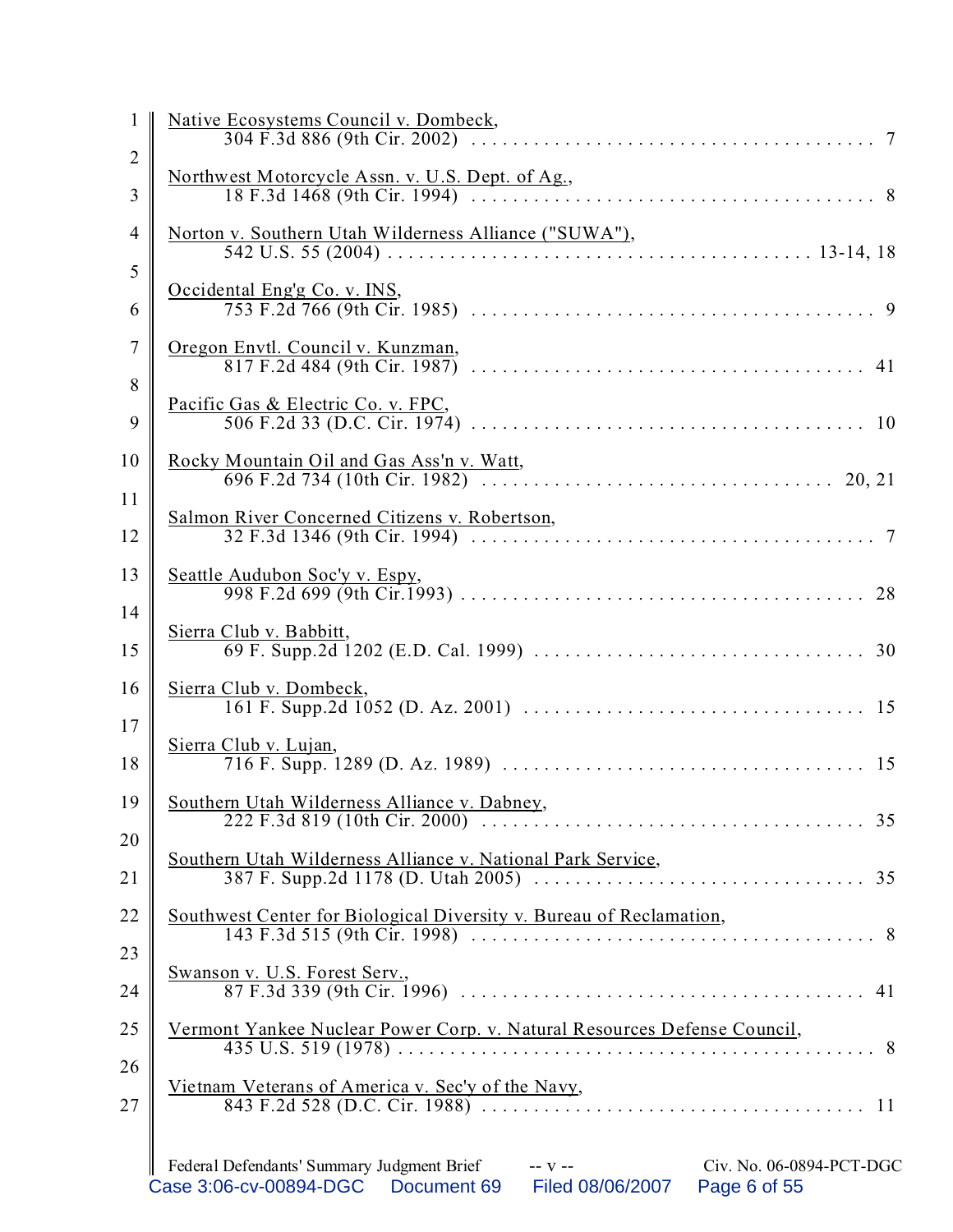|                | Federal Defendants' Summary Judgment Brief<br>$-$ vi $-$<br>Civ. No. 06-0894-PCT-DGC<br>Case 3:06-cv-00894-DGC<br>Filed 08/06/2007<br>Document 69<br>Page 7 of 55 |
|----------------|-------------------------------------------------------------------------------------------------------------------------------------------------------------------|
|                |                                                                                                                                                                   |
| 27             | National Environmental Policy Act ("NEPA")                                                                                                                        |
| 26             |                                                                                                                                                                   |
| 25             |                                                                                                                                                                   |
| 24             | Grand Canyon National Park Enlargement Act                                                                                                                        |
| 23             |                                                                                                                                                                   |
| 22             |                                                                                                                                                                   |
| 21             | Federal Land Policy Management Act                                                                                                                                |
| 19<br>20       |                                                                                                                                                                   |
| 18             |                                                                                                                                                                   |
| 17             |                                                                                                                                                                   |
| 16             |                                                                                                                                                                   |
| 15             |                                                                                                                                                                   |
| 14             | Administrative Procedure Act ("APA")                                                                                                                              |
| 13             | FEDERAL STATUTES                                                                                                                                                  |
| 12             |                                                                                                                                                                   |
| 11             | Wilderness Watch v. U.S. Forest Service,                                                                                                                          |
| 10             | Wilderness Watch v. Mainella,                                                                                                                                     |
| 9              | Wilderness Society v. Norton,                                                                                                                                     |
| 8              |                                                                                                                                                                   |
| 7              | Wilderness Public Rights Fund v. Kleppe,                                                                                                                          |
| 6              | Whalen v. United States,                                                                                                                                          |
| 5              |                                                                                                                                                                   |
| 4              | Wetlands Action Network v. U.S. Army Corps of Engineers,                                                                                                          |
| 3              | Western Radio Services Co., Inc. v. Espy,                                                                                                                         |
| $\overline{2}$ |                                                                                                                                                                   |
| 1              | Voyageurs Region Nat'l Park Ass'n v. Lujan,                                                                                                                       |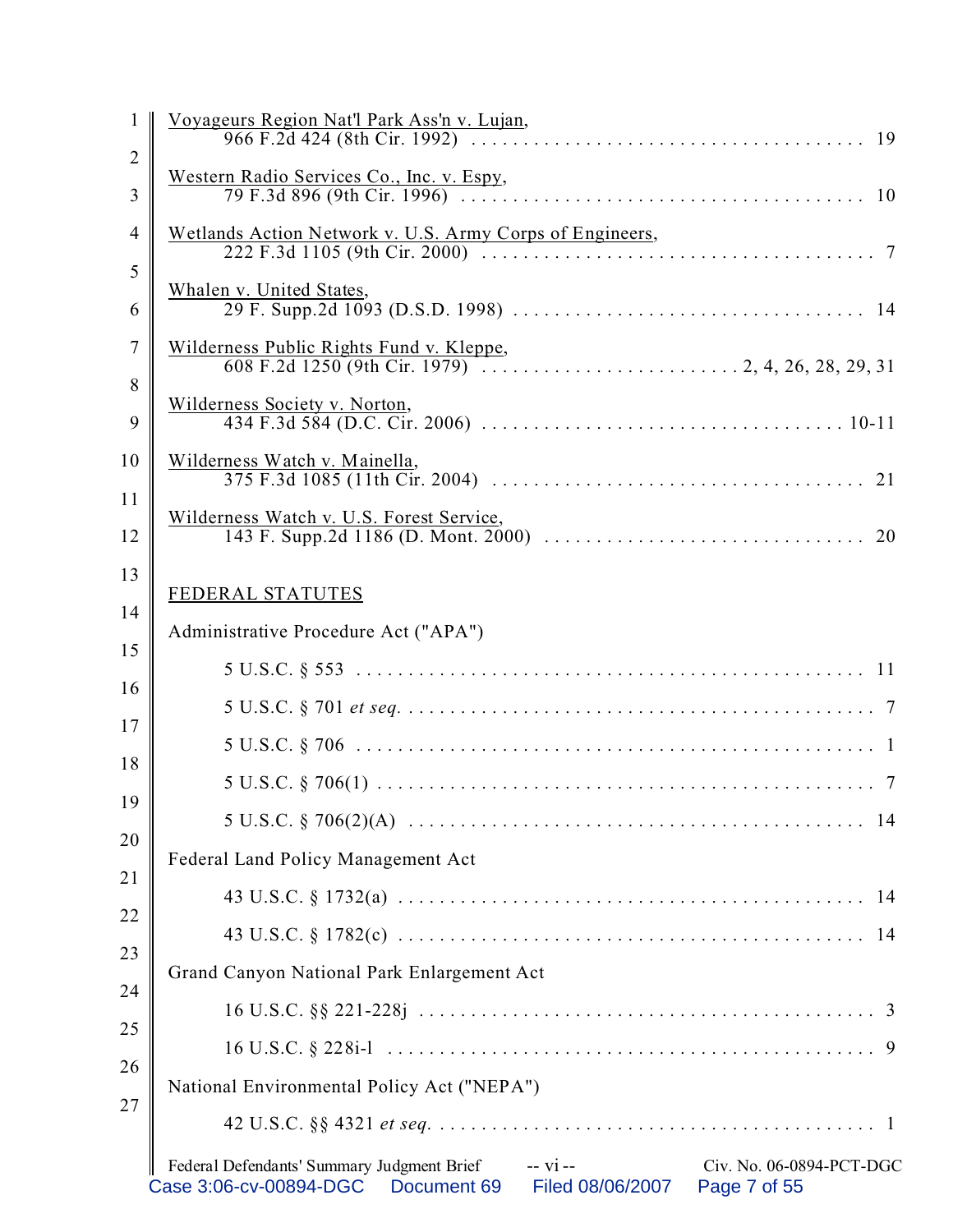| $\mathbf{1}$   |                                                                                                                                                                  |
|----------------|------------------------------------------------------------------------------------------------------------------------------------------------------------------|
| $\overline{2}$ | National Park Service Concessions Management Improvement Act ("CMIA")                                                                                            |
| 3              |                                                                                                                                                                  |
| 4              |                                                                                                                                                                  |
| 5              |                                                                                                                                                                  |
| 6              |                                                                                                                                                                  |
| 7              | National Park Service Organic Act                                                                                                                                |
| 8              |                                                                                                                                                                  |
| 9              |                                                                                                                                                                  |
| 10             |                                                                                                                                                                  |
|                |                                                                                                                                                                  |
| 11<br>12       |                                                                                                                                                                  |
|                | Wilderness Act                                                                                                                                                   |
| 13             |                                                                                                                                                                  |
| 14             |                                                                                                                                                                  |
| 15             |                                                                                                                                                                  |
| 16             |                                                                                                                                                                  |
| 17             |                                                                                                                                                                  |
| 18<br>19       |                                                                                                                                                                  |
| 20             | FEDERAL STATUTES AT LARGE                                                                                                                                        |
| 21             | Act of February 26, 1919, ch. 44, 40 Stat. 1175, 16 U.S.C. §§ 221-228j 3                                                                                         |
| 22             | Act of October 7, 1976, Pub. L. No. 94-458, 90 Stat. 1939, 16 U.S.C. § 1a-2(h) 3                                                                                 |
| 23             | Act of October 19, 1976, Pub. L. No. 94-557, 90 Stat. 2633 § 3(d)<br>20                                                                                          |
| 24             |                                                                                                                                                                  |
| 25             | FEDERAL REGULATIONS                                                                                                                                              |
| 26             |                                                                                                                                                                  |
| 27             |                                                                                                                                                                  |
|                | Federal Defendants' Summary Judgment Brief<br>-- vii --<br>Civ. No. 06-0894-PCT-DGC<br>Case 3:06-cv-00894-DGC<br>Document 69<br>Filed 08/06/2007<br>Page 8 of 55 |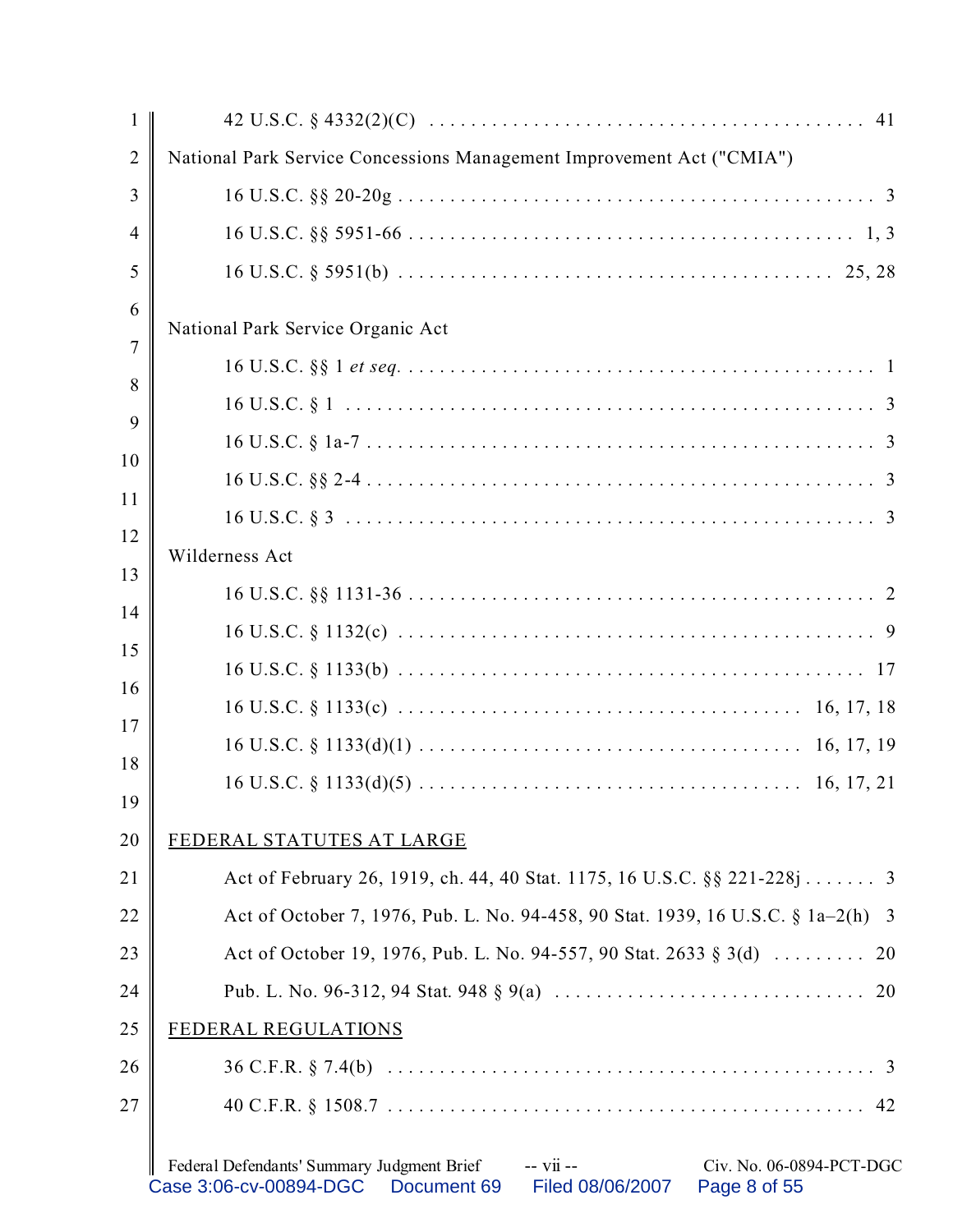1  $\overline{2}$ 3 4 5 Pursuant to Federal Rule of Civil Procedure 56, Federal Defendants, by and through counsel of record, submit this combined brief in support of Federal Defendants' August 6, 2007 "Motion for Summary Judgment," filed herewith, and in response to Plaintiffs' May 25, 2007 "Motion for Summary Judgment," Dkt. No. 55, and "Memorandum of Points and Authorities in Support of Plaintiffs' Motion for Summary Judgment," Dkt. No. 57.

6

#### **INTRODUCTION**

7 8 9 10 11 12 13 14 15 16 17 18 19 20 21 22 23 Plaintiffs challenge the Colorado River Management Plan ("CRMP") that the United States Department of the Interior, National Park Service ("NPS" or "Park Service") adopted on February 17, 2006. The 2006 CRMP governs recreational use of the Colorado River corridor in Grand Canyon National Park ("GRCA" or "Park"), and allocates use between commercial and noncommercial boat trips. According to Plaintiffs, the 2006 CRMP violates NPS's "duty" to preserve the wilderness character of the River because it, like the previous plan from 1989, allows commercial use of motorboats, helicopter passenger exchanges, and generators. Plaintiffs also allege that the decision to allow commercial and motorized uses in the 2006 CRMP violates various provisions of the National Park Service Concessions Management Improvement Act ("CMIA" or "Concessions Act"), 16 U.S.C. §§ 5951-66, the National Park Service Organic Act, 16 U.S.C. §§ 1 *et seq.*, and the National Environmental Policy Act ("NEPA"), 42 U.S.C. §§ 4321 *et seq*. 2 The premise underlying Plaintiffs' claims is that NPS is required by law to grant members of the public who have the equipment, time, and skill to navigate the Colorado River in the Grand Canyon without the aid of motors or a commercial operator *exclusive* use of the River and, conversely, that members of the public needing the assistance, expertise, and flexibility that commercial operators provide should be denied access to the River.

24

Plaintiffs' claims are without merit. The Ninth Circuit has rejected the notion that members of the public requiring commercial assistance to take a trip on the River cannot be

26

25

<sup>27</sup> <sup>2</sup> Because Plaintiffs' claims challenge a federal agency action, they are subject to judicial review--if at all--only pursuant to the highly deferential "arbitrary and capricious" standard of the Administrative Procedure Act ("APA"), 5 U.S.C. § 706.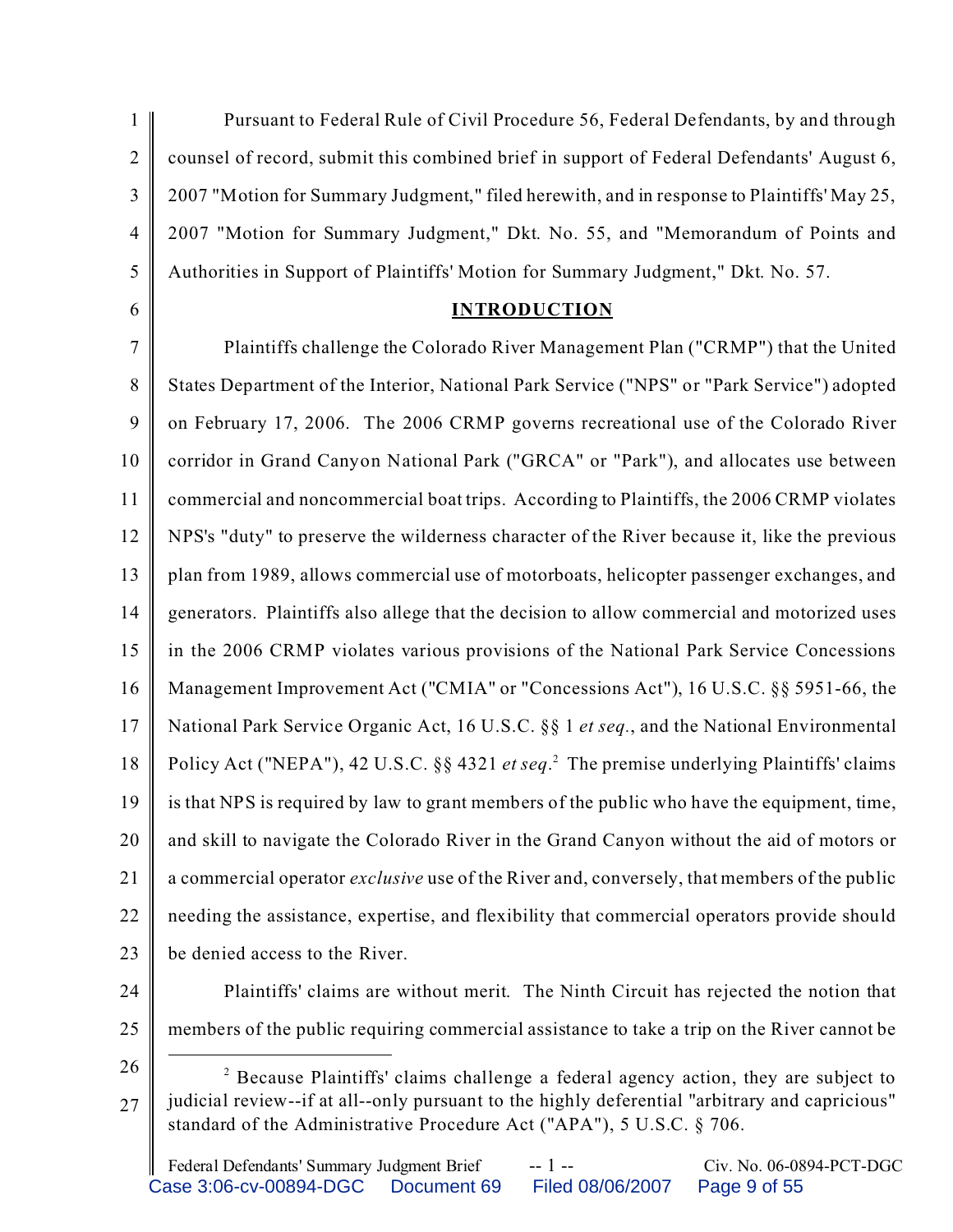1  $\mathfrak{D}$ 3 4 5 6 7 8 9 10 afforded that assistance. See Wilderness Public Rights Fund v. Kleppe, 608 F.2d 1250, 1253-54 (9th Cir. 1979). Accordingly, NPS's decision to allow a continuation of commercial services, including the use of motors, complies with the agency's broad discretion under the Concessions Act and Organic Act, because NPS reasonably determined that those services are necessary and appropriate for public use of the Park and will not impair Park resources, including its wilderness characteristics and natural soundscape. The 2006 CRMP also fairly apportions River use between commercial and noncommercial boaters, allocating annual "user-days" evenly between the two groups, while allowing noncommercial uses for all 12 months of the year, but limiting commercial uses to seven months and commercial motorized trips to only five-and-a-half months.

11 12 13 14 15 16 17 18 19 20 21 22 23 24 Moreover, although NPS has recommended the Colorado River corridor in the Park as "potential wilderness," Congress has not designated the area as wilderness or potential wilderness pursuant to the Wilderness Act,  $16$  U.S.C.  $\S$ § 1131-36. NPS thus has no legal "duty" to manage the area as wilderness, and Plaintiffs' attempt to create such a duty from the Park Service's Management Policies ("MPs"), management guidance, and inapplicable provisions of the Wilderness Act fails. Even if these documents were legally enforceable, the 2006 CRMP is consistent with the MPs and other guidance, allowing only limited motorized use of the River that is necessary to promote public access with only temporary and transient, minimal disturbances of wilderness values that will not prevent Congress from designating the area as wilderness. NPS also complied with NEPA by preparing a detailed environmental impact statement ("EIS") based on a massive body of relevant information (as evidenced by the size of the EIS and Administrative Record), including detailed analyses of cumulative impacts on wilderness character, natural soundscape, and other park resources and visitor experience of the River.

25 26 27 In sum, Plaintiffs cannot establish that NPS's decision is arbitrary, capricious, or otherwise contrary to law. Therefore, the Court should deny Plaintiffs' motion for summary judgment and grant summary judgment in favor of Federal Defendants.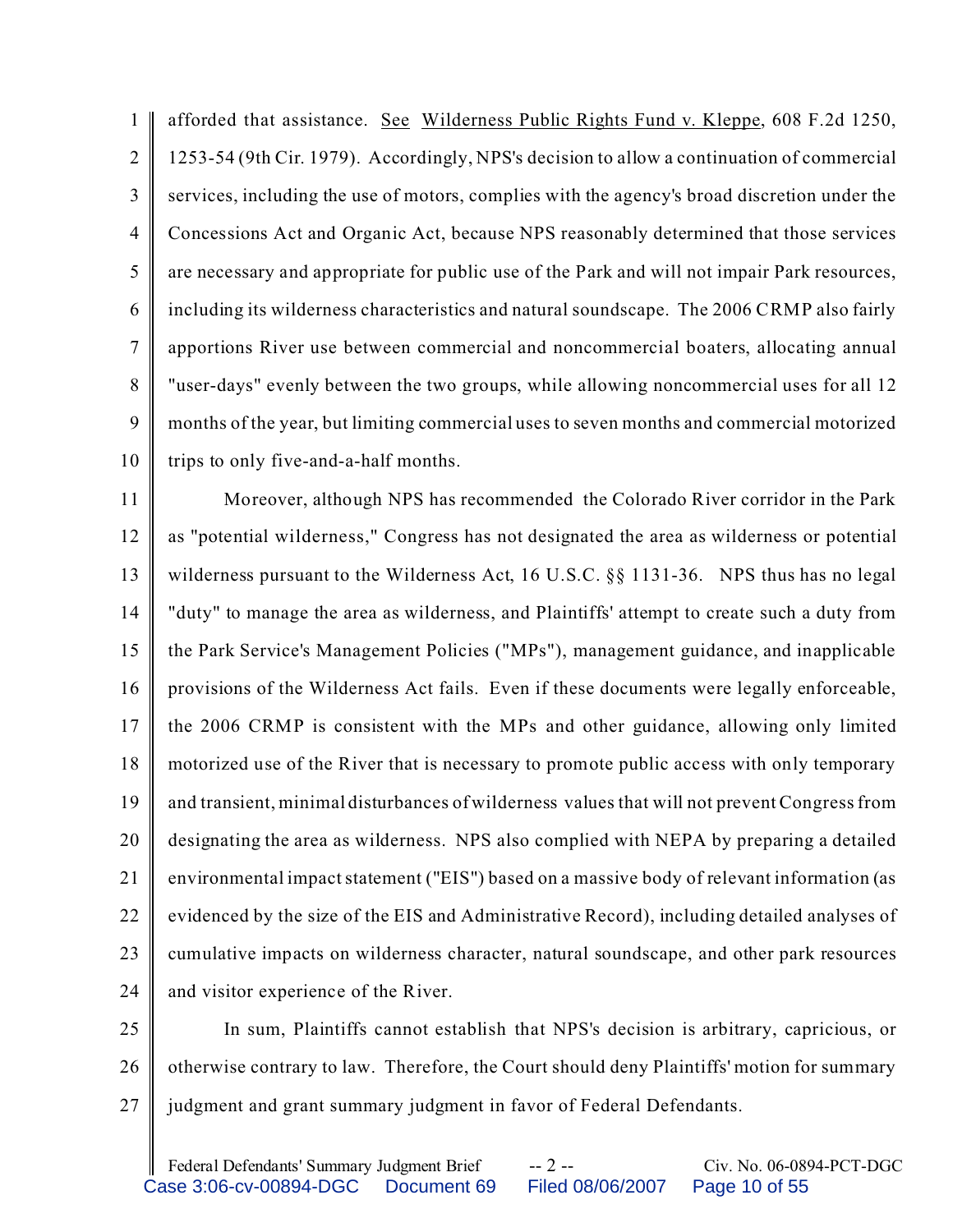| $\mathbf{1}$   | <b>BACKGROUND</b>                                                                                                                                                                        |
|----------------|------------------------------------------------------------------------------------------------------------------------------------------------------------------------------------------|
| $\overline{2}$ | The National Park Service ("NPS") administers Grand Canyon National Park                                                                                                                 |
| 3              | ("GRCA" or "Park") as a unit of the national park system in accordance with what is                                                                                                      |
| $\overline{4}$ | commonly known as the NPS Organic Act, 16 U.S.C. $\S$ 1, 2-4; with other laws applicable                                                                                                 |
| 5              | generally to the national park system, including NPS's concessions authority; <sup>3</sup> and with                                                                                      |
| 6              | GRCA's park-specific authorizing legislation. <sup>4</sup> SOF $\P$ 2. <sup>5</sup> Section 1 of the Organic Act                                                                         |
| $\overline{7}$ | directs NPS to "promote and regulate the use of the [national parks] by such means and                                                                                                   |
| 8              | measures as conform to the fundamental purpose of the said parks which purpose is to                                                                                                     |
| 9              | conserve the scenery and wild life therein and to provide for the enjoyment of the same in                                                                                               |
| 10             | such manner and by such means as will leave them unimpaired for the enjoyment of future                                                                                                  |
| 11             | generations." 16 U.S.C. § 1. Section 3 directs the Secretary of the Interior to "make and                                                                                                |
| 12             | publish such rules and regulations as he may deem necessary or proper for the use and                                                                                                    |
| 13             | management of the parks, monuments, and reservations under the jurisdiction of the National                                                                                              |
| 14             | Park Service." Id. § 3. A later statute, enacted as part of the Act of October 7, 1976, Pub.                                                                                             |
| 15             | L. No. 94-458, 90 Stat. 1939, authorizes the Secretary to "[p]romulgate and enforce                                                                                                      |
| 16             | regulations concerning boating and other activities on or relating to waters located within                                                                                              |
| 17             | areas of the National Park System, including waters subject to the jurisdiction of the United                                                                                            |
| 18             | States." 16 U.S.C. § 1a-2(h),                                                                                                                                                            |
| 19             | Acting under its various statutory authorities, NPS has promulgated regulations                                                                                                          |
| 20             | specifically governing the use of the Colorado River within GRCA. See 36 C.F.R. $\S$ 7.4(b).                                                                                             |
| 21             | <sup>3</sup> NPS's current concessions authority, the National Park Service Concessions                                                                                                  |
| 22             | Management Improvement Act of 1998 ("CMIA" or "Concessions Act"), 16 U.S.C. §§ 5951-<br>66, repealed the former NPS concessions authorization law, 16 U.S.C. §§ 20-20g.                  |
| 23             | <sup>4</sup> GRCA was established by the Act of February 26, 1919, ch. 44, 40 Stat. 1175, and                                                                                            |
| 24             | enlarged by the Grand Canyon National Park Enlargement Act, Pub. L. No. 93-620, 88 Stat.                                                                                                 |
| 25             | 2089 (1975), both of which are codified at 16 U.S.C. §§ 221-228j.                                                                                                                        |
| 26             | <sup>5</sup> Citations to "SOF" refer to Federal Defendants' and Defendant-Intervenors' August<br>6, 2007 "Joint Statement of Material Facts in Support of Summary Judgment," and "RSOF" |
| 27             | refers to Federal Defendants' and Defendant-Intervenors' August 6, 2007 "Joint Response to<br>Plaintiffs' 'Statement of Material Facts in Support of Motion for Summary Judgment.'"      |
|                | Federal Defendants' Summary Judgment Brief<br>$-3 -$<br>Civ. No. 06-0894-PCT-DGC                                                                                                         |

Case 3:06-cv-00894-DGC Document 69 Filed 08/06/2007 Page 11 of 55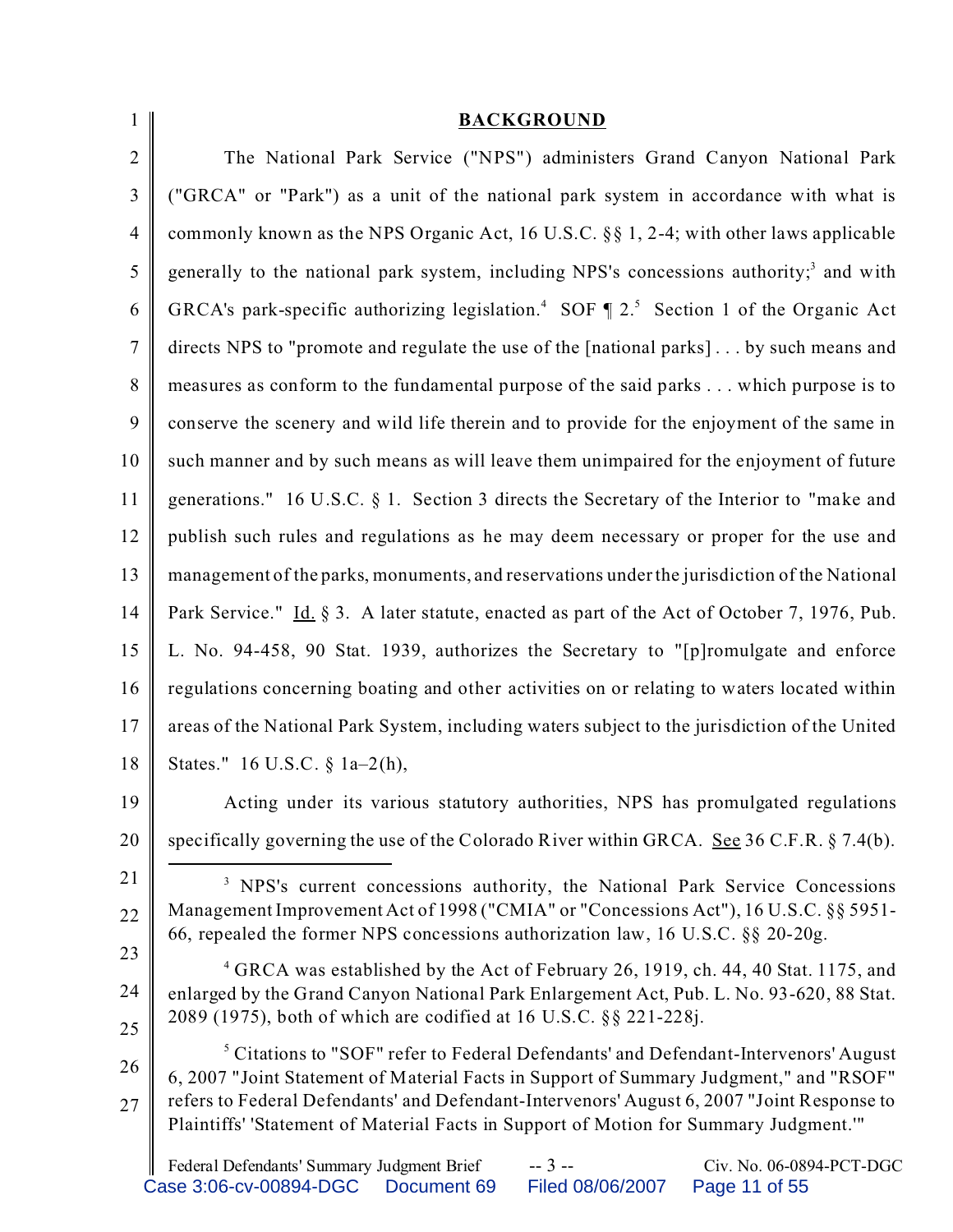1  $\mathfrak{D}$ 3 4 5 6 NPS also has entered into concession contracts with 16 entities to provide motorized and non-motorized boat trips on the Colorado River within GRCA.<sup>6</sup> In litigation brought in the late 1970s, the Ninth Circuit generally upheld NPS's authority to regulate river use within GRCA, NPS's regulations specifically governing river use within GRCA, and NPS's allocation of permits and user-days between commercial and noncommercial users. Wilderness Public Rights Fund v. Kleppe, 608 F.2d 1250 (9th Cir. 1979).

7 8 9 10 11 12 13 14 15 16 17 18 19 Use of the Colorado River within GRCA increased substantially after completion of the Glen Canyon Dam in 1963 resulted in a steady flow of water in the River and made riverrunning feasible on a year-round basis. SOF ¶ 12. Because of resource concerns and user conflicts resulting from this increased use, NPS initiated the first in a series of river planning and management efforts, culminating in a River Use Plan issued in December 1972. SOF ¶¶ 12-13. During the following decades, the 1972 Plan was superseded by a number of other river planning and management documents analyzing the impacts of visitor use on the Colorado River corridor's resources and attempting to establish the corridor's "carrying capacity." SOF ¶ 13. In all of the previous plans (1979-80, 1981, and 1989), NPS allocated the number of user-days between professionally outfitted and guided (i.e., commercial) boaters and self-outfitted and self-guided (i.e., private or noncommercial) boaters. ¶¶ 13-16. In the 1979-80 CRMP, NPS announced a plan to phase out the use of motorized watercraft on the Colorado River within GRCA over a five-year period. SOF 18. In

20 21 response to congressional legislation targeted at that restriction, NPS issued the 1981 CRMP, which removed the five-year phase-out of motorized watercraft. Id. The 1989 CRMP also

- 22 did not call for the phase-out of motorized watercraft. Id.
- 23 24 25 In August 1995, NPS approved a general management plan ("1995 GMP") setting direction and goals for management and use of the entire GRCA. SOF ¶ 19. The 1995 GMP states that one of the management objectives for the Park is to "[p]rovide a wilderness river
- 26

<sup>27</sup> <sup>6</sup> These concession contracts were scheduled to expire on December 31, 2002, but were extended pending completion of a new CRMP. NPS has issued new concession contracts, consistent with its recently revised CRMP, for the 2007 boating season.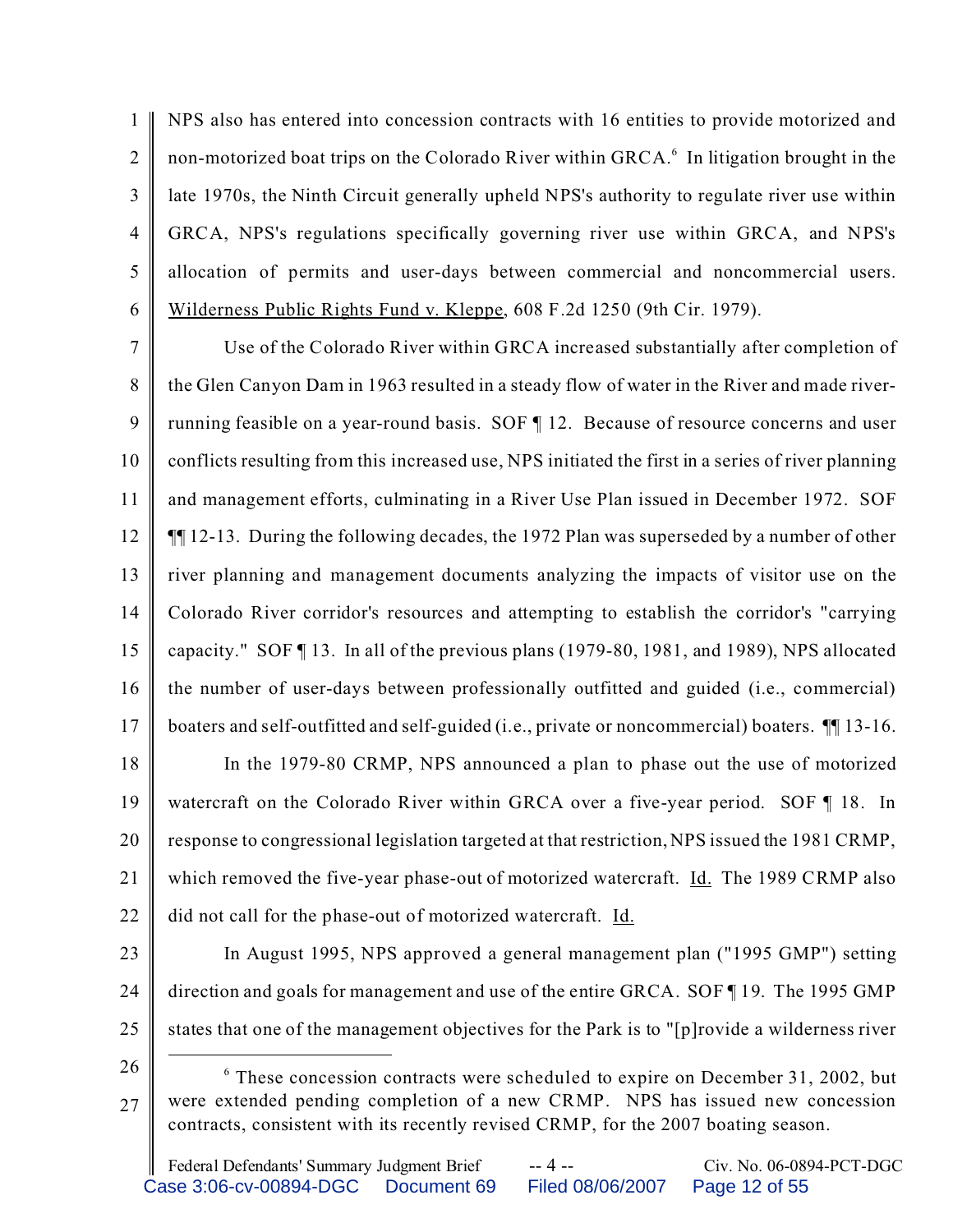1  $\mathfrak{D}$ 3 4 5 experience on the Colorado River" but that "this objective will not affect decisions regarding the use of motorboats on the river." Id. The 1995 GMP also indicates that the 1989 CRMP "will be revised as needed to conform with the direction" in the 1995 GMP, and that "[t]he use of motorboats will be addressed in the revised plan, along with other river management issues identified through the scoping process." SOF ¶ 20.

6 7 8 9 10 11 12 13 14 15 16 17 18 19 Planning for the 2006 CRMP began in 1997 with public scoping workshops and comments on river issues. SOF ¶ 22. After this process was suspended and restarted following the filing of two lawsuits, id., NPS published in the Federal Register a notice of intent to prepare an environmental impact statement ("EIS") for a revised CRMP on June 13, 2002, and held seven additional public scoping meetings and stakeholder workshops. SOF ¶¶ 23-24. Following this intensive period of identifying issues, developing management alternatives, and conducting analyses, NPS released for public review a draft environmental impact statement ("DEIS") for the revised CRMP in the fall of 2004. SOF ¶ 27. The DEIS presented eight alternatives (Alternatives A-H) for managing the river from Lees Ferry (River Mile 0) to Diamond Creek (River Mile 226) and five alternatives (Alternatives 1-5) for managing the river from Diamond Creek (River Mile 226) to Lake Mead (River Mile 277). Id. The various alternatives (and combinations of alternatives) incorporated a wide range of options to accommodate, address, allocate, and analyze both commercial and noncommercial uses, as well as motorized and nonmotorized activities. Id.

20 21 22 23 24 25 26 27 Based on another extensive public input period, NPS modified the DEIS to address public concerns. SOF ¶ 27. Among the public input was a set of joint comments received from a coalition of groups representing both commercial *and* noncommercial users of the Colorado River within GRCA supporting equal allocation of annual commercial and noncommercial use, the continued authorization of an appropriate level of motorized use, seasonal adjustments that would result in fewer river trips occurring at one time, and improvements to the noncommercial permit system. SOF ¶ 28. In November 2005, NPS released the three-volume Final Environmental Impact Statement ("FEIS"), SOF ¶ 29, and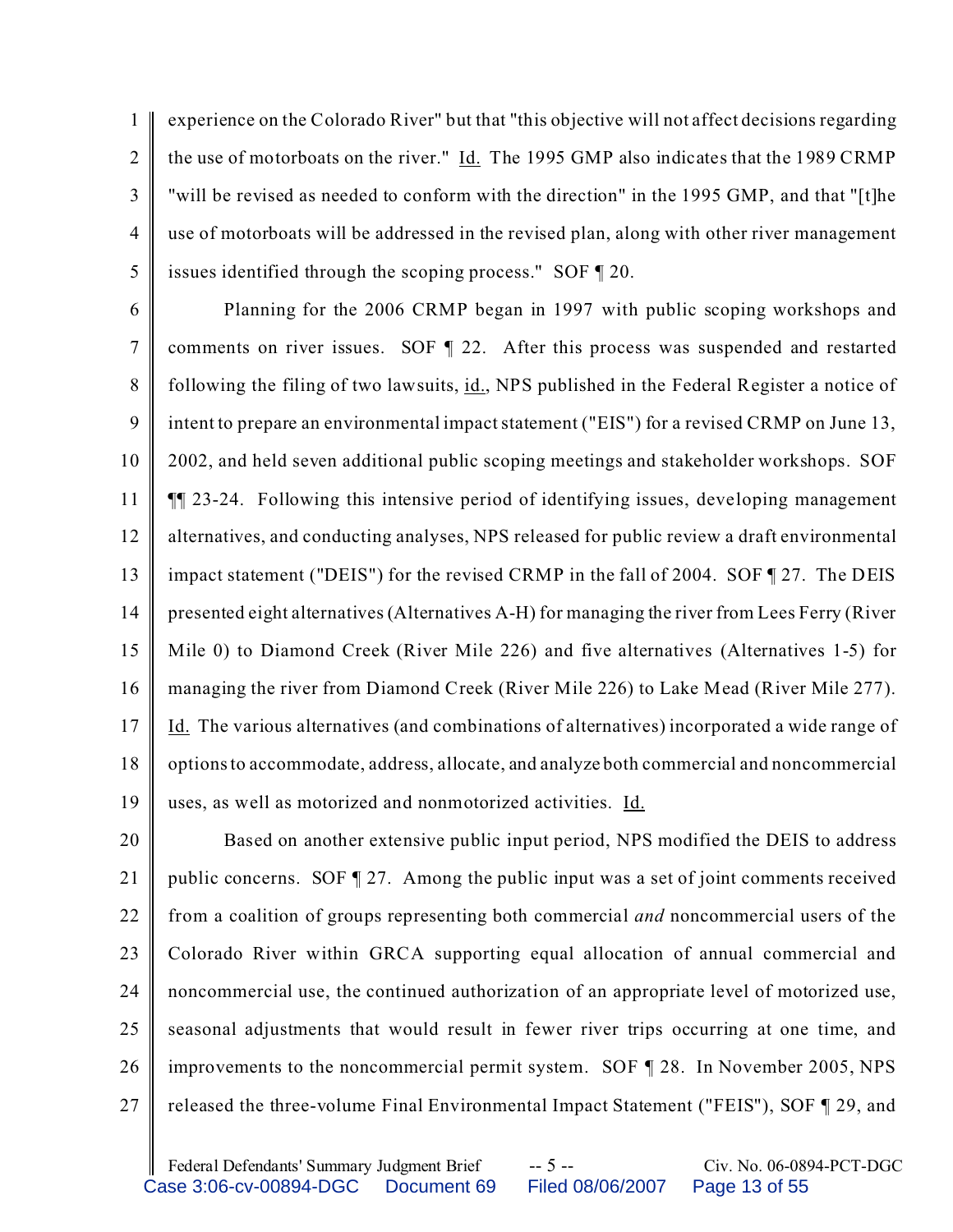1  $\mathfrak{D}$ 3 4 5 6 on February 17, 2006, the NPS Regional Director approved the Record of Decision ("ROD") for the revised CRMP. SOF ¶ 30. In the ROD, NPS selected for implementation the preferred alternatives for the CRMP described in the FEIS--Modified Alternative H (Lees Ferry to Diamond Creek) and Modified Alternative 4 (Diamond Creek to Lake Mead)--each of which was consistent with the mix of components sought by the coalition of commercial and noncommercial use groups. Id.

7 8 9 10 11 12 13 14 15 As compared to the 1989 CRMP, the number of commercial boat launches and passengers will decrease under the 2006 CRMP, whereas the number of noncommercial launches and passengers will nearly double. SOF ¶ 36. The 2006 CRMP reduces maximum group size for commercial trips; continues to require the use of four-stroke outboard motors, which are cleaner and quieter than the two-stroke outboard motors used during the 1970s and 1980s; prohibits the use of generators, except in emergency situations and for inflating rafts; and authorizes motorized trips during only five and a half months of the year. SOF ¶¶ 42, 46, 48. NPS also imposes additional restrictions on passenger exchanges to reduce impacts from helicopter transports. SOF ¶¶ 49-52.

16 17 18 19 20 21 22 23 As with previous plans, the 2006 CRMP caps commercial use at 115,500 user-days annually, all of which will occur between April 1 and October 31. SOF ¶ 17. The 2006 CRMP allows noncommercial use year-round and does not cap noncommercial user-days, but estimates that noncommercial boaters will use a total of 113,486 user-days annually. Id. Therefore, as measured in user-days, the 2006 CRMP allocates approximately 50.3 percent of annual use to commercial boaters and 49.7 percent to noncommercial boaters, with noncommercial users enjoying the River alone without commercial users for 5 months of the year and without commercial motorized use for 6.5 months of the year. Id.

24 25 26 27 In sum, through the exhaustive NEPA process, NPS reviewed and considered an extensive body of analyses, information, and public input on a variety of alternatives uses and impacts to various resources and values, including the natural soundscape, visitor experience, and wilderness character of the Colorado River corridor. See, e.g., SOF  $\P$  43-52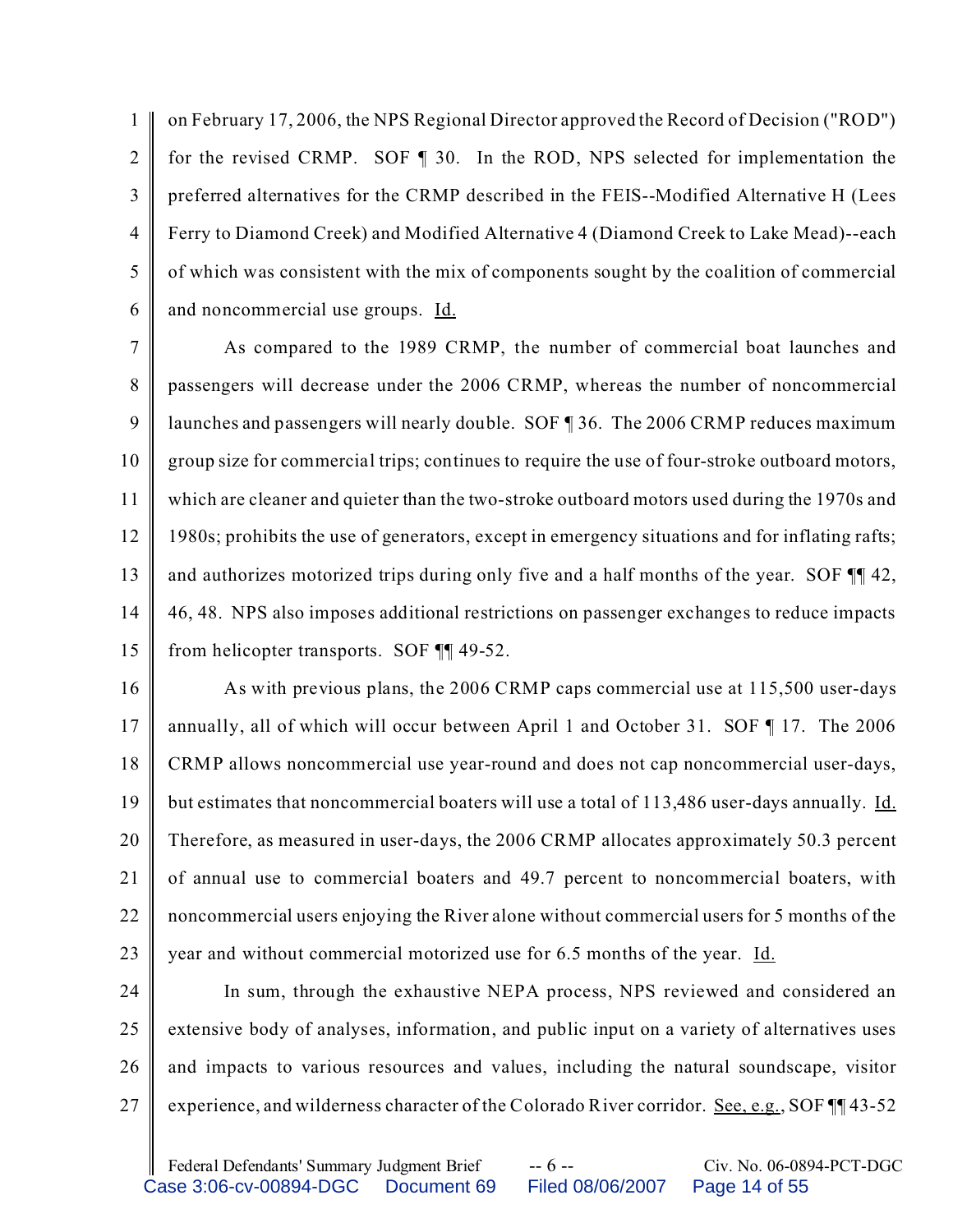| 1              | (natural soundscape); SOF 11 53-55 (wilderness character). The resulting CRMP thus                |
|----------------|---------------------------------------------------------------------------------------------------|
| $\overline{2}$ | satisfies NPS's dual mandate to provide for the use of the Colorado River corridor while at       |
| 3              | the same time preserving its outstanding resource values for future generations.                  |
| $\overline{4}$ | <b>STANDARD OF REVIEW</b>                                                                         |
| 5              | <b>JUDICIAL REVIEW UNDER THE ADMINISTRATIVE PROCEDURE ACT</b><br>Ι.                               |
| 6              | Because the statutes underlying Plaintiffs' claims do not provide for a private right of          |
| $\overline{7}$ | action against the United States, Plaintiffs' challenges to the NPS's adoption of the CRMP        |
| 8              | are reviewed under the Administrative Procedure Act ("APA"), 5 U.S.C. § 701 et seq.               |
| 9              | Wetlands Action Network v. U.S. Army Corps of Engineers, 222 F.3d 1105, 1114 (9th Cir.            |
| 10             | 2000); see also Salmon River Concerned Citizens v. Robertson, 32 F.3d 1346, 1356 (9th Cir.        |
| 11             | 1994) (challenge to EIS reviewed pursuant to APA); Glacier Park Foundation v. Watt, 663           |
| 12             | F.2d 882, 885-86 (9th Cir. 1981) (Concessions Policy Act claims reviewed under APA).              |
| 13             | While recognizing that the APA governs the scope and standard of judicial review for their        |
| 14             | claims, see Pls. SJ Mem. at 1-2, Plaintiffs fail to advise the Court that judicial review of      |
| 15             | federal agency actions is extremely limited and highly deferential.                               |
| 16             | Under the APA, the federal agencies' decisions may be overturned only if they are                 |
| 17             | "arbitrary, capricious, an abuse of discretion, or otherwise not in accordance with law."         |
| 18             | Native Ecosystems Council v. Dombeck, 304 F.3d 886, 891 (9th Cir. 2002) (quoting 5                |
| 19             | U.S.C. § 706(2)(A)). Under this deferential standard, an agency's decision "will only be          |
| 20             | overturned if the agency committed a clear error in judgment." Wetlands Action Network,           |
| 21             | 222 F.3d at 1114-15 (quotations omitted); see also Morongo Band of Mission Indians v.             |
| 22             | Federal Aviation Admin., 161 F.3d 569, 573 (9th Cir. 1998) (considerable deference must           |
| 23             | be accorded to the agency with regard to the manner in which it examines the environmental        |
| 24             | consequences of a project). "While we may not supply a reasoned basis for the agency's            |
| 25             | action that the agency itself has not given, we will uphold a decision of less than ideal clarity |
| 26             | if the agency's path may reasonably be discerned." Bowman Transp., Inc. v. Arkansas-Best          |
| 27             | Freight System, Inc., 419 U.S. 281, 285-86 (1974); see also Friends of the Earth v. Hintz,        |
|                |                                                                                                   |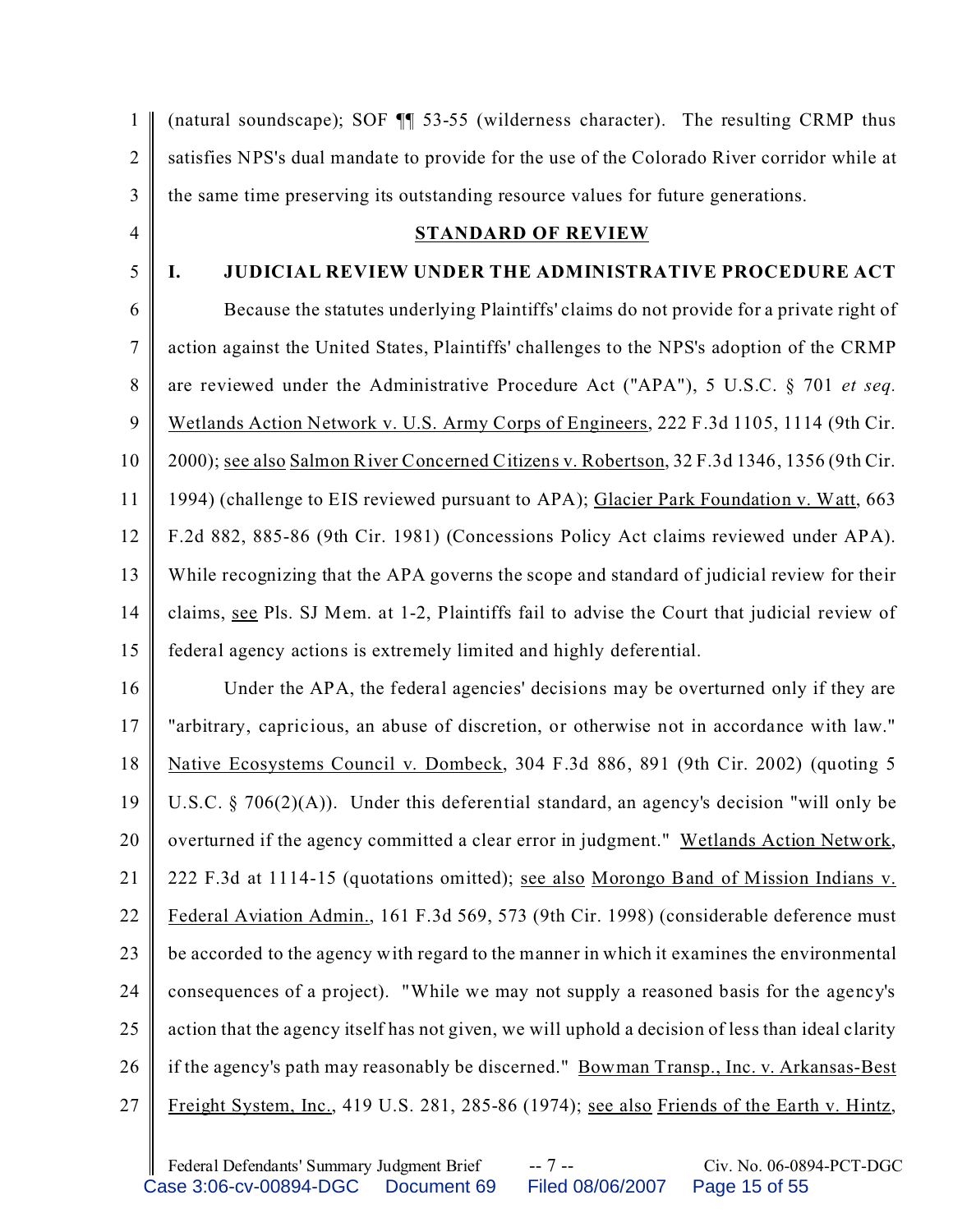1 2 800 F.2d 822, 831 (9th Cir. 1986) ("The court may not set aside agency action as arbitrary and capricious unless there is no rational basis for the action.").

3 4 5 6 7 8 9 10 11 The APA does not allow a reviewing court to overturn an agency action because it disagrees with the agency's decision or even with its conclusions about the scope, breadth or effect of the environmental impacts of the project at issue. Vermont Yankee Nuclear Power Corp. v. Natural Resources Defense Council, 435 U.S. 519, 553 (1978). "The [agency's] action . . . need be only a reasonable, not the best or most reasonable, decision." National Wildlife Fed. v. Burford, 871 F.2d 849, 855 (9th Cir. 1989). Thus, the reviewing court's task is simply "to ensure a fully-informed and well considered decision, not necessarily a decision that [the court] would have reached had [it] been a member of the decisionmaking unit of the agency." Vermont Yankee, 435 U.S. at 558.

12 13 14 15 16 17 18 19 20 21 22 Agencies are accorded particular deference with respect to scientific questions within their expertise. Southwest Center for Biological Diversity v. Bureau of Reclamation, 143 F.3d 515, 523 (9th Cir. 1998). "When specialists express conflicting views, an agency must have discretion to rely on the reasonable opinion of its own qualified experts, even if, as an original matter, a court might find contrary views more persuasive." Marsh v. Oregon Natural Resources Council, 490 U.S. 360, 378 (1989). "Because analysis of the relevant documents 'requires a high level of expertise,' we must defer to the 'informed discretion of the responsible federal agencies." Id. at 378 (quoting Kleppe v. Sierra Club, 427 U.S. 390, 412 (1976)). A court is not required to weigh conflicting expert opinions or to consider whether the agency employed the best scientific methods. Friends of Endangered Species, Inc. v. Jantzen, 760 F.2d 976, 986 (9th Cir. 1985).

23

## **II. SUMMARY JUDGMENT STANDARD**

24 25 26 27 The Ninth Circuit has endorsed the use of Rule 56 motions for summary judgment in reviews of agency administrative decisions, under the limitations imposed by the APA. See, e.g., Northwest Motorcycle Assn. v. U.S. Dept. of Ag., 18 F.3d 1468, 1471-72 (9th Cir. 1994) (discussing the standards of review under both the APA and Fed. R. Civ. P. 56).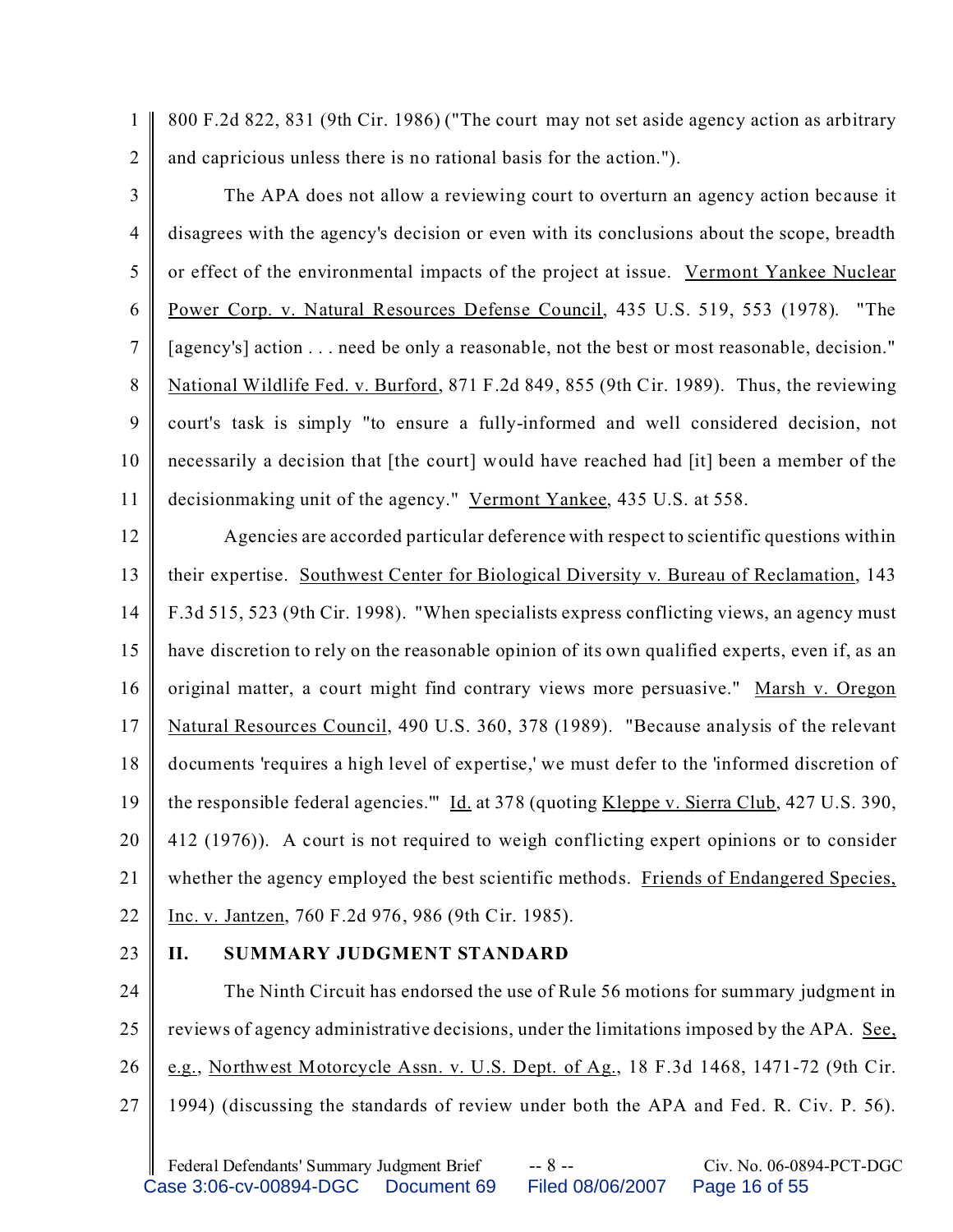| 1              | Pursuant to Rule 56, "[t] he moving party is entitled to summary judgment as a matter of law                                                                   |
|----------------|----------------------------------------------------------------------------------------------------------------------------------------------------------------|
| $\overline{2}$ | where, viewing the evidence and the inferences arising therefrom in favor of the nonmovant,                                                                    |
| 3              | there are no genuine issues of material fact in dispute." $\underline{Id}$ at 1472. "As to materiality, the                                                    |
| $\overline{4}$ | substantive law will identify which facts are material. Only disputes over facts that might                                                                    |
| 5              | affect the outcome of the suit under the governing law will properly preclude the entry of                                                                     |
| 6              | summary judgment." Anderson v. Liberty Lobby, Inc., 477 U.S. 242, 248 (1986). Because                                                                          |
| 7              | the role of the Court under the APA is not to "find facts" but is limited to reviewing the                                                                     |
| 8              | Administrative Record to determine whether the federal agencies considered the relevant                                                                        |
| 9              | factors and reached conclusions that were not arbitrary and capricious, there can be no                                                                        |
| 10             | genuine issue of material fact, and summary judgment is the appropriate process to resolve                                                                     |
| 11             | this case. See Occidental Englg Co. v. INS, 753 F.2d 766, 769 (9th Cir. 1985).                                                                                 |
| 12             | <b>ARGUMENT</b>                                                                                                                                                |
| 13             | PLAINTIFFS' CLAIMS THAT NPS VIOLATED A "DUTY" TO MANAGE<br>I.                                                                                                  |
| 14             | THE COLORADO RIVER CORRIDOR AS WILDERNESS ARE NOT<br><b>COGNIZABLE</b>                                                                                         |
| 15             | Plaintiffs' central claims are that, by adopting a CRMP that allows motorized activities                                                                       |
| 16             | along the Colorado River corridor, NPS violated a "duty" to restore and protect wilderness                                                                     |
| 17             | characteristics in the Grand Canyon. Indeed, Plaintiffs' arguments in support of these claims                                                                  |
| 18             | occupy nearly half of Plaintiffs' summary judgment brief, see Pls. SJ Mem. at 2-18, and                                                                        |
| 19             | Plaintiffs' other claims flow from these initial arguments, id. at 18-38. The foundation for                                                                   |
| 20             | Plaintiffs' arguments concerning NPS's "duty" to preserve the Colorado River corridor as                                                                       |
| 21             | wilderness, however, is fundamentally flawed because it rests on agency policies that are not                                                                  |
| 22             | legally enforceable and on statutory provisions that do not apply.                                                                                             |
| 23             | The 1976 Master Plan, 1995 General Management Plan, and 2001<br>A.                                                                                             |
| 24             | Management Policies Are Park Service Policy Statements And, As Such,<br>Are Not Enforceable Against The Agency In Federal Court                                |
| 25             | As Plaintiffs note, in accordance with the Wilderness Act, 16 U.S.C. $\S 1132(c)$ , and                                                                        |
| 26             | the Grand Canyon National Park Enlargement Act, 16 U.S.C. § 228i-l, NPS prepared a                                                                             |
| 27             | wilderness recommendation in 1977 and updated it in 1980 and again in 1993. RSOF $\P$ 43,                                                                      |
|                | $-9 -$<br>Federal Defendants' Summary Judgment Brief<br>Civ. No. 06-0894-PCT-DGC<br>Case 3:06-cv-00894-DGC<br>Document 69<br>Filed 08/06/2007<br>Page 17 of 55 |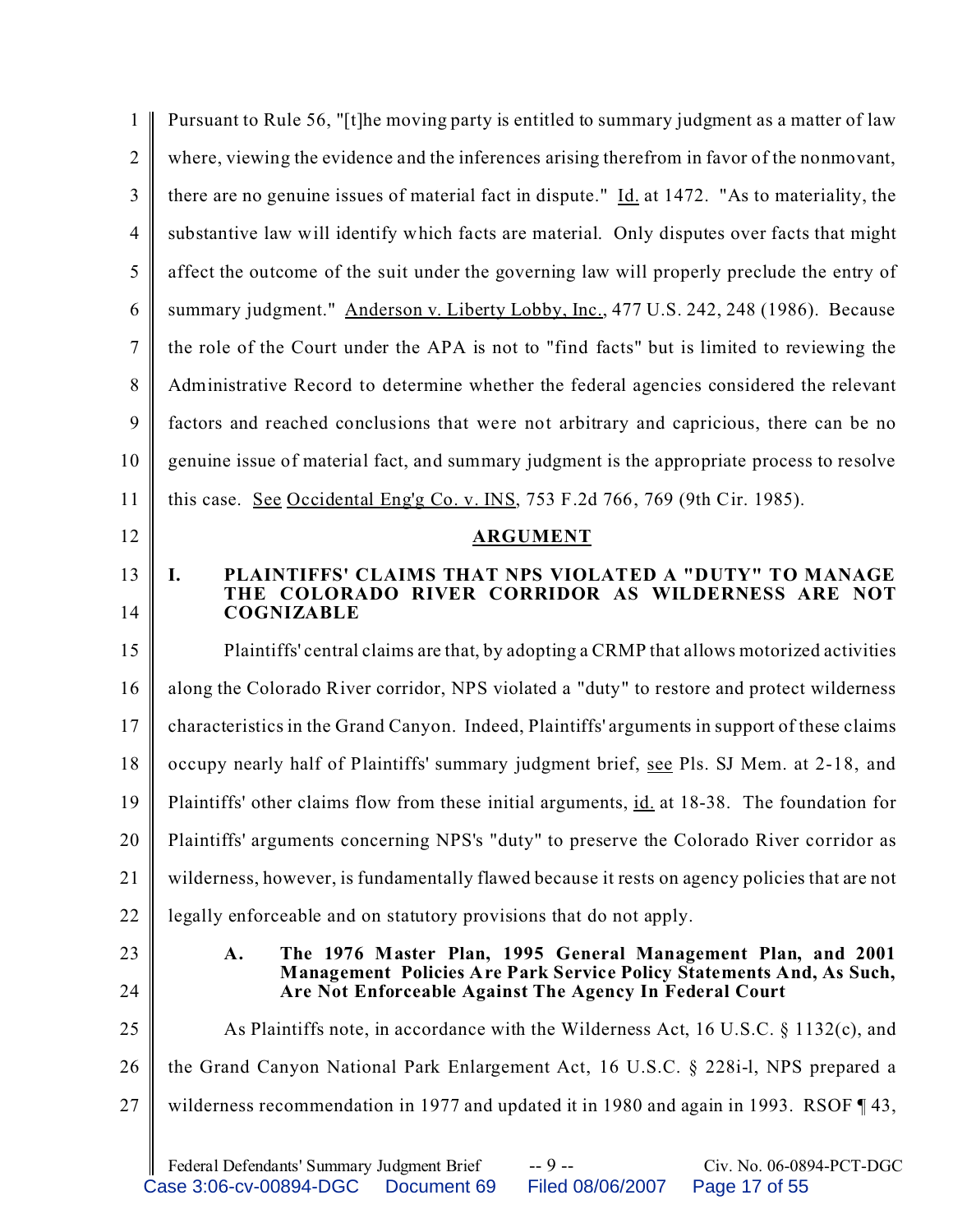1  $\mathfrak{D}$ 3 4 5 6 7 78, 117. In this recommendation, NPS proposed the Colorado River corridor in the Grand Canyon as "potential wilderness." RSOF ¶ 44, 79, 117. Based on this proposal, Plaintiffs argue that "the Park Service's 1976 Master Plan, 1995 General Management Plan ('GMP') and Management Policies ('MP') all mandate that the agency manage the Colorado River corridor for its wilderness character." Pls. SJ Mem. at 3-4. None of these NPS guidance documents and policy statements are legally binding on the agency or enforceable against NPS in federal court.

8 9 10 11 12 13 14 15 16 17 18 19 It is well-established that while "an agency must adhere to its own regulations . . . it need not adhere to mere 'general statement[s] of policy."" Brock v. Cathedral Bluffs Shale Oil Co., 796 F.2d 533, 536 (D.C. Cir. 1986) (quoting Pacific Gas & Electric Co. v. FPC, 506 F.2d 33, 38 (D.C. Cir. 1974)). For example, in Western Radio Services Co., Inc. v. Espy, 79 F.3d 896, 901 (9th Cir. 1996), the Ninth Circuit determined that the Forest Service's Manual and Handbook--which are similar to the NPS documents at issue here--did not have independent force and effect of law. The Court found that the Manual and Handbook were not substantive, noting that the Manual merely established guidelines for the exercise of the Forest Service's administrative discretion, and did not act as a binding limitation on the Service's authority. *Id.* The Ninth Circuit also noted that the Manual and Handbook were not promulgated in accordance with the APA's procedural requirements, and were not promulgated pursuant to independent congressional authority. Id.

20 21 22 23 24 25 26 As with the Forest Service Manual and Handbook, NPS Management Policies ("MPs") and the 1995 GMP do not have independent force and effect of law. Applying the same factors as the Ninth Circuit did in Western Radio, the Court of Appeals for the District of Columbia recently held that the 2001 MPs--and particularly the wilderness management provisions in Chapter 6--are "a statement of policy, not a codification of binding rules," and therefore are not enforceable against the agency. The Wilderness Society v. Norton, 434 F.3d 584, 595 (D.C. Cir. 2006).

27

The Wilderness Society Court noted that "NPS did not issue its Management Policies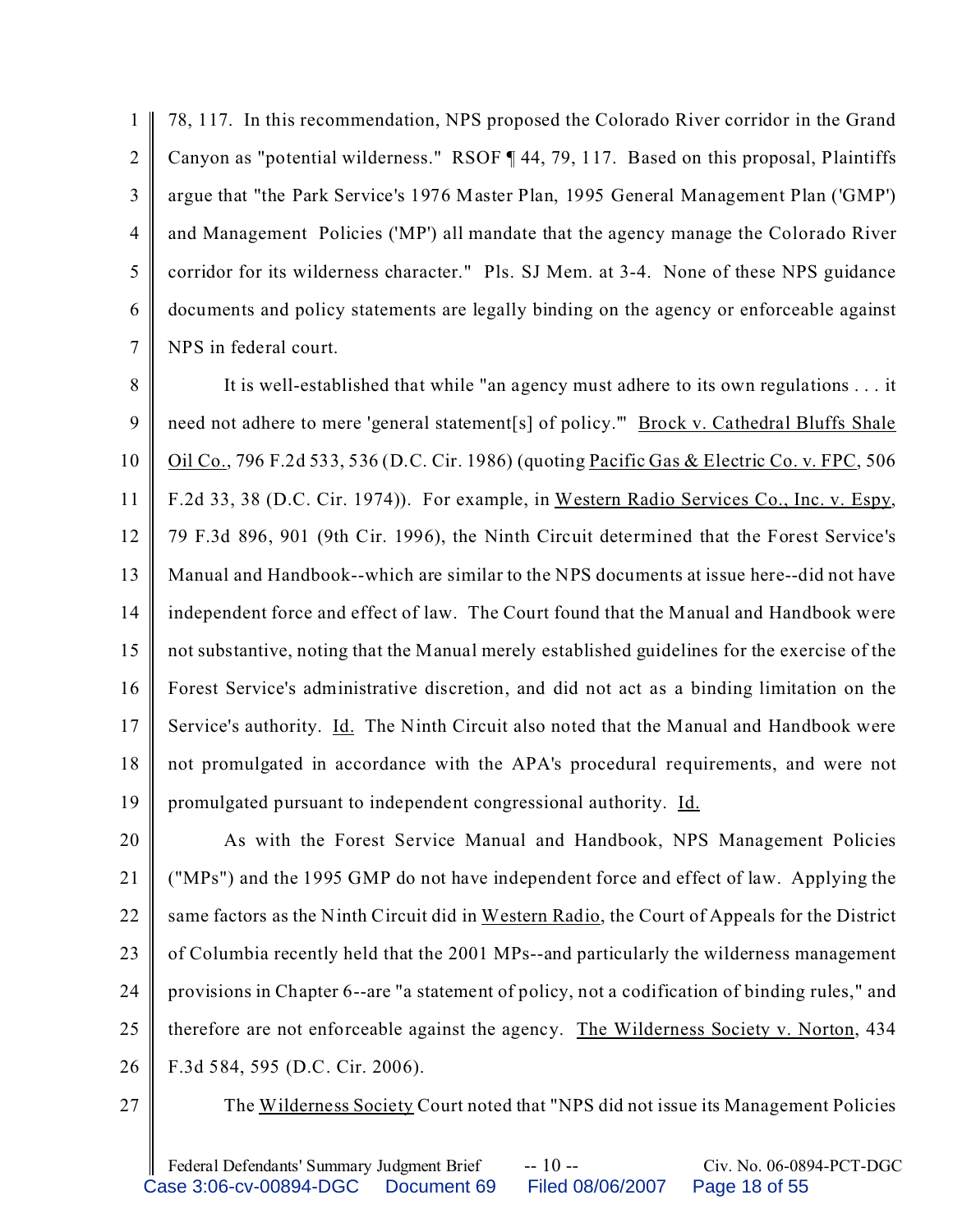| $\mathbf{1}$   | through notice and comment rulemaking under 5 U.S.C. § 553 of the APA[, and a]lthough                                                                                                                                                               |
|----------------|-----------------------------------------------------------------------------------------------------------------------------------------------------------------------------------------------------------------------------------------------------|
| $\overline{2}$ | the agency twice gave notice in the Federal Register of proposed policies, it never published                                                                                                                                                       |
| 3              | a final version of the Policies in either the Federal Register or, more significantly, in the                                                                                                                                                       |
| $\overline{4}$ | Code of Federal Regulations." Id. at 595-96. In addition, "the Introduction to the Policies                                                                                                                                                         |
| $\mathfrak{S}$ | makes it clear that the agency has retained unfettered discretion to act as it sees fit with                                                                                                                                                        |
| 6              | respect to the actions outlined in the Policies, including the development of wilderness                                                                                                                                                            |
| $\tau$         | management plans." Id. at 596.                                                                                                                                                                                                                      |
| 8<br>9         | The Introduction states: 'Adherence to policy is mandatory unless specifically<br>waived or modified in writing by the Secretary, the Assistant Secretary, or the<br>Director.' This language does not evidence an intent on the part of the agency |
| 10             | to limit its discretion and create enforceable rights. Rather, the agency's top<br>administrators clearly reserved for themselves unlimited discretion to order                                                                                     |
| 11             | and reorder all management priorities. This supports the Government's<br>contention that the Policies is no more than a set of internal guidelines for NPS                                                                                          |
| 12             | managers and staff.                                                                                                                                                                                                                                 |
| 13             | Id. (quoting MP Introduction at 5 (see SAR 016079)). <sup>7</sup> Moreover, the MPs do not emanate                                                                                                                                                  |
| 14             | from a congressional mandate because "[n]either the Wilderness Act nor the agency's organic                                                                                                                                                         |
| 15             | act requires wilderness management plans." Id. Based on these considerations, the                                                                                                                                                                   |
| 16             | Wilderness Society Court stated that "the conclusion is inescapable that the Management                                                                                                                                                             |
| 17             | Polices is a nonbinding, internal agency manual intended to guide and inform Park Service                                                                                                                                                           |
| 18             | managers and staff" and are not "judicially enforceable at the behest of members of the                                                                                                                                                             |
| 19             | public who question the agency's management." Id. <sup>8</sup>                                                                                                                                                                                      |
| 20             |                                                                                                                                                                                                                                                     |
| 21             | $\frac{7}{7}$ The Introduction to the Policies states that the "volume is the basic Service-wide<br><i>policy</i> document of the National Park Service." SAR 016081 (emphasis added). The                                                          |
| 22             | following page explains that "policy sets the framework and provides direction for all<br>management decisions." Id. 016082. Neither setting a "framework" nor providing                                                                            |
| 23             | "direction" creates or modifies enforceable rights. See Vietnam Veterans of America v. Sec'y                                                                                                                                                        |
| 24             | of the Navy, 843 F.2d 528, 537 (D.C. Cir. 1988) ("A binding policy is an oxymoron.").<br>Indeed, the Introduction expressly recognizes that some provisions of the MPs are                                                                          |
| 25             | inconsistent with existing regulations, and provides that the regulations remain in effect until                                                                                                                                                    |
| $\bigcap$      | they are changed through rulemaking. SAR 016082.                                                                                                                                                                                                    |

26

27  $8$  When NPS formulated the MPs (as well as Reference Manual  $#41$ ), it explained that it was "converting and updating its current system of *internal* instructions," and described the MPs as "general statements" that revised and updated previous policies. 63 Fed. Reg.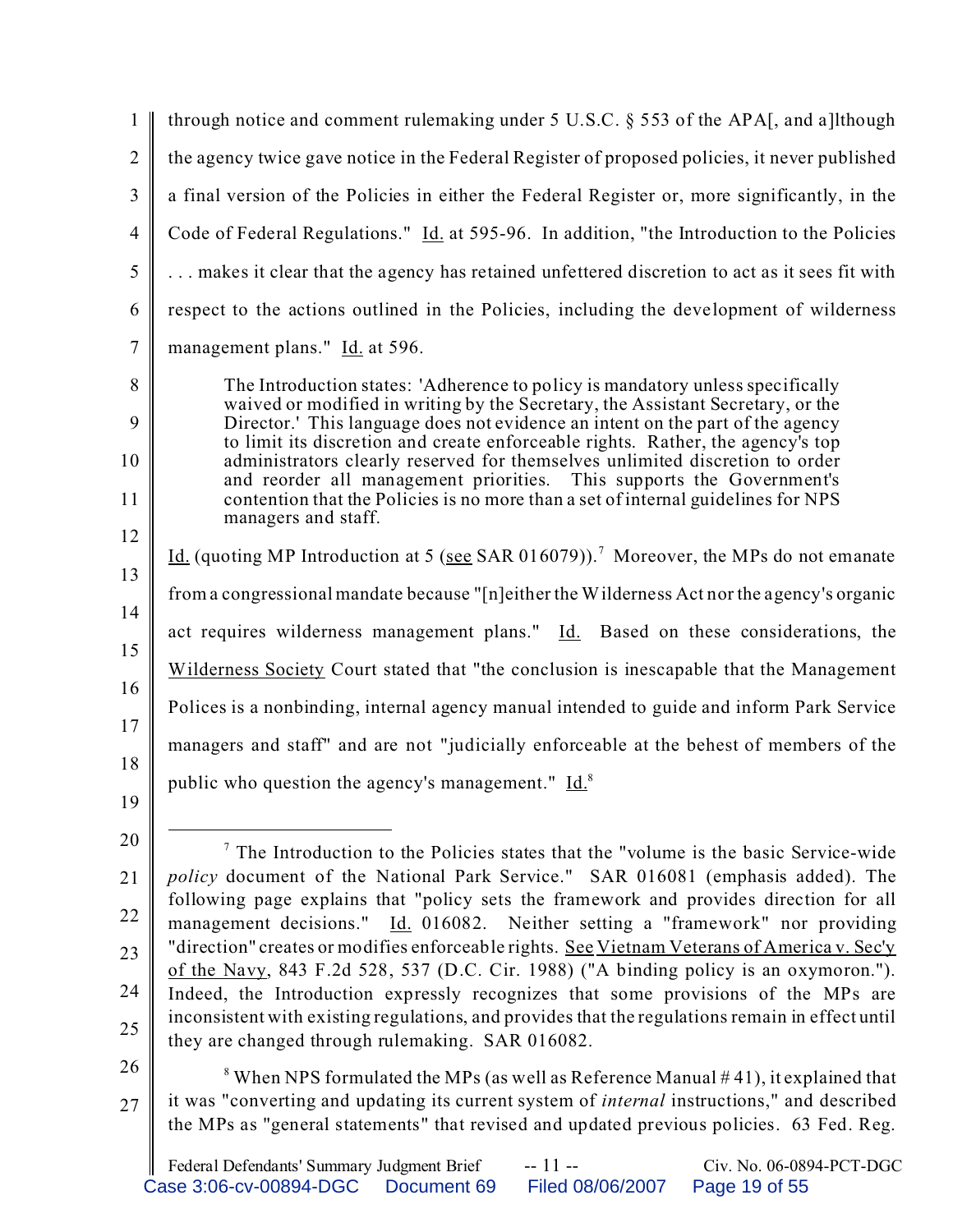| $\mathbf{1}$   | Wilderness Society is also consistent with Lake Mojave Boat Owners Ass'n v.                                                                                                                     |
|----------------|-------------------------------------------------------------------------------------------------------------------------------------------------------------------------------------------------|
| $\overline{2}$ | National Park Service, 78 F.3d 1360 (9th Cir. 1995). In Lake Mojave, the Ninth Circuit                                                                                                          |
| 3              | determined that notice and comment rulemaking was not required for NPS-48, a 900-page                                                                                                           |
| $\overline{4}$ | NPS management manual that established guidelines for concession rates, because this                                                                                                            |
| 5              | document "guides NPS personnel in their application" of statutory requirements. Id. at 1369.                                                                                                    |
| 6              | The Lake Mojave Court based this determination on "the distinction between directives that                                                                                                      |
| 7              | guide agency personnel in the exercise of discretionary authority, and those that establish a                                                                                                   |
| 8              | 'binding norm," concluding that NPS-48 is a general statement of policy. Id. (quoting Mada-                                                                                                     |
| 9              | Luna v. Fitzpatrick, 813 F.2d 1006, 1015 (9th Cir. 1987)). In a subsequent appeal, the Ninth                                                                                                    |
| 10             | Circuit determined that NPS's deviation from NPS-48 was not arbitrary and capricious                                                                                                            |
| 11             | because an "agency's deviation from its own guidelines is not per se arbitrary or capricious."                                                                                                  |
| 12             | Lake Mojave Boat Owners Ass'n v. National Park Service, 138 F.3d 759, 763 (9th Cir.                                                                                                             |
| 13             | 1998); see also Jackson Hole Cons. Alliance v. Babbitt, 96 F. Supp.2d 1288, 1297 (D. Wyo.                                                                                                       |
| 14             | 2000) (holding that NPS-2 and NPS-12 did not have the force of law and created no                                                                                                               |
| 15             | substantive rights, as they were "designed, not to regulate the conduct of the general public,                                                                                                  |
| 16             | but to assist NPS officials in complying with their discretionary duties arising under various                                                                                                  |
| 17             | other statutes, regulations and internal policies."); Isle Royale Boaters Ass'n v. Norton, 154                                                                                                  |
| 18             | F. Supp.2d 1098, 1113 (W.D. Mich. 2001) (holding that plaintiffs lacked standing to assert                                                                                                      |
| 19             | violation of NPS-12 because it was "merely an unenforceable statement of policy by                                                                                                              |
| 20             | [NPS]"), affd, 330 F.3d 777 (6th Cir. 2003); Lewis v. Lujan, 826 F. Supp. 1302, 1307-08                                                                                                         |
| 21             | 49713-01 (Sept. 17, 1998) (emphasis added). Further, in the notice announcing the                                                                                                               |
| 22             | availability of the draft 2001 MPs, NPS explained that "[p]ark superintendents, planners, and<br>other NPS employees use management policies as a <i>reference source</i> when making decisions |
| 23             | that will affect units of the national park system." 65 Fed. Reg. 2984-01 (Jan. 19, 2001)                                                                                                       |
| 24             | (emphasis added). To remove any doubt, the current version of the MPs expressly state that                                                                                                      |

25 26 27 they are not legally binding: "The policies contained within this document are intended only to improve the internal management of the National Park Service; they are not intended to, and do not, create any right or benefit, substantive or procedural, enforceable at law or equity by a party against the United States, its departments, agencies, instrumentalities or entities, its officers or employees, or any other person." MPs Introduction at 4 (found at

http://www.nps.gov/policy/MP2006.pdf).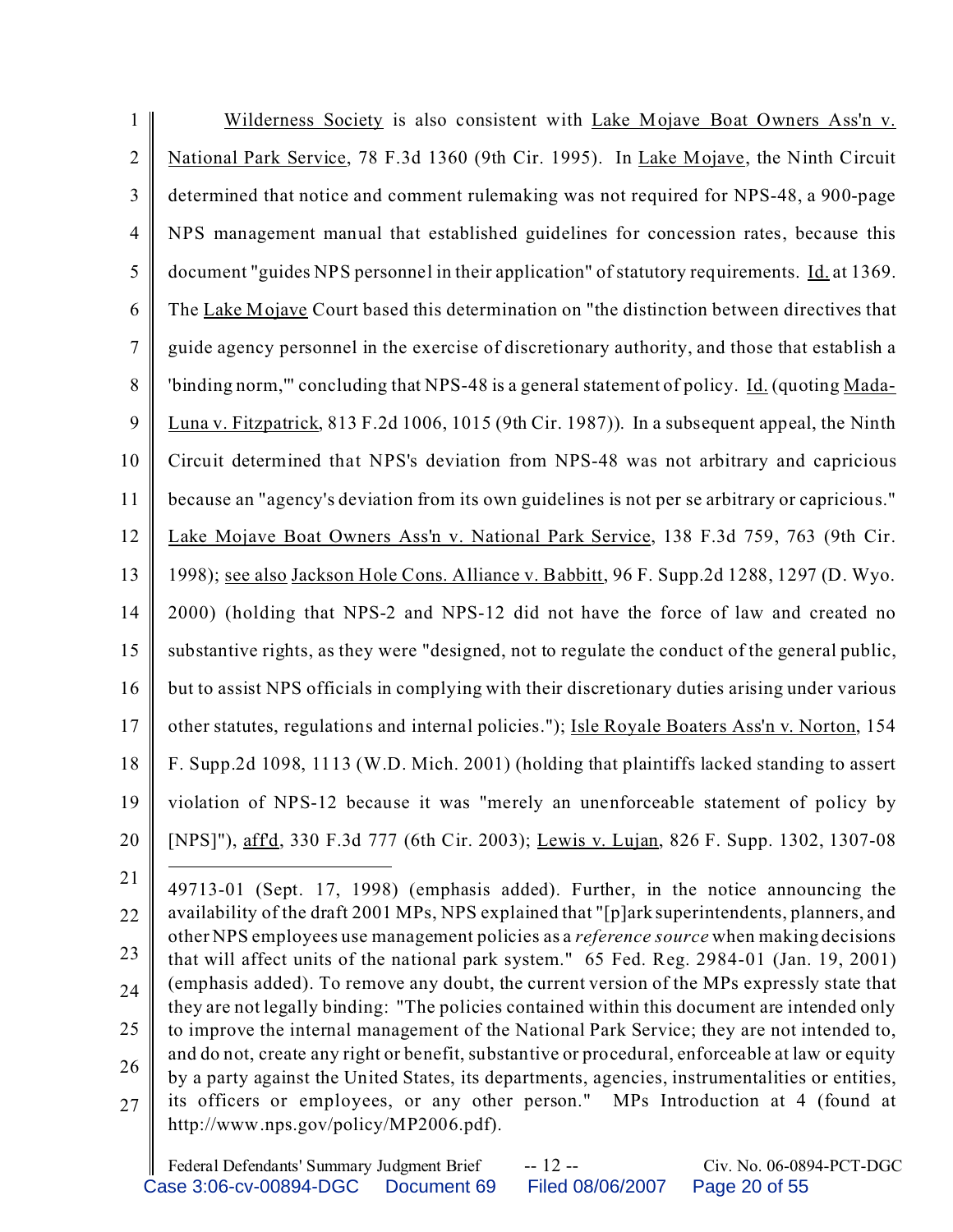1 2 (D. Wyo. 1992) (holding that NPS Guidelines are "general statements of policy" that "do not create a duty enforceable at law against the NPS"), aff'd, 998 F.2d 880 (10th Cir. 1993).

3 4 5 6 7 8 9 10 11 12 13 Like the MPs, the 1995 GMP for Grand Canyon National Park does not create binding legal obligations enforceable against the Park Service. The GMP does not affect individual rights or entitlements to government benefits. Moreover, there is no evidence that NPS intended to bind itself or limit its discretion through the GMP. The Plan was developed in compliance with the general laws governing the Park, which require the formulation of a general management plan *to be submitted to Congress*. See 16 U.S.C. § 1a-7. As outlined in Section 1a-7, GMPs are designed to provide information and guidance about park activities, resources, boundaries, and development plans, and also to articulate general management policies for the park. Id. Because GMPs are prepared for Congress, Section 1a-7 does not create "any procedural rights granted to members of the public" in the preparation of GMPs. Jackson Hole, 96 F. Supp.2d at 1297.

14 15 16 17 18 19 20 21 22 23 24 25 Consistent with this statutory directive, the GMP for the Grand Canyon National Park states that it "*guides* the management of resources, visitor use, and general development of the park over a 10- to 15-year period." SAR 010132 (emphasis added). The GMP is not set out as regulatory provisions, and was not published in the Federal Register or--more importantly--in the Code of Federal Regulations. Moreover, the parts of the GMP that Plaintiffs seek to enforce further demonstrate that NPS did not intend to bind itself. For example, the guidance on managing wilderness and the Colorado River corridor are contained in a section titled "Management Objectives" that states that "[t]he management objectives for Grand Canyon National Park, which are based on the park visions, set the direction for future park management. The objectives describe desired conditions to be achieved." SAR 010138. Plainly, "objectives" based on "visions" for "desired" conditions do not establish a regulatory framework enforceable in federal court.

26 27 The Supreme Court's decision in Norton v. Southern Utah Wilderness Alliance ("SUWA"), 542 U.S. 55 (2004), is instructive on this point. The plaintiffs in SUWA alleged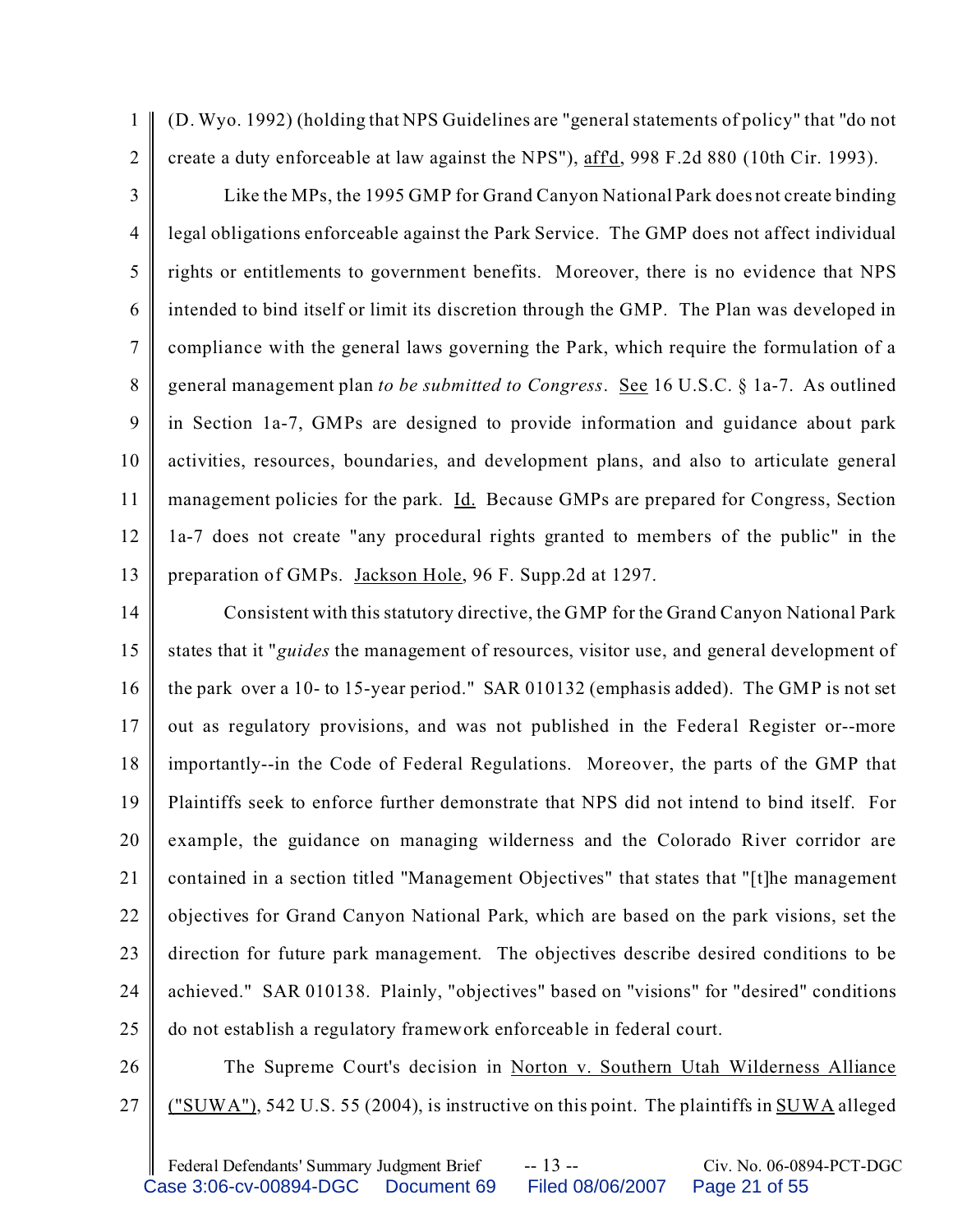|                | that the Bureau of Land Management ("BLM") had failed to carry out a statutory duty to                                                                          |  |  |
|----------------|-----------------------------------------------------------------------------------------------------------------------------------------------------------------|--|--|
| $\overline{2}$ | manage wilderness study areas "so as not to impair the suitability of such areas for                                                                            |  |  |
| 3              | preservation as wilderness," id. at 59 (quoting 43 U.S.C. $\S$ 1782(c)), and that BLM failed to                                                                 |  |  |
| $\overline{4}$ | comply with a statutory requirement that it manage the lands within its jurisdiction "in                                                                        |  |  |
| 5              | accordance with land use plans." Id. at 67 (quoting 43 U.S.C. § 1732(a)). The Supreme                                                                           |  |  |
| 6              | Court held that Section 706(1) of the APA did not provide for review of the plaintiffs' claim                                                                   |  |  |
| $\overline{7}$ | that sought to compel BLM to carry out certain provisions in its land use plans.                                                                                |  |  |
| 8              | Quite unlike a specific statutory command requiring an agency to promulgate                                                                                     |  |  |
| 9              | regulations by a certain date, a land use plan is generally a statement of<br>priorities; it guides and constrains actions, but does not (at least in the usual |  |  |
| 10             | case) prescribe them. It would be unreasonable to think that either Congress<br>or the agency intended otherwise, since land use plans nationwide would         |  |  |
| 11             | commit the agency to actions far in the future, for which funds have not yet<br>been appropriated. *** A statement by BLM about what it plans to do, at some    |  |  |
| 12             | point, provided it has the funds and there are not more pressing priorities,<br>cannot be plucked out of context and made a basis for suit under $\S$ 706(1).   |  |  |
| 13             | SUWA, 542 U.S. at 71. The Court also recognized that allowing such a suit would cause                                                                           |  |  |
| 14             | BLM to produce vaguer land use plans, frustrating coordination with other agencies and                                                                          |  |  |
| 15             | deprive the public of information about the agency's long-range intentions. Id. at 71-72.                                                                       |  |  |
| 16             | Like the land use plans at issue in $SUWA$ , the "will-do" statements in the Grand                                                                              |  |  |
| 17             | Canyon GMP can not be plucked out of context and made the basis for a legal claim.                                                                              |  |  |
| 18             | SUWA, 542 U.S. at 71. Indeed, the GMP is even further removed from being enforceable,                                                                           |  |  |
| 19             | because while BLM is required by statute to manage the lands within its jurisdiction in                                                                         |  |  |
| 20             | accordance with land use plans, id. at 67, 43 U.S.C. § 1732(a), whereas NPS is not.                                                                             |  |  |
| 21             | The conclusion that NPS is not bound by the GMP is consistent with other cases in                                                                               |  |  |
| 22             | which courts have found that GMPs for other units of the National Park System do not create                                                                     |  |  |
| 23             | binding obligations on the agency that remove agency discretion. In Isle Royale Boaters, 154                                                                    |  |  |
| 24             | F. Supp.2d at 1113, the court found that plaintiffs had no standing to sue NPS for alleged                                                                      |  |  |
| 25             | violation of provisions in the GMP for Isle Royale National Park that were "merely general                                                                      |  |  |
| 26             | policy statements by Defendants, not sources of positive rights for Plaintiffs." Similarly, in                                                                  |  |  |
| 27             | Whalen v. United States, 29 F. Supp.2d 1093, 1098 (D.S.D. 1998), the court found that                                                                           |  |  |
|                |                                                                                                                                                                 |  |  |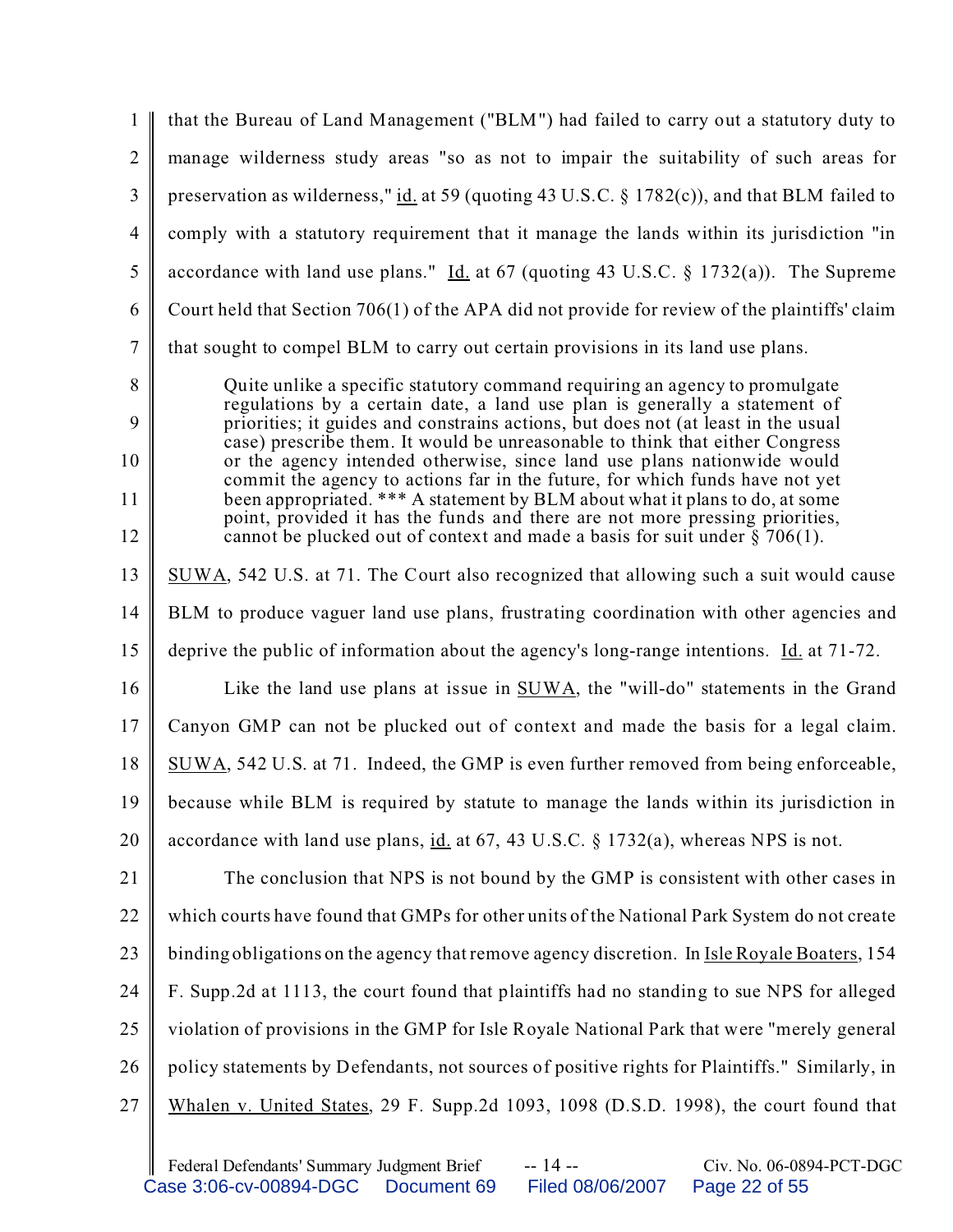1  $\mathfrak{D}$ 3 4 internal guidance documents for the Badlands National Park, including a GMP, mandated little and did not remove agency discretion. Taken together, these cases support the conclusion that the general and conceptual statements contained in the 1995 GMP do not constitute binding rules that Plaintiffs may enforce in court.

5 6 7 8 9 10 11 12 13 14 15 16 17 18 19 20 21 22 Plaintiffs cite two District of Arizona cases in support of their "duty" arguments, but neither case is persuasive authority. See Pls. SJ Mem. at 4, 5. In Sierra Club v. Lujan, 716 F. Supp. 1289, 1293 (D. Az. 1989), the district court's conclusions of law include a statement that NPS must adhere to its Management Policies unless waived by the Secretary, Assistant Secretary, or the Director of the Park Service. The Lujan court was apparently paraphrasing the language in an earlier version of the MPs similar to the language that the Wilderness Society Court explained indicated the agency's intention *not* to be bound by the MPs. This conclusion, which was not final and was offered in the context of a preliminary injunction decision in a largely NEPA case, contained no analysis and does not say the MPs are legally enforceable by a third party. Sierra Club v. Dombeck, 161 F. Supp.2d 1052 (D. Az. 2001), involved a land exchange decision *by the Forest Service* to allow a private development near the Grand Canyon. The district court held only that the Forest Service violated NEPA because "the FEIS fails to achieve its stated goal of implementing the GMP for the Grand Canyon National Park."  $\underline{Id}$  at 1071. The district court did not have occasion to address whether NPS was legally bound to follow the 1995 GMP, because NPS was not a party to the litigation, and the court indicated that it was "troubled by the use of the GMP as a determinative criteria for deciding what is in the best interest of the Grand Canyon National Park." Id. at 1070-71. Dombeck thus is not applicable to the facts of this case.

- 23 24 25 The Park Service's MPs, GMPs, and other policy guidance documents<sup>9</sup> do not create legally enforceable rights. Because the purported "duty" to protect wilderness characteristics and values in the Colorado River corridor arises from these NPS policy statements, Plaintiffs'
- 26

<sup>27</sup> <sup>9</sup> Plaintiffs also base their arguments of a "duty" on the 1976 Master Plan, but this document was superceded by the 1995 GMP. RSOF ¶ 36. Even if it were in effect, the 1976 Master Plan would not be legally binding on the agency for the same reasons the GMP is not.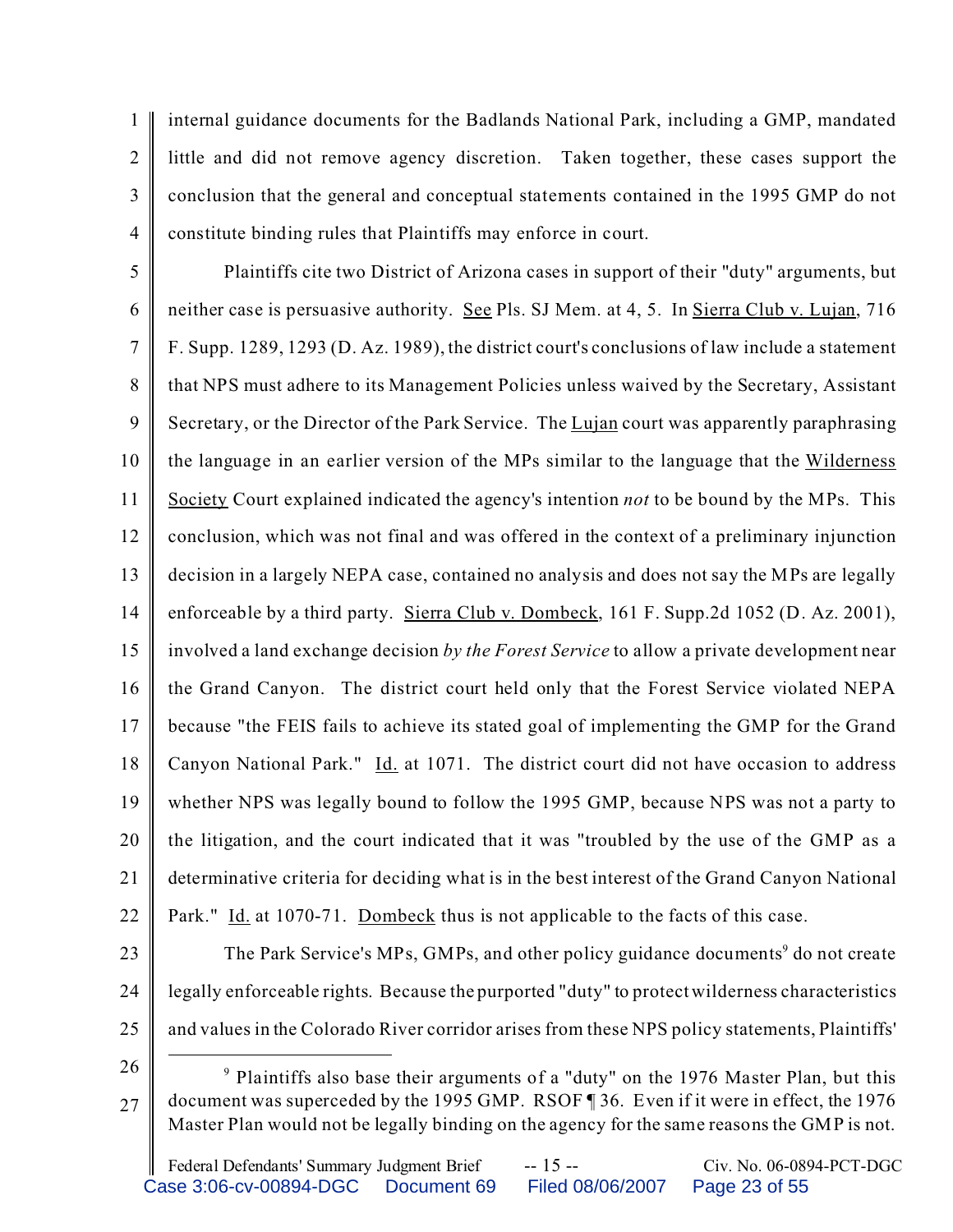2

1

3

4

5

6

7

8

9

10

11

12

13

14

15

16

17

# claims that NPS violated this "duty" do not present cognizable claims and must be rejected. **B. The Wilderness Act Does Not Govern The Park Service's Management Of**

**The Colorado River Corridor In The Grand Canyon National Park**

In addition to asserting that NPS policy directives create a "duty" to protect wilderness characteristics of the Colorado River corridor, Plaintiffs also argue that the 2006 CRMP violates or is inconsistent with various provisions of the Wilderness Act. See Pls. SJ Mem. 11-12 (asserting Section 4(c) of the Wilderness Act prohibits "all 'motorized equipment or motorboats' in wilderness areas, however temporary") (quoting 16 U.S.C. § 1133(c)); id. at 12-14 (asserting that the use of motors does not qualify under the "established use" exception of Section  $4(d)(1)$  (quoting 16 U.S.C. § 1133(d)(1)); id. at 14-18 (asserting that the Park Service's decision to allow commercial services on the Colorado River is not "necessary" or "proper," in violation of Section  $4(d)(5)$ ) (quoting 16 U.S.C. § 1133(d)(5)).

All of these claims fail, of course, because the Wilderness Act applies only to wilderness areas designated by Congress, and there are no such areas in the Park, including Colorado River corridor. Plaintiffs do not allege that any designated wilderness areas are affected by the CRMP, and recognize that NPS only has only recommended the Colorado River corridor as "potential" wilderness, but that Congress has not acted on that recommendation. Pls. SJ Mem. at 2-3.<sup>10</sup> The provisions of the Wilderness Act on which

- 18
- 19 20

21

22

23

 $10$  As the Court in Wilderness Society, 434 F.3d at 591 (citations omitted), noted: No legal consequences flow from the recommendations. Even if the court were to order NPS to forward its recommendations to the President, it would still be up to Congress to decide whether to designate the cited lands as wilderness. Congress has no obligation to consider the President's recommendations, should he offer any, let alone act upon them. And no order from this court requiring NPS to submit recommendations to the President in the hope that he will in turn forward them to Congress will change this situation.

24 25 26 27 Plaintiffs assert, without citation, that the 1977 wilderness recommendation including the Colorado River corridor as "potential wilderness" is "still pending." Pls. SJ Mem. at 3. It is unclear what basis Plaintiffs have for claiming that a recommendation that is now 30 years old is still pending before Congress. There is nothing in the Record that indicates that the Department of the Interior ever forwarded any of NPS's wilderness recommendations to the President, who then must forward it to Congress for consideration.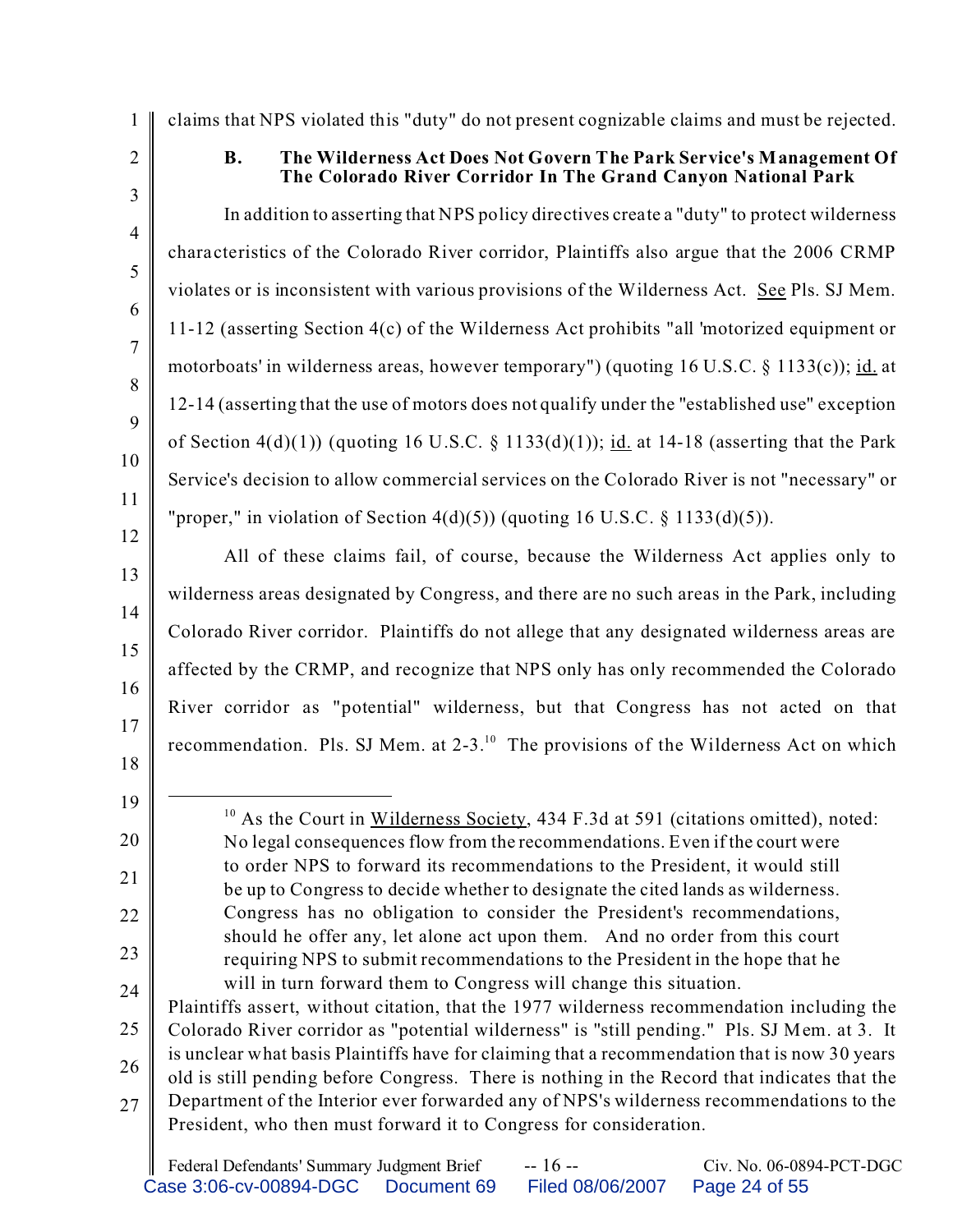1  $\mathfrak{D}$ 3 4 5 6 7 Plaintiffs rely, however, expressly apply only to *designated* wilderness areas. See 16 U.S.C. § 1133(c) (prohibiting certain activities "within any wilderness area designated by this chapter"); id. § 1133(d)(1) (identifying exception for "established" uses "[w]ithin wilderness areas designated by this chapter"); id.  $\S$  1133(d)(5) (allowing "necessary" commercial uses "within the wilderness areas designated by this chapter"); <u>see also id.</u> § 1133(b) (stating that "each agency administering any area *designated as wilderness* shall be responsible for preserving the wilderness character of the area") (emphasis added).

8 9 10 11 12 13 14 15 16 Because there are no designated wilderness areas--or even designated "potential" wilderness areas--at issue in this litigation, Plaintiffs' claims that NPS has violated or acted inconsistently with provisions of the Wilderness Act that expressly apply only to designated wilderness areas are not cognizable. There is no legal requirement for NPS to manage any part of GRCA as wilderness. See Wilderness Society, 434 F.3d at 593 (holding that nothing in the Wilderness Act (or MPs) requires NPS to "manage wilderness-suitable areas as if they were designated wilderness, i.e., conforming to the prohibitions and protections of the Wilderness Act"). Therefore, Plaintiffs' arguments that NPS has violated a "duty" based on an alleged failure to comply with these provisions fail as a matter of law.

17 18

#### **II. EVEN IF NPS HAD A LEGALLY ENFORCEABLE "DUTY" TO MANAGE THE COLORADO RIVER CORRIDOR AS POTENTIAL WILDERNESS, THE 2006 CRMP FULFILLS THAT DUTY**

19 20 21 22 23 24 25 Although it was not legally required to do so, NPS did in fact develop the 2006 CRMP consistent with treating the Colorado River corridor as "potential wilderness." The FEIS indicates that, until Congress acts on any wilderness recommendation for GRCA, NPS will manage the Colorado River corridor within GRCA as "potential wilderness" in accordance with internal NPS guidance, including the NPS Management Polices. SOF ¶ 10.<sup>11</sup> Only Congress can designate areas as "wilderness" or "potential wilderness,"

<sup>26</sup> 27 <sup>11</sup> Because NPS was not legally required to treat the Colorado River corridor as potential wilderness, its statement of intent to do so does not create a legally-enforceable commitment. See, e.g., Burbank Anti-Noise Group v. Goldschmidt, 623 F.2d 115, 116 (9th Cir. 1980) (court would not consider whether an EIS that an agency was not required to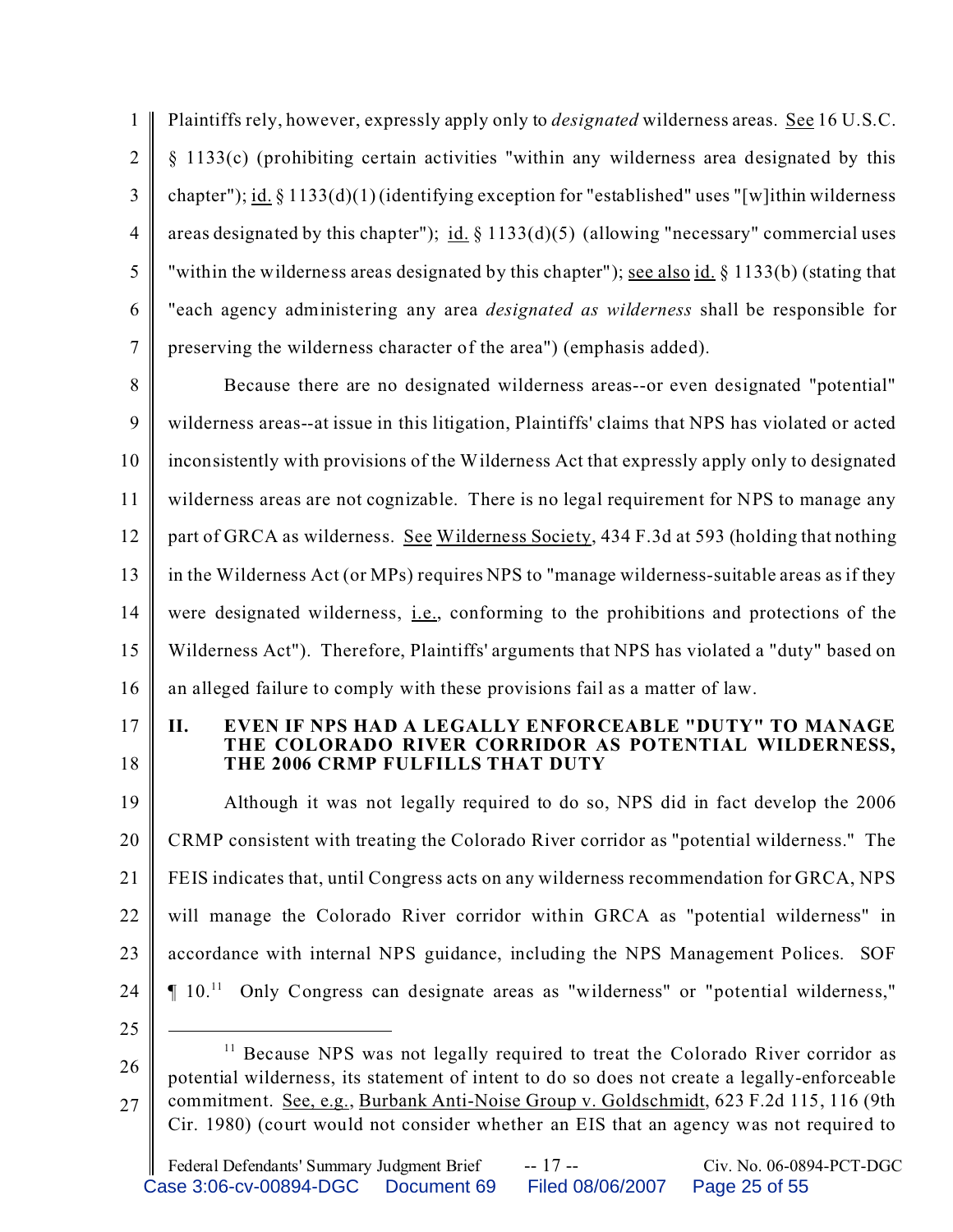1  $\mathfrak{D}$ 3 4 5 6 7 however, and thus NPS's statement does not and cannot convert the Colorado River corridor into a designated wilderness or potential wilderness area. See SUWA, 542 U.S. at 58-59 ("The designation of a wilderness area can be made only by Act of Congress."). Nonetheless, Plaintiffs seize on this statement of intent and attempt turn it into a legal obligation to manage the Colorado River corridor as an actual designated wilderness area. Plaintiffs' attempt to apply the Wilderness Act to an area that Congress has not designated as wilderness or potential wilderness leads to incongruous results and should be rejected.

8

9

18

## **A. NPS Reasonably Considered The Use Of Motorboats A Temporary Or Transient Disturbance That Does Not Preclude Wilderness Designation**

10 11 12 13 14 15 16 17 For example, Plaintiffs argue that the Wilderness Act does not allow "temporary or transient" disturbances, but instead "includes a blanket prohibition on the use of all 'motorized equipment or motorboats' in wilderness areas, however temporary." Pls. SJ Mem. at 11 (citing 16 U.S.C. § 1133(c)). As noted above, however, this provision expressly applies only to "any wilderness area designated by this chapter." 16 U.S.C. § 1133(c). In contrast to designated wilderness--as even Plaintiffs acknowledge--"potential" wilderness is an area "slated for '*future* designation as wilderness [once] the non-conforming use has been removed or eliminated.'" Pls. SJ Mem. at 3 (citing MP 6.2.2.1) (emphasis added here). Thus, "potential" wilderness is not the same as "designated" wilderness.

19 20 21 22 23 24 25 26 According to the MPs, potential wilderness will "be managed as wilderness *to the extent that existing non-conforming conditions allow*," and NPS "will *seek* to remove from potential wilderness the temporary, non-conforming conditions that preclude wilderness designation." MP 6.3.1 (emphases added). In accordance with this guidance, NPS correctly determined that "the continued use of motorboats does not preclude wilderness designation because this use is only a temporary or transient disturbance of wilderness values on the river, and it does not permanently impact wilderness resources or permanently denigrate wilderness values." RSOF [194. Plaintiffs' assertion that disturbances from motorized boats

 $27 \parallel$  prepare complied with NEPA); SUWA, 542 U.S. at 63 ("[T]he only agency action that can be compelled under the APA is action legally *required.*") (emphasis in original).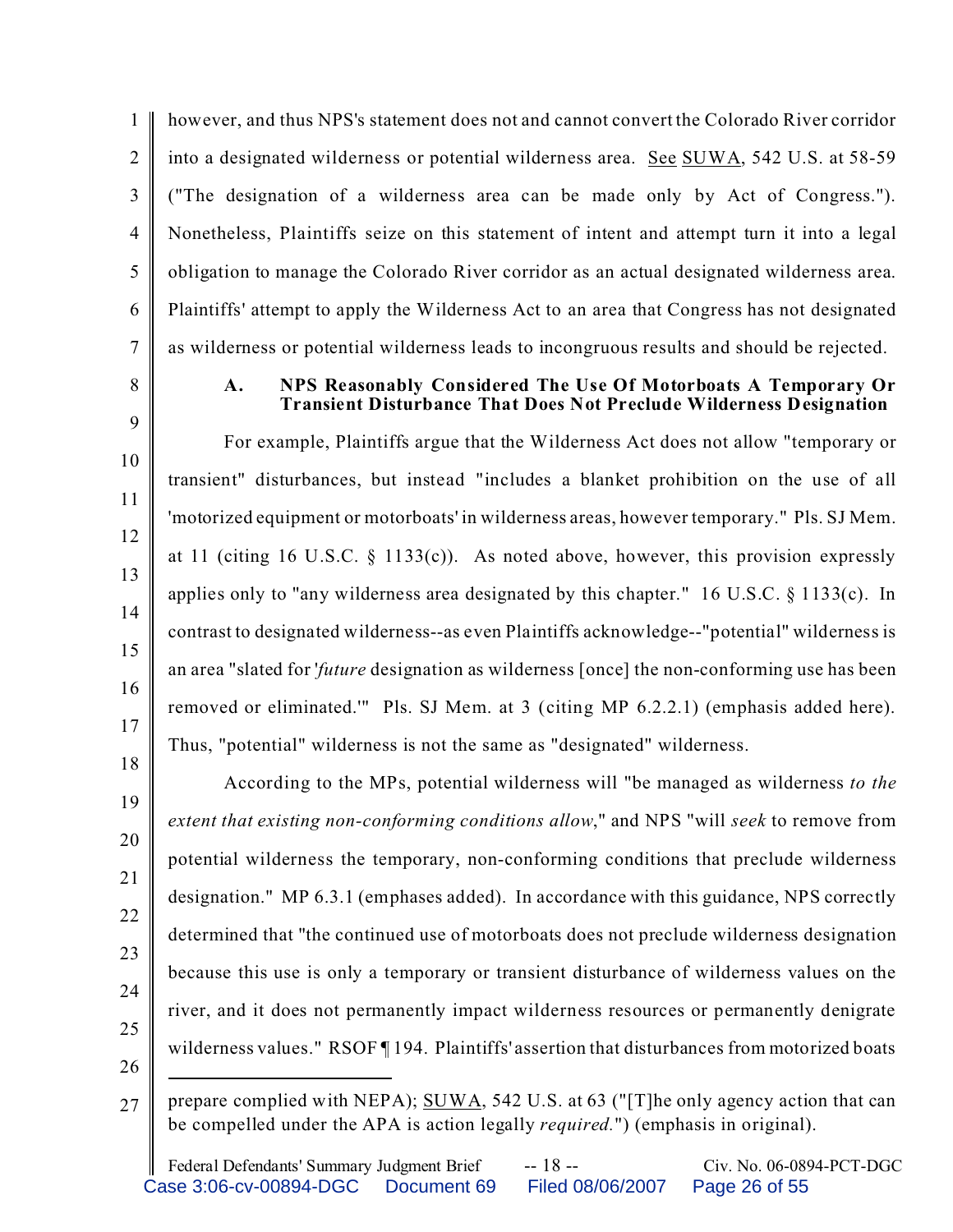| 1              | are not temporary or transient because "for the entire summer and shoulder seasons,                                                                                               |
|----------------|-----------------------------------------------------------------------------------------------------------------------------------------------------------------------------------|
| $\overline{2}$ | motorized boats are a permanent and illegal disturbance to the river's wilderness character,"                                                                                     |
| 3              | Pls. SJ Mem. at 11, is akin to (and as illogical as) asserting that a lightning flash is a                                                                                        |
| $\overline{4}$ | permanent disturbance of the darkness of the night sky for the moment it is visible. Plaintiffs                                                                                   |
| 5              | contradict themselves in the very next paragraph, conceding that the "Colorado River                                                                                              |
| 6              | qualifies as potential wilderness <i>because</i> transient motorboat use can be phased out." Id. at                                                                               |
| 7              | 12 (emphasis in original). NPS's interpretation and application of its own MP as allowing                                                                                         |
| 8              | continued but limited use of motors in the 2006 CRMP as a "temporary or transient                                                                                                 |
| 9              | disturbance" in an area treated as potential wilderness is far more reasonable than Plaintiffs'                                                                                   |
| 10             | approach, and is neither arbitrary nor capricious under the APA standard of review. See,                                                                                          |
| 11             | e.g., Voyageurs Region Nat'l Park Ass'n v. Lujan, 966 F.2d 424, 427 (8th Cir. 1992)                                                                                               |
| 12             | (upholding decision to allow snowmobile use in a wilderness study area on national park,                                                                                          |
| 13             | based on NPS's conclusion that snow mobile use "would not permanently change the area and                                                                                         |
|                | thus, would not preclude the area from future designation as wilderness").                                                                                                        |
| 14             |                                                                                                                                                                                   |
| 15<br>16       | Motorboat Use Has Long Been Established In The Colorado River<br><b>B.</b><br>Corridor, And Congress Could Allow It To Continue If It Designated The<br><b>Area As Wilderness</b> |
| 17             | Plaintiffs' argument that motorboat use cannot be considered an "established use" that                                                                                            |
| 18             | would not prevent wilderness designation is similarly misplaced. Pls. SJ Mem. at 12-14.                                                                                           |
| 19             | Again, the "established use" provision applies only to "wilderness areas designated by this                                                                                       |
| 20             | chapter." 16 U.S.C. § 1133(d)(1). Plaintiffs' attempt to apply this provision, as if it were                                                                                      |
| 21             | <i>already in effect</i> , plainly fails. NPS reasonably concluded that elimination of motorboats                                                                                 |
| 22             | was not a <i>prerequisite</i> to wilderness designation because the Wilderness Act allows                                                                                         |
| 23             | established uses to continue and, in any event, if Congress were to designate the area as                                                                                         |
| 24             | wilderness, Congress could allow motorized uses to continue or ban them as it sees fit. See,                                                                                      |
| 25             | e.g., Minnesota Public Interest Research Group v. Butz, 541 F.2d 1292, 1297-98 (8th Cir.                                                                                          |
| 26             | 1976) (construing special provision of Wilderness Act pertaining to Boundary Waters Canoe                                                                                         |
| 27             | Area, which also allowed "established use of motorboats," to permit commercial logging).                                                                                          |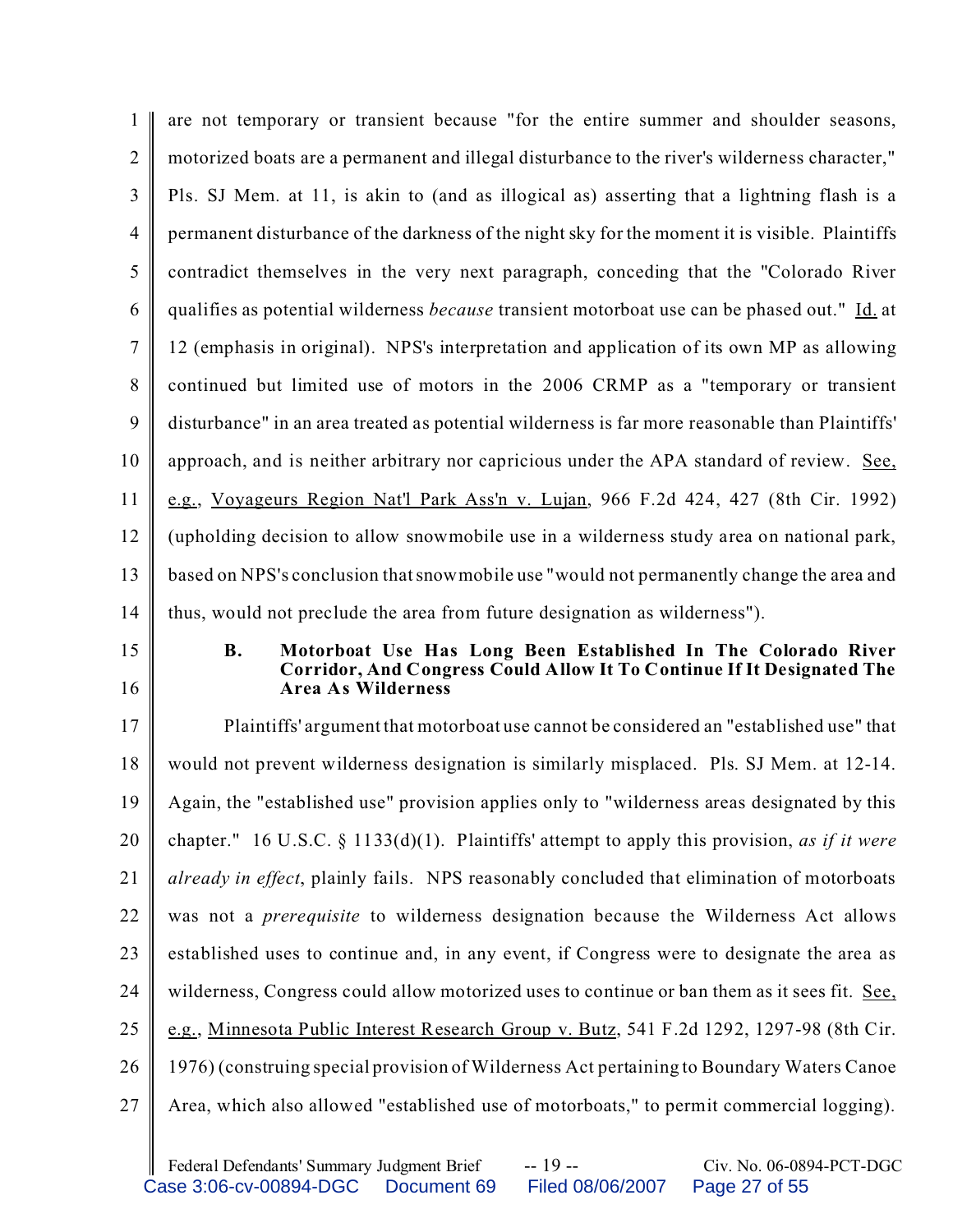| 1                                            | In attempting to apply this inapplicable provision, Plaintiffs argue that only the                                                                                                                                                                                                                                                                                                                                                                                                                                                                                                                                                                                                                                                                                                                                                                                                                                                                                                                                                                                                                                                                                                                                                             |
|----------------------------------------------|------------------------------------------------------------------------------------------------------------------------------------------------------------------------------------------------------------------------------------------------------------------------------------------------------------------------------------------------------------------------------------------------------------------------------------------------------------------------------------------------------------------------------------------------------------------------------------------------------------------------------------------------------------------------------------------------------------------------------------------------------------------------------------------------------------------------------------------------------------------------------------------------------------------------------------------------------------------------------------------------------------------------------------------------------------------------------------------------------------------------------------------------------------------------------------------------------------------------------------------------|
| $\overline{2}$                               | Secretary of <i>Agriculture</i> may permit established uses to continue, even on lands administered                                                                                                                                                                                                                                                                                                                                                                                                                                                                                                                                                                                                                                                                                                                                                                                                                                                                                                                                                                                                                                                                                                                                            |
| 3                                            | by an agency of the Department of the Interior, Pls. SJ Mem. at 12; that NPS has "illegally                                                                                                                                                                                                                                                                                                                                                                                                                                                                                                                                                                                                                                                                                                                                                                                                                                                                                                                                                                                                                                                                                                                                                    |
| $\overline{4}$                               | authorize <sup>[d]</sup> non-conforming motorboats" even though the Wilderness Act has never applied                                                                                                                                                                                                                                                                                                                                                                                                                                                                                                                                                                                                                                                                                                                                                                                                                                                                                                                                                                                                                                                                                                                                           |
| 5                                            | to the Colorado River corridor, id. at 13; that a use that has been in place for decades is not                                                                                                                                                                                                                                                                                                                                                                                                                                                                                                                                                                                                                                                                                                                                                                                                                                                                                                                                                                                                                                                                                                                                                |
| 6                                            | an "established" use because some individuals object to it, id.; that an NPS policy that                                                                                                                                                                                                                                                                                                                                                                                                                                                                                                                                                                                                                                                                                                                                                                                                                                                                                                                                                                                                                                                                                                                                                       |
| $\overline{7}$                               | motorized equipment or mechanical transport will be prohibited "in wilderness" somehow                                                                                                                                                                                                                                                                                                                                                                                                                                                                                                                                                                                                                                                                                                                                                                                                                                                                                                                                                                                                                                                                                                                                                         |
| 8                                            | precludes NPS from permitting an established use to continue, even temporarily, in                                                                                                                                                                                                                                                                                                                                                                                                                                                                                                                                                                                                                                                                                                                                                                                                                                                                                                                                                                                                                                                                                                                                                             |
| 9                                            | recommended <i>potential</i> wilderness, id. at 13-14; and that motorized use would have had to                                                                                                                                                                                                                                                                                                                                                                                                                                                                                                                                                                                                                                                                                                                                                                                                                                                                                                                                                                                                                                                                                                                                                |
| 10                                           | have been established at the current levels in 1964, the year the Wilderness Act was enacted,                                                                                                                                                                                                                                                                                                                                                                                                                                                                                                                                                                                                                                                                                                                                                                                                                                                                                                                                                                                                                                                                                                                                                  |
| 11                                           | even though there has been no act of Congress to date designating the area as wilderness, id.                                                                                                                                                                                                                                                                                                                                                                                                                                                                                                                                                                                                                                                                                                                                                                                                                                                                                                                                                                                                                                                                                                                                                  |
| 12                                           | at $14.^{12}$ These arguments are divorced from the reality of the actual circumstances in GRCA,                                                                                                                                                                                                                                                                                                                                                                                                                                                                                                                                                                                                                                                                                                                                                                                                                                                                                                                                                                                                                                                                                                                                               |
| 13                                           | illogical on their face, and should be rejected. NPS reasonably considered motorized use of                                                                                                                                                                                                                                                                                                                                                                                                                                                                                                                                                                                                                                                                                                                                                                                                                                                                                                                                                                                                                                                                                                                                                    |
| 14                                           | the Colorado River corridor in the Grand Canyon as an established use.                                                                                                                                                                                                                                                                                                                                                                                                                                                                                                                                                                                                                                                                                                                                                                                                                                                                                                                                                                                                                                                                                                                                                                         |
|                                              |                                                                                                                                                                                                                                                                                                                                                                                                                                                                                                                                                                                                                                                                                                                                                                                                                                                                                                                                                                                                                                                                                                                                                                                                                                                |
| 15                                           | $\mathbf{C}$ .<br>NPS Reasonably Determined That Commercial Services Are Necessary<br>For A Proper Use Of The Colorado River Corridor                                                                                                                                                                                                                                                                                                                                                                                                                                                                                                                                                                                                                                                                                                                                                                                                                                                                                                                                                                                                                                                                                                          |
| 16                                           | Plaintiffs argue that NPS can allow commercial, motorized boating on the Colorado                                                                                                                                                                                                                                                                                                                                                                                                                                                                                                                                                                                                                                                                                                                                                                                                                                                                                                                                                                                                                                                                                                                                                              |
| 17                                           | River only if such commercial operations are "necessary" and "proper" for realizing the                                                                                                                                                                                                                                                                                                                                                                                                                                                                                                                                                                                                                                                                                                                                                                                                                                                                                                                                                                                                                                                                                                                                                        |
| 18<br>19                                     | recreational or wilderness purposes of the area. Pls. SJ Mem. at 14-18 (citing 16 U.S.C.                                                                                                                                                                                                                                                                                                                                                                                                                                                                                                                                                                                                                                                                                                                                                                                                                                                                                                                                                                                                                                                                                                                                                       |
| 20<br>21<br>22<br>23<br>24<br>25<br>26<br>27 | <sup>12</sup> Generally, the acceptable level of an established use is measured on the date of a<br>wilderness area's designation. See, e.g., Rocky Mountain Oil and Gas Ass'n v. Watt, 696<br>F.2d 734, 748 (10th Cir. 1982) (noting that Act designating wilderness area permitted already<br>established uses to continue "in the manner and degree in which the same was being<br>conducted on [October 19, 1976]," the date the Act was enacted, not the date of the original<br>Wilderness Act) (quoting Act of October 19, 1976, Pub. L. No. 94-557, 90 Stat. 2633<br>§ 3(d)); Wilderness Watch v. U.S. Forest Service, 143 F. Supp.2d 1186, 1192 (D. Mont.<br>2000) (stating that Act designating wilderness area "expressly recognized that '[t]he use of<br>motorboats (including motorized jetboats) within [the designated] segment of the Salmon<br>River shall be permitted to continue at a level not less than the level of use' during 1978," the<br>year of enactment) (quoting Pub. L. No. 96-312, 94 Stat. 948 $\S$ 9(a)). Here, where there is<br>no actual designation, it was reasonable for NPS to consider motorboats on the Colorado<br>River an established use at the time of its statement of intent in the FEIS. |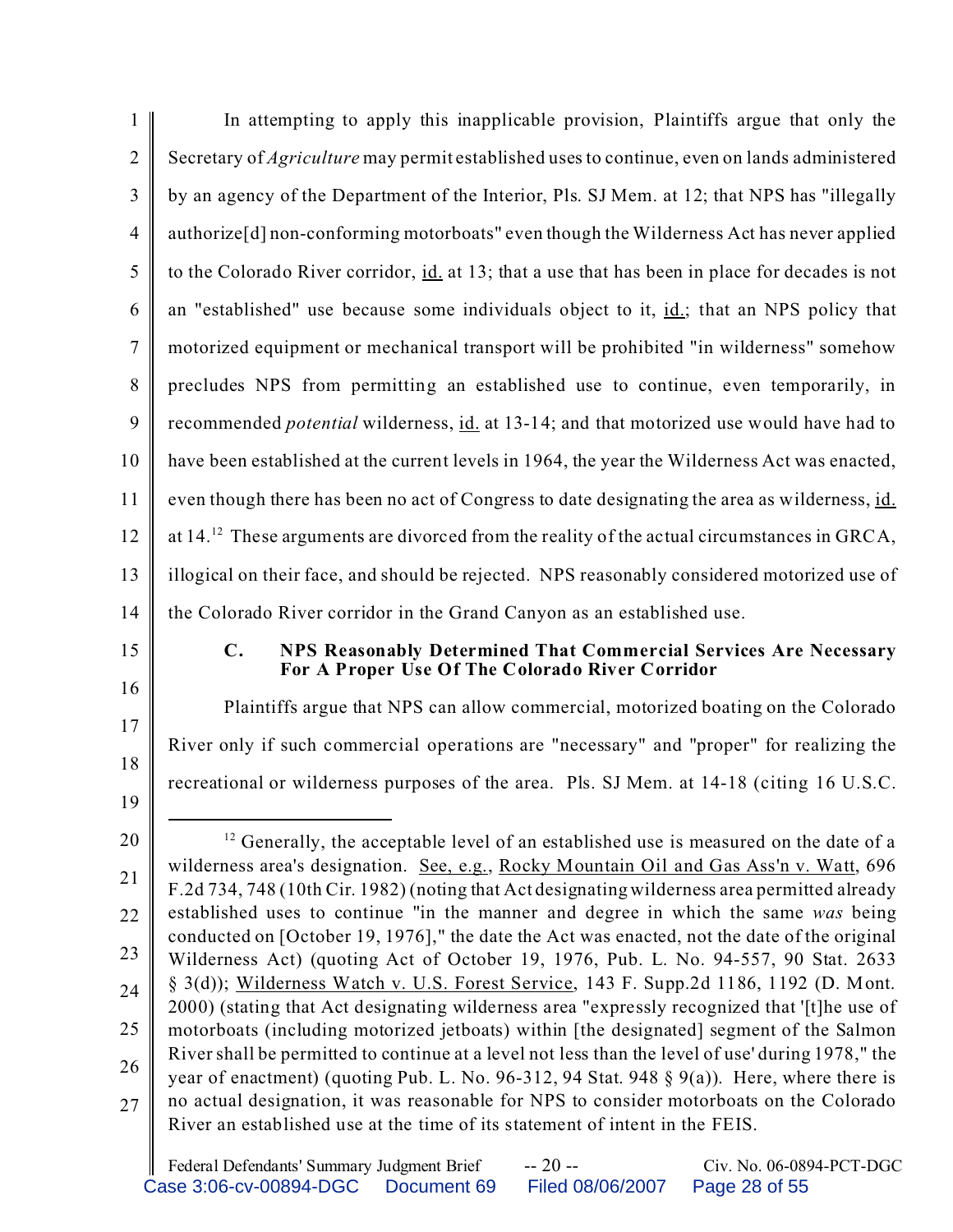1  $\mathfrak{D}$ 3 4 5 6 7 8 9 10  $§$  1133(d)(5)). As with their other arguments, however, this claim must fail because the provision of the Wilderness Act on which the claim relies applies only to "wilderness areas designated by this chapter," and says nothing about "potential" wilderness. See 16 U.S.C. § 1133(d)(5). Indeed, the two cases on which Plaintiffs rely for this argument both involved commercial uses in designated wilderness areas. See High Sierra Hikers Ass'n v. Blackwell, 390 F.3d 630, 646-48 (9th Cir. 2004) (assessing whether the Forest Service complied with the provisions of the Wilderness Act in allowing commercial packstock operations in the John Muir and Ansel Adams Wilderness Areas); Wilderness Watch v. Mainella, 375 F.3d 1085, 1088-93 (11th Cir. 2004) (analyzing whether the Park Service appropriately offered motorized transportation to park visitors "across the designated wilderness area").

11 12 13 14 15 16 17 18 19 20 As with their temporary use and established use arguments, Plaintiffs' attempt to shoehorn NPS's management of an area that is not designated as wilderness into provisions governing areas that have been designated as wilderness leads to nonsensical results. Had Congress actually designated the Colorado River corridor as potential wilderness as NPS has recommended, motorized use could be identified as an established use, expressly allowed in the designation, or recognized as a nonconforming use to be phased out. Or, if Congress had designated the corridor as wilderness, it presumably would have addressed the issue of existing motorized uses, as it typically does. See, e.g., Rocky Mountain Oil, 696 F.2d at 748 (noting that Act designating wilderness area permitted established uses to continue in the same manner and degree as of the date the Act, October 19, 1976).

21 22 23 24 25 26 27 But because Congress has *not* designated the Colorado River corridor as either wilderness or potential wilderness, NPS reasonably determined in the FEIS that continued use of motorboats does not preclude future wilderness designation because 1) the use is transient and does not permanently impact wilderness characteristics, and 2) that motorboats are an established use that Congress could recognize or allow to continue. See RSOF 154. Either determination is consistent with allowing commercial motorboat use to continue pursuant to NPS's statement that it would treat the area as *potential* wilderness, and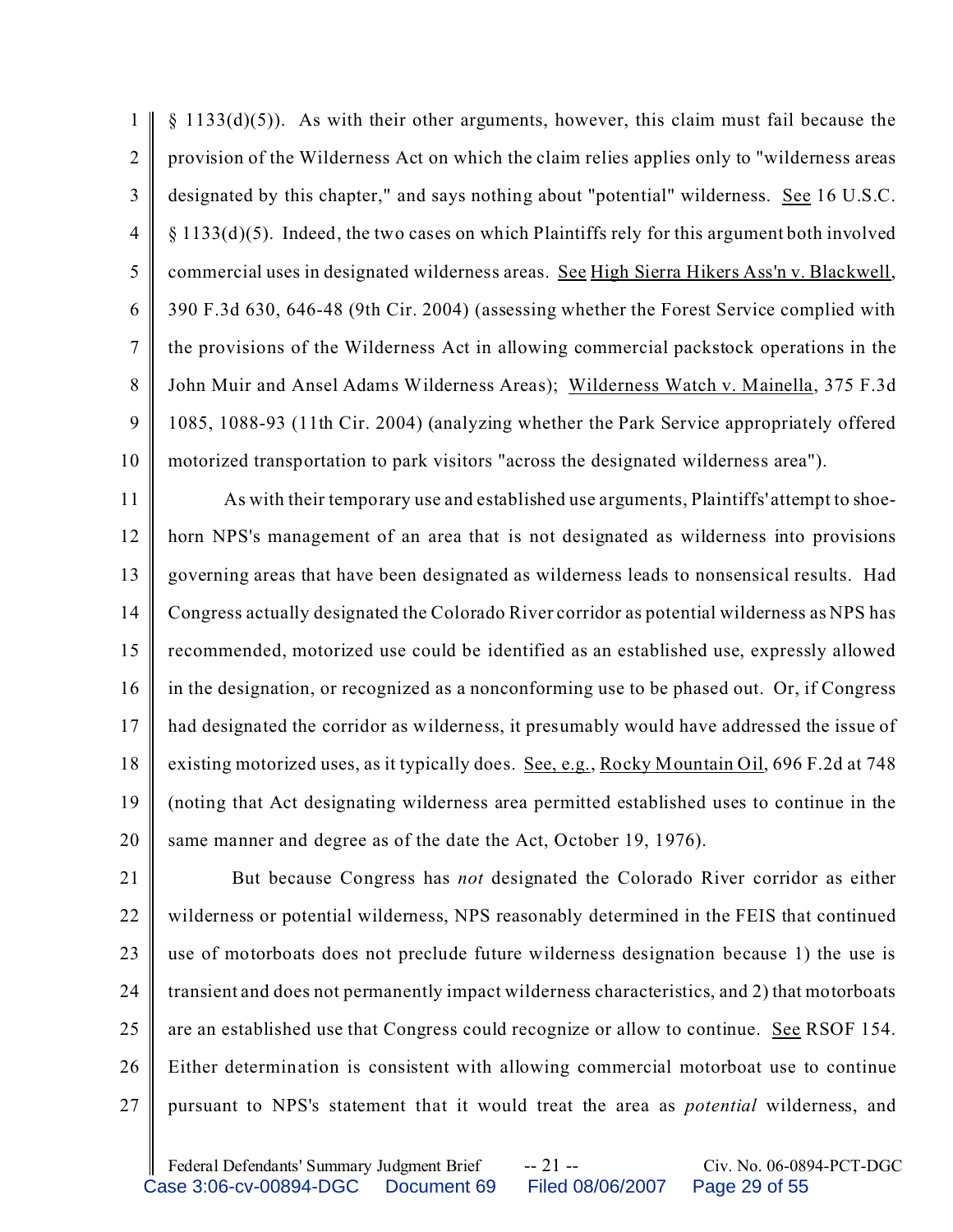| 1                 | identifying as transient or established negates any need for a "necessary and proper" finding.                                                                                                                                                                                                                                                                                                                                                                                                                                                                                                                   |  |  |  |  |
|-------------------|------------------------------------------------------------------------------------------------------------------------------------------------------------------------------------------------------------------------------------------------------------------------------------------------------------------------------------------------------------------------------------------------------------------------------------------------------------------------------------------------------------------------------------------------------------------------------------------------------------------|--|--|--|--|
| $\overline{2}$    | Nonetheless, NPS also made a determination that continuing to allow commercial                                                                                                                                                                                                                                                                                                                                                                                                                                                                                                                                   |  |  |  |  |
| $\overline{3}$    | motorboat use pursuant to the limitations set forth in the CRMP is necessary and proper for                                                                                                                                                                                                                                                                                                                                                                                                                                                                                                                      |  |  |  |  |
| $\overline{4}$    | the Colorado River corridor. Based on extensive public comments it received on the DEIS                                                                                                                                                                                                                                                                                                                                                                                                                                                                                                                          |  |  |  |  |
| 5                 | and its various impact analyses, NPS made the following determination with respect to the                                                                                                                                                                                                                                                                                                                                                                                                                                                                                                                        |  |  |  |  |
| 6                 | necessity and appropriateness of continuing to authorize commercial river guides and trips:                                                                                                                                                                                                                                                                                                                                                                                                                                                                                                                      |  |  |  |  |
| 7<br>8<br>9<br>10 | A river trip through the Grand Canyon can be a life-shaping experience.<br>Thousands of visitors each year seek to experience the Grand Canyon in this<br>intimate and adventurous way. Since many visitors who wish to raft the<br>Colorado River through Grand Canyon possess neither the equipment nor the<br>skill to successfully navigate the rapids and other hazards of the river, the NPS<br>has determined that it is necessary and appropriate for the public use and<br>enjoyment of the park to provide for experienced and professional river guides<br>who can provide such skills and equipment. |  |  |  |  |
| 11                | SOF ¶ 41 (quoting AR 104606 (FEIS Vol. I at 19)); see also RSOF ¶ 200 ("NPS has                                                                                                                                                                                                                                                                                                                                                                                                                                                                                                                                  |  |  |  |  |
| 12                | determined that the services provided by commercial outfitters, which enable thousands of                                                                                                                                                                                                                                                                                                                                                                                                                                                                                                                        |  |  |  |  |
| 13                | people to experience the river in a relatively primitive and unconfined manner and setting                                                                                                                                                                                                                                                                                                                                                                                                                                                                                                                       |  |  |  |  |
| 14                | (when many of them otherwise would be unable to do so), are necessary to realize the                                                                                                                                                                                                                                                                                                                                                                                                                                                                                                                             |  |  |  |  |
| 15                | recreational or other wilderness purposes of the park.") (quoting AR 104606 (FEIS Vol. I at                                                                                                                                                                                                                                                                                                                                                                                                                                                                                                                      |  |  |  |  |
| 16                | 19). The conclusion that commercial services were necessary and appropriate was not made                                                                                                                                                                                                                                                                                                                                                                                                                                                                                                                         |  |  |  |  |
| 17<br>18          | in isolation, but was an integral aspect of the NEPA process:                                                                                                                                                                                                                                                                                                                                                                                                                                                                                                                                                    |  |  |  |  |
| 19<br>20<br>21    | The [CRMP] addresses issues related to commercial activities on the river.<br>Description and analysis of potential impacts on the affected environment<br>resulting from commercial operations are found throughout the Final EIS.<br>Determinations of the types and levels of commercial services necessary and<br>appropriate for the Colorado River through Grand Canyon National Park were<br>determined through this analysis.                                                                                                                                                                            |  |  |  |  |
| 22                | AR 104562 (FEIS Vol. I at vii).                                                                                                                                                                                                                                                                                                                                                                                                                                                                                                                                                                                  |  |  |  |  |
| 23                | Despite these statements, Plaintiffs assert that NPS failed to assess whether <i>motorized</i>                                                                                                                                                                                                                                                                                                                                                                                                                                                                                                                   |  |  |  |  |
| 24                | commercial use is necessary and appropriate and, if so, at what levels. Pls. SJ Mem. at 15-                                                                                                                                                                                                                                                                                                                                                                                                                                                                                                                      |  |  |  |  |
| 25                | 18. Given that one of the key issues addressed throughout the FEIS is the extent that motors                                                                                                                                                                                                                                                                                                                                                                                                                                                                                                                     |  |  |  |  |
| 26                | should be allowed under the CRMP, Plaintiffs' assertion strains credulity. The major                                                                                                                                                                                                                                                                                                                                                                                                                                                                                                                             |  |  |  |  |
| 27                | distinguishing features of the different CRMP alternatives analyzed in the FEIS were various                                                                                                                                                                                                                                                                                                                                                                                                                                                                                                                     |  |  |  |  |
|                   | $-22 -$<br>Civ. No. 06-0894-PCT-DGC<br>Federal Defendants' Summary Judgment Brief                                                                                                                                                                                                                                                                                                                                                                                                                                                                                                                                |  |  |  |  |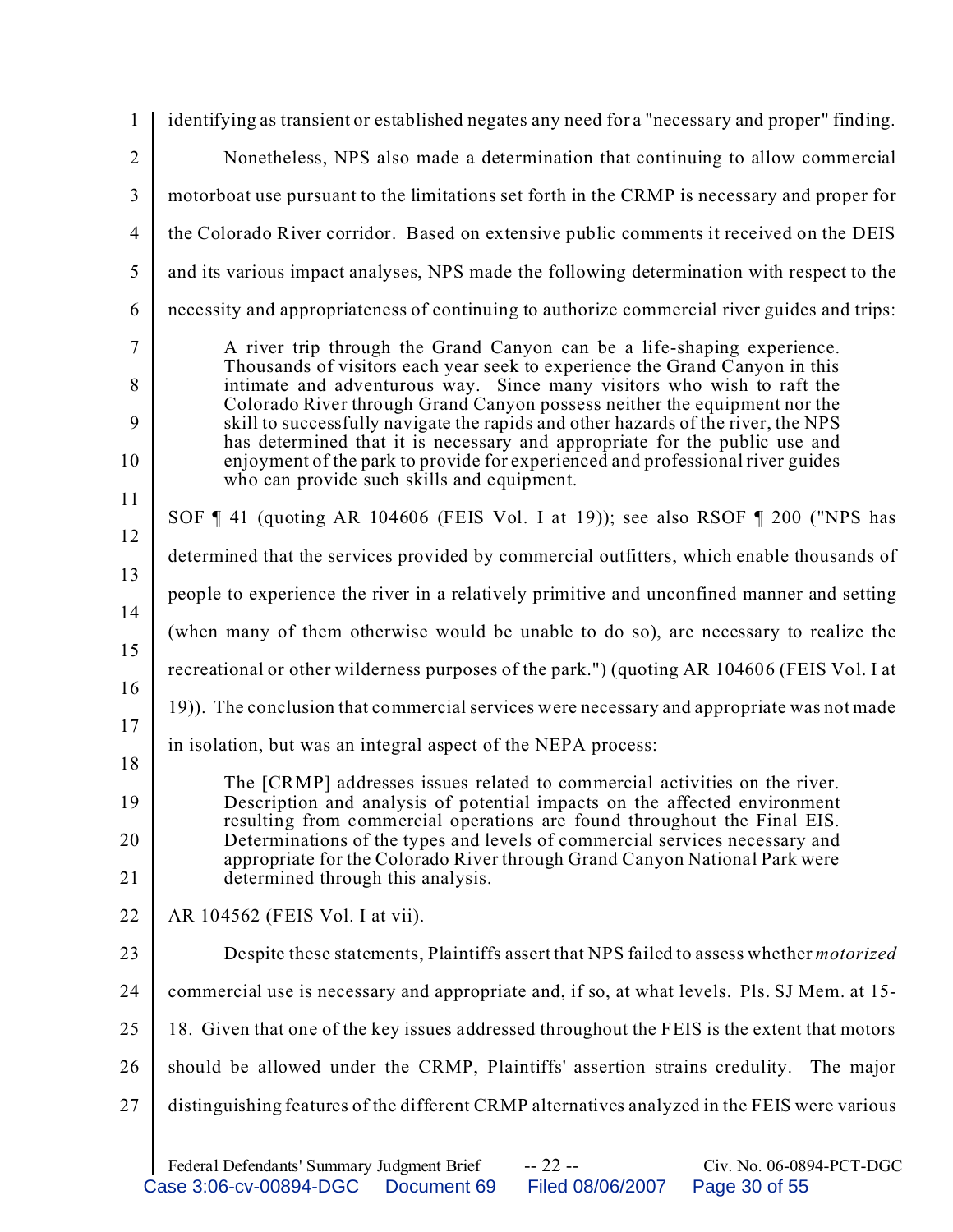1  $\mathfrak{D}$ 3 4 5 6 7 8 9 allocations of commercial and noncommercial trips, and motorized and non-motorized trips. See AR 104562-69 (FEIS at vii to xiv) (summary of alternatives). The alternatives include a range of allocations for commercial and non-commercial trips, as well as a range of motorized and non-motorized use, including alternatives that would have reduced or eliminated motors. Because each alternative was analyzed and compared throughout the FEIS for its impacts on Park resources including wilderness characteristics, visitor experience, and natural soundscape, the analysis of the types (motorized or non-motorized) and levels of commercial services necessary and appropriate for the Colorado River corridor in the Grand Canyon National Park is embedded within the fabric of the entire FEIS.<sup>13</sup>

10 11 12 13 14 15 16 17 18 19 20 21 22 23 The FEIS also defined objectives for managing use on the Colorado River in Grand Canyon National Park. AR 104598-99 (FEIS Vol. I at 11-12). These objectives are grounded in the Park's enabling legislation, mandates, purpose and significance, as well as the GMP and other management documents. Id. One of the objectives for Visitor Use and Experience is to "provide a diverse range of quality recreational opportunities for visitors to experience and understand the environmental interrelationships, resources and values of Grand Canyon National Park." AR 104600 (FEIS Vol. I at 13). After analyzing the nonmotorized alternatives B and C, NPS found that neither non-motorized alternative met this management objective, because the diversity and range of recreational opportunities was decreased, and they did not provide opportunities for visitors to experience a shorter, fullcanyon river trip or allow an increase in noncommercial use. AR 104658 (FEIS Vol. I at 71) (Table Summary); AR 104687-88 (FIS Vol. I at 100-01); AR 105642-733 (FEIS Vol. II at 605-96) (detailed analysis of impacts). NPS also recognized that shorter motorized trips fill a particular market niche and can alleviate crowding and competition at popular attraction

24

<sup>25</sup> 26 27 <sup>13</sup> See, e.g., AR 105385 (FEIS Vol. II at 348) (identifying "[m]otorized versus nonmotorized trips" as one of the "[m]ajor issues and concerns regarding natural soundscapes"); AR 105385-441 (FEIS Vol. II at 348-404) (56 pages of the FEIS focused on analyzing and comparing impacts from different levels of motorized use, including prohibiting motors, on the natural soundscape).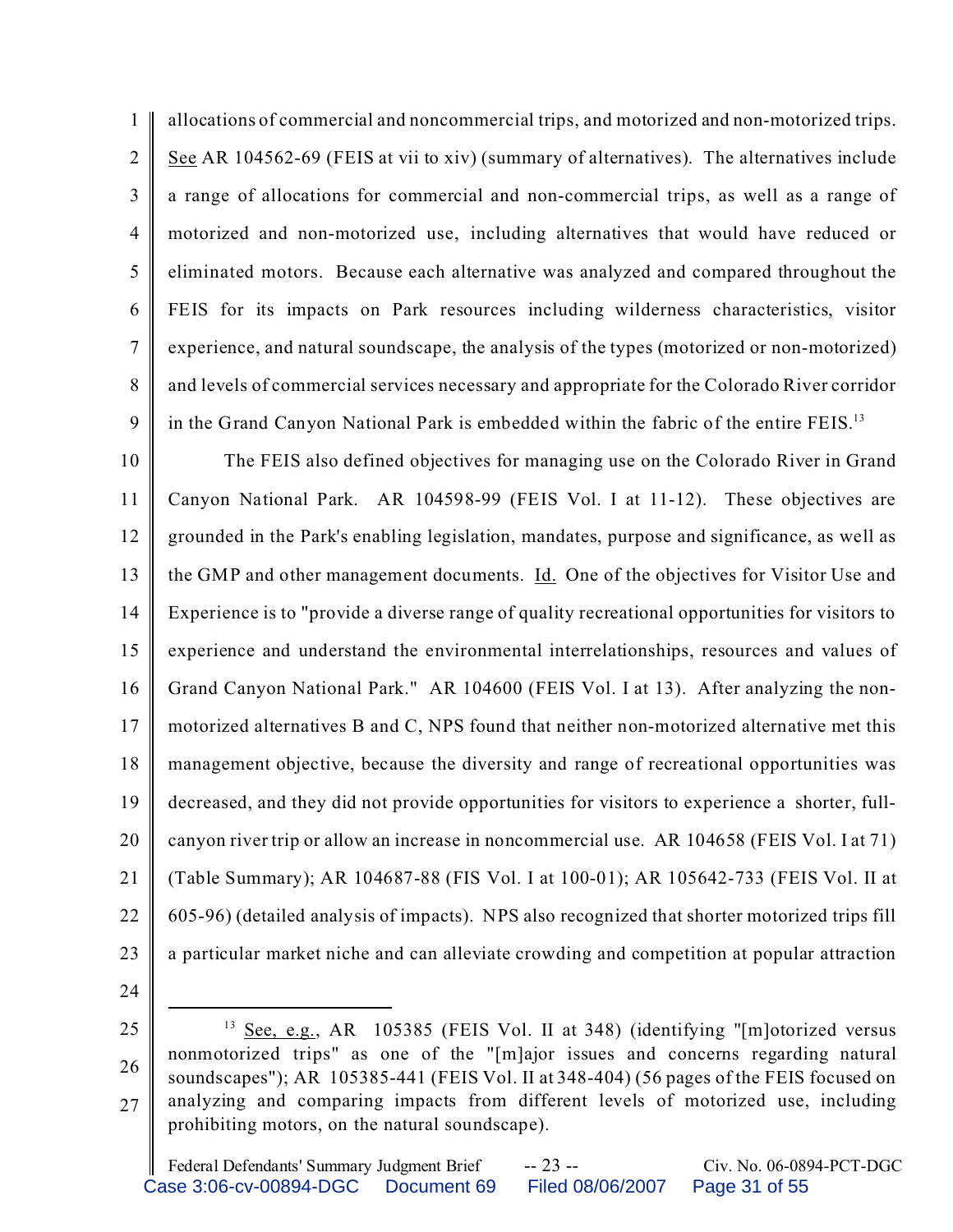| $\mathbf{1}$   | sites and campsites because they have more flexibility to travel to alternate locations with                                                                                   |  |  |
|----------------|--------------------------------------------------------------------------------------------------------------------------------------------------------------------------------|--|--|
| $\overline{2}$ | minimal impact to the trip schedule. See, e.g., AR 105139-40 (FEIS Vol. III at 302-03).                                                                                        |  |  |
| 3              | The FEIS as a whole provides a basis for NPS to determine whether continuation of                                                                                              |  |  |
| $\overline{4}$ | motorized uses is necessary and appropriate, and at what levels motorized uses could be                                                                                        |  |  |
| 5              | allowed consistent with the preservation of Park resources, including wilderness                                                                                               |  |  |
| 6              | characteristics. See, e.g., AR 104604 (FEIS Vol I at 17) ("This environmental impact                                                                                           |  |  |
| $\tau$         | statement evaluates the appropriate level of motorized raft use on the river, including                                                                                        |  |  |
| 8              | analyzing two no motor alternatives."). As NPS concluded in selecting the preferred                                                                                            |  |  |
| 9              | alternatives for the CRMP based on the extensive analysis in the FEIS:                                                                                                         |  |  |
| 10             | The Colorado River Management Plan addresses commercial activities on the<br>Description and analysis of potential impacts on the affected<br>river.                           |  |  |
| 11             | environment resulting from commercial operations are found throughout the<br>FEIS. Determination of the types and levels of commercial services that are                       |  |  |
| 12             | necessary and appropriate for the Colorado River through Grand Canyon                                                                                                          |  |  |
| 13             | National Park were determined through these analyses. New contracts for<br>commercial operations will be issued in 2006. These contracts will be issued                        |  |  |
| 14             | in accordance with the [Concessions Act] and implementing regulations at 36<br>CFR 51. Concession contracts and operating plans will reflect management                        |  |  |
| 15             | decisions reached in this Record of Decision and will provide quality visitor<br>experiences consistent with the preservation of the park's natural and cultural<br>resources. |  |  |
| 16<br>17       | (ROD at 6) (emphasis added). Based on these considerations, NPS determined that its                                                                                            |  |  |
| 18             | preferred alternatives (Modified Alternative H and Modified Alternative 4) best met its                                                                                        |  |  |
| 19             | management objectives as described in the FEIS. AR 109604-11 (ROD at 14-21); AR                                                                                                |  |  |
| 20             | 109614-109619 (ROD at 24-29).                                                                                                                                                  |  |  |
| 21             | Because motorized use is a "type" of commercial service analyzed throughout the                                                                                                |  |  |
| 22             | FEIS, NPS reasonably determined through the NEPA process that continuation of motorized                                                                                        |  |  |
| 23             | uses at the levels selected in the CRMP, as well as the other commercial services described                                                                                    |  |  |
| 24             | in the selected alternatives in the ROD, were "necessary and appropriate" and consistent with                                                                                  |  |  |
|                | preservation of Park resources, including wilderness characteristics. In Blackwell, the Ninth                                                                                  |  |  |
| 25             | Circuit faulted the Forest Service's decision to allow commercial services in a wilderness                                                                                     |  |  |
| 26             | area because the agency "granted the permits without going through the required NEPA                                                                                           |  |  |
| 27             | analysis" and "made its decision to grant the permits without the required public analysis and                                                                                 |  |  |
|                |                                                                                                                                                                                |  |  |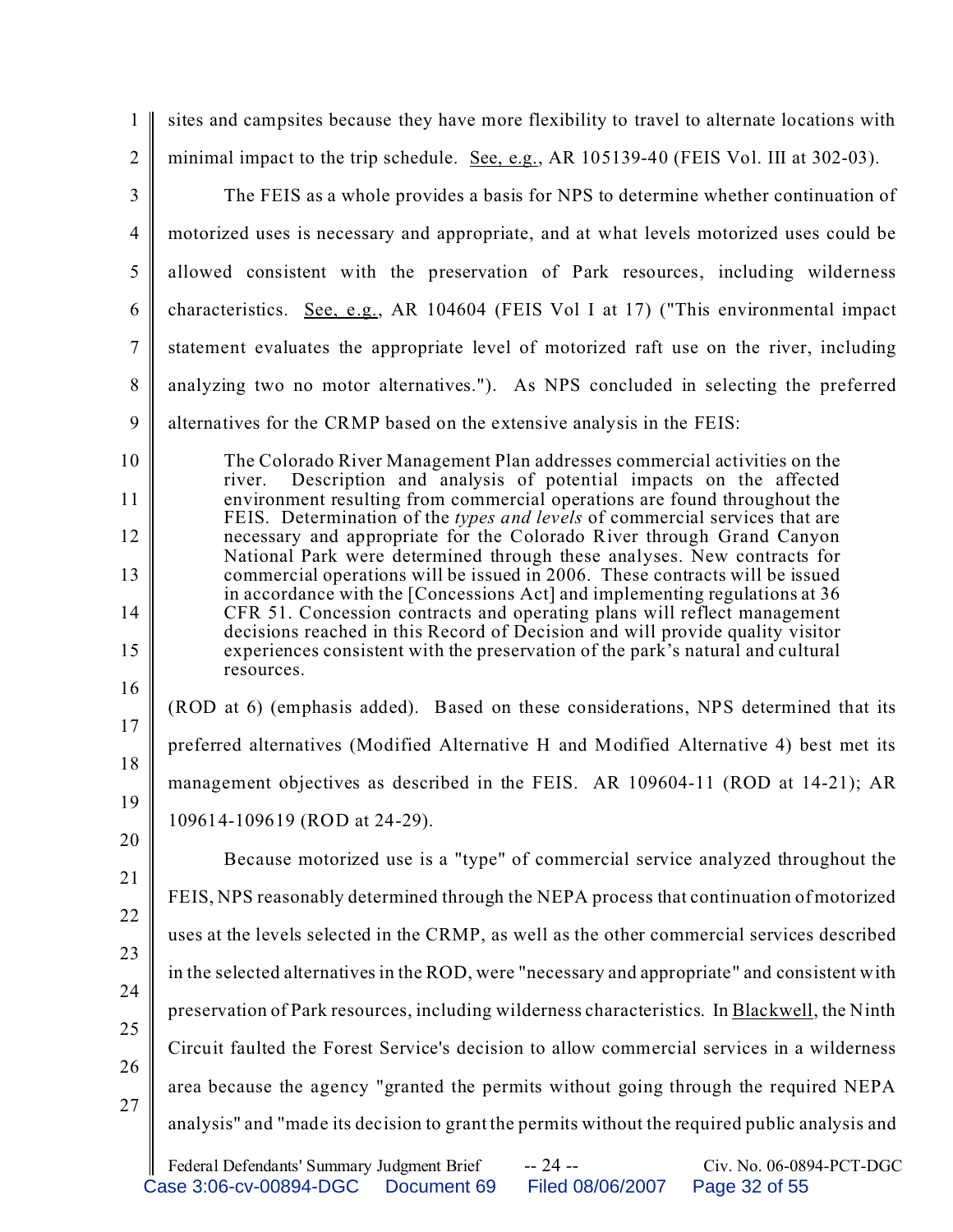1  $\mathfrak{D}$ 3 4 5 6 7 without consideration of the impact its decision would have on its ultimate responsibilities under the Wilderness Act." 390 F.3d at 648. Here, in contrast to the circumstances in Blackwell, NPS completed an exhaustive and very public NEPA process that took these considerations into account in great detail. Therefore, NPS's decision adopting the CRMP is entitled to great deference, and easily passes muster under the arbitrary and capricious standard. Even if Plaintiffs' claim that motorized commercial services are not necessary and proper is cognizable, it must fail.

8

9

## **III. COMMERCIAL USE OF THE COLORADO RIVER CORRIDOR UNDER THE 2006 CRMP DOES NOT VIOLATE THE CONCESSIONS ACT**

10 11 12 13 14 15 16 17 18 19 20 The congressional policy announced in the Concessions Act empowers NPS to authorize only those commercial services that are "necessary and appropriate for public use and enjoyment" of the Park and that "are consistent to the highest practicable degree with the preservation and conservation of the resources and values of the unit." 16 U.S.C. § 5951(b). "To make visits to national parks more enjoyable for the public, Congress authorized NPS to grant privileges, leases, and permits for the use of land for the accommodation of visitors." National Park Hospitality Ass'n v. Dep't of the Interior, 538 U.S. 803, 805 (2003) (internal quotations and citation omitted). As with their argument that NPS failed to make a "necessary" and "proper" determination for commercial services in accordance with the Wilderness Act, Plaintiffs claim that NPS violated the Concessions Act by allowing motorized commercial services on the Colorado River in the Grand Canyon. Pls. SJ Mem. 18-21. This claim is also without merit.

22 23

21

- 24
- 25
- 26

27

The "necessary and appropriate" standard for allowing commercial services pursuant to the Concessions Act is analogous to the "necessary" and "proper" standards under the Wilderness Act. Plaintiffs again assert that NPS "never found that commercial *motorized* use of the Colorado River corridor is necessary or appropriate for the public to realize the recreational and other wilderness purposes of the river." Pls. SJ Mem. at 19 (emphasis in original). As demonstrated in response to Plaintiffs' Wilderness Act argument, however, this assertion is flatly wrong: Determining whether and what level of commercial motorized use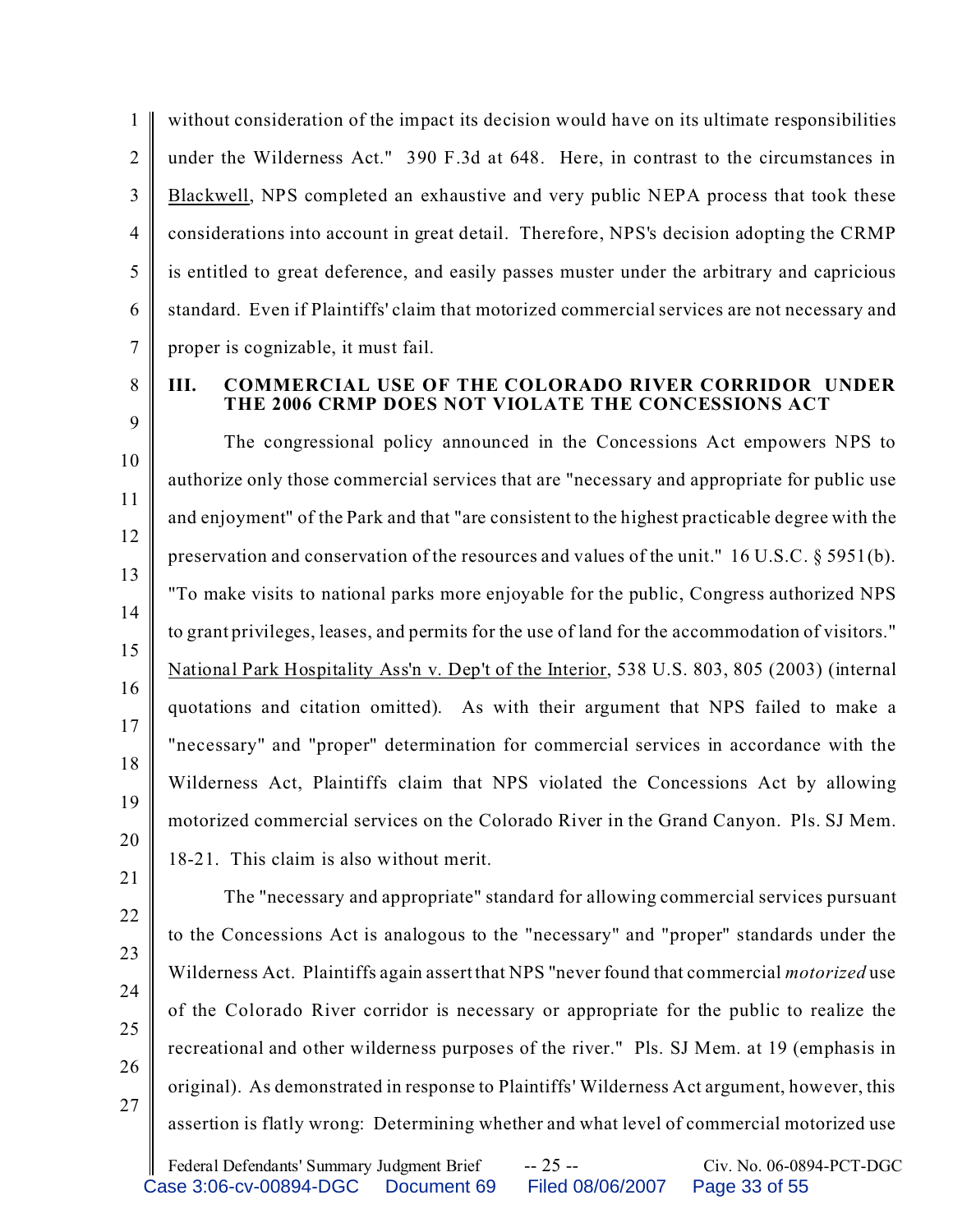1 2 was necessary and appropriate was a central feature of the NEPA process that NPS considered in great detail.

3 4 5 6 7 8 9 10 11 12 13 14 15 16 17 Discussions of the necessity and propriety of commercial services are embedded throughout the FEIS, particularly in the discussions of the criteria for developing alternatives, e.g., AR 104614-21 (FEIS Vol. I at 27-35); AR 105002-13 (FEIS Vol. III at 165-76); in the discussions and analyses of visitor use and experience, e.g., AR 104769-71 (FEIS Vol. I at 182-84); AR 105645 (FEIS Vol. II at 608); AR 105137-53 (FEIS Vol. III at 300-16); in the discussions and analyses of allocation of use, e.g., AR 104889-905 (FEIS Vol. III at 52-68); and in the discussions and analyses of motorized trips (which are mostly commercial) vs. non-motorized trips (which are mostly noncommercial). E.g., AR 104771-73 (FEIS Vol. I at 184-86), AR 105650-90 (FEIS Vol. II at 613-53), AR 104925-41 (FEIS Vol. III at 85- 101). Based on this extensive review and analysis, NPS determined that the level and types of commercial uses approved in the ROD, including commercial motorized trips, are "necessary and appropriate" in accordance with the Concession Act. AR 109596 (ROD at 6). Thus, NPS did, in fact, consider in detail the amount of motorized use that was necessary and appropriate as part of the commercial services based on substantial information in the FEIS, and selected alternatives that meet the standards of the Concessions Act.

18 19 20 21 22 23 24 25 26 27 As with any obligations it may have under the Organic Act and Wilderness Act, NPS enjoys great deference in its determination as to whether a particular commercial service is "necessary and appropriate," and at what levels. See, e.g., Wilderness Public Rights Fund v. Kleppe, 608 F.2d 1250, 1254 (9th Cir. 1979) (NPS decision allocating uses under Concessions Act entitled to "judicial presumption favoring the validity of administrative action" and reviewed under deferential "arbitrary and capricious" standard). Here, NPS exercised its discretion with great care and on the basis of an enormous body of information generated through the NEPA process. NPS's conclusion concerning commercial use of the Colorado River is reasonable and supported by substantial, and may not be set aside and supplanted with Plaintiff's preferred determination, even if that determination is also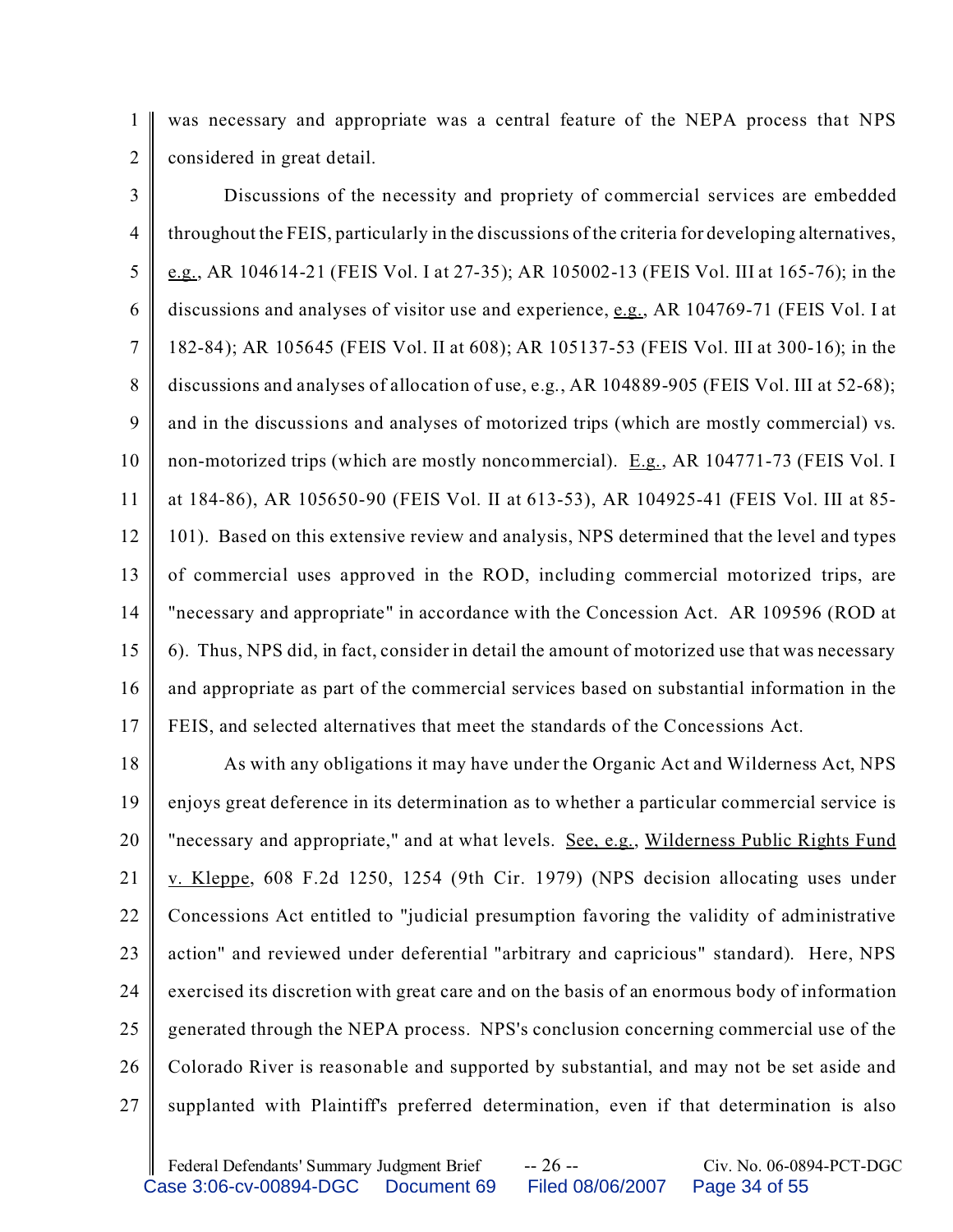1  $\mathfrak{D}$ reasonable or even "more reasonable." See National Wildlife Fed. v. Burford, 871 F.2d 849, 855 (9th Cir. 1989) ("The [agency's] action . . . need be only a reasonable, not the best or most reasonable, decision.").

3

4 5 6 7 8 9 10 11 12 13 14 15 16 17 18 19 20 21 22 23 Plaintiffs rely on statements and studies from the 1970s to assert that allowing motorized commercial uses on the Colorado River in the Grand Canyon is neither necessary nor appropriate. Pls. SJ Mem. at 20. NPS considered this information in reviewing the CRMP, but focused its analysis on more recent studies that build on the 1970s work. For example, in 1998, Drs. Troy Hall and Bo Shelby conducted a sociological study on river runners and river running in the Grand Canyon "to obtain information about boaters' experiences, and especially how social conditions affect experiences. One goal was to evaluate conditions (encounters) in relation to NPS management standards. Another was to replicate a 1975 study to assess how conditions and visitor attitudes had changed." SAR 015426. In their detailed 194-page June 15, 2000 report, SAR 015411-624, these experts find that visitors are able to experience the river as wilderness in the presence of motorized uses. See, e.g., SAR 015427 (finding that "90% of commercial passengers 'would consider the Grand Canyon a wilderness'"); SAR 015428 (finding that "85% of private boaters and 73% of commercial passengers frequently or often experienced solitude on the river"). The 1998 study also demonstrated that among individuals who took commercial trips, those who took motorized trips were significantly more likely than those who took oar trips to stress safety and trip length as the most important factors in choosing the type of commercial trip they took. SAR 015529. These results, among others, support NPS's determination that commercial motorized trips were necessary to make "more enjoyable" for members of the public. National Park Hospitality Ass'n, 538 U.S. at 805.

24 25 26 27 In 2004, NPS also received from Dr. Shelby and another researcher, Dr. Doug Whittaker, a draft "technical memorandum" titled "River Running in the Grand Canyon: Current Situation and Social Impacts of Alternatives." AR 107899-8079. This report summarized the older and more recent research, and provided detailed information about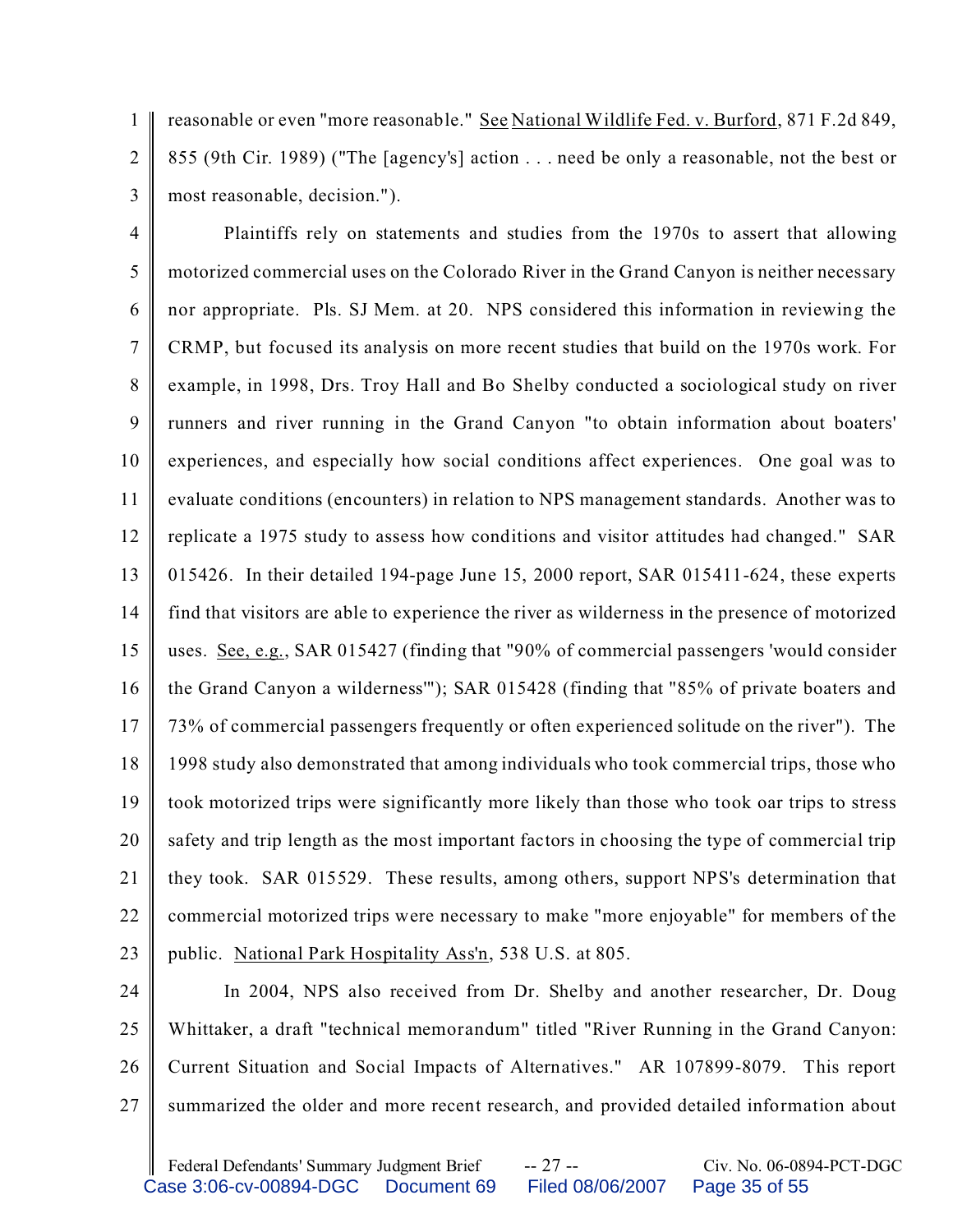1  $\mathfrak{D}$ 3 4 5 6 social and visitor experience issues related to recreational river running. AR 107908. NPS used the 2004 technical memorandum to develop the descriptions and analyses of visitor use and experience in both the DEIS and FEIS. AR 107908; AR 106047 (FEIS Appendix G). In addition, commercial operators switched from two-stroke motors to much cleaner and quieter four-stroke motors in the late 1990's, significantly changing the conditions on the river evaluated by the 1970s era studies. See, e.g., AR 000416, AR 105330).

7 8 9 10 11 12 13 14 NPS thus based its analyses and decisions on relevant, *current* information that took into account the 30-year-old studies but provided more pertinent and up-to-date analyses. Indeed, had NPS relied solely of the 1970s studies as advocated by Plaintiffs here, instead of the newer information based on current circumstances on the River, its decision would have been subject to claims that it was arbitrary and capricious because it relied on outdated information. See, e.g., Seattle Audubon Soc'y v. Espy, 998 F.2d 699, 704-05 (9th Cir.1993) (setting aside an agency decision when it rested on "stale scientific evidence").<sup>14</sup> NPS did not err by relying on recent studies in its decision-making process.

15 16 17 18 19 20 21 22 23 Plaintiffs also argue that the CRMP violates the Concessions Act policy that Park resources should be protected "to the highest possible degree." See 16 U.S.C. § 5951(b). Plaintiffs assert that because NPS has stated in the past the motorized use is not consistent with the wilderness character of the Colorado River corridor, that such use must be banned under this standard. This assertion suggests that any adverse impact on a Park resource from a commercial activity disqualifies that activity from consideration as an accepted use in the Park. Plainly, this is not the intent of law, as it would thwart the Park Service's ability to use commercial services to help meet the agency's Organic Act mandate to "promote . . . the use of the Federal areas known as national parks." 16 U.S.C. § 1. If the Organic Act and the

24

<sup>25</sup> 26 27 <sup>14</sup> Ironically, in the earlier cases challenging NPS's allocation of Colorado River permits between commercial and noncommercial users in the late 1970s, the noncommercial river runners plaintiffs claimed that this allocation was "arbitrary and unreasonable" because it was based on "seven-year-old data" from 1972. Wilderness Public Rights Fund, 608 F.2d at 1254. The Ninth Circuit found this claim was moot, however, because NPS was preparing a new CRMP that relied on updated information. Id.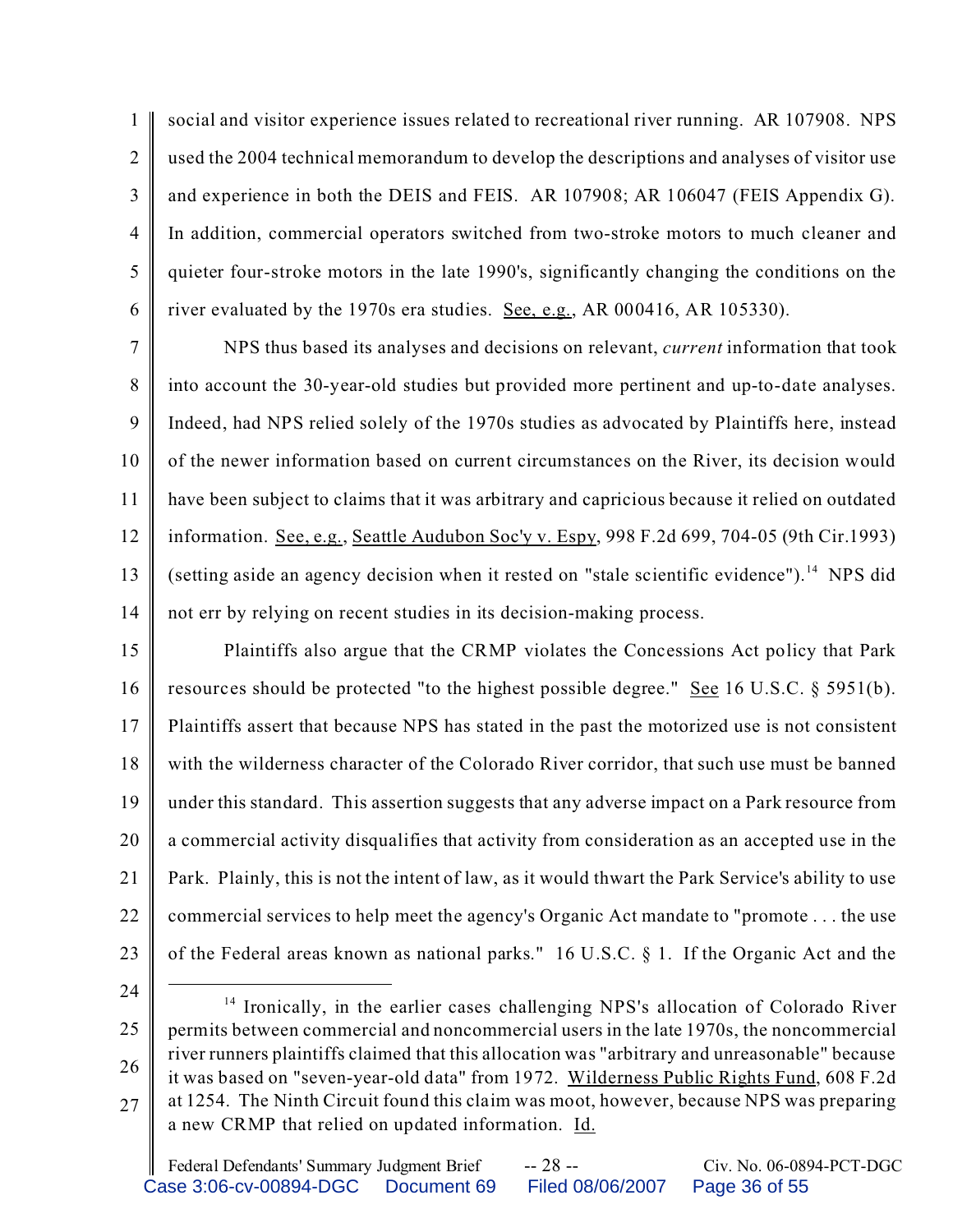1  $\mathfrak{D}$ 3 Concessions Act prohibited adverse impacts completely, the implied premise underlying Plaintiffs' assertion, the National Parks would be off limits to public use. Such a result is contrary to the Organic Act mandate to promote and regulate use.

The CRMP alternatives selected (Modified Alternative H and Modified Alternative

4

5 6 7 8 9 10 11 12 4), which allow both commercial and noncommercial motorized uses, are actually the "environmentally preferred alternatives" pursuant to standards set forth by NEPA. See AR 109514-19 (ROD at 24-29). Thus, the thesis underlying Plaintiffs' claims in this case--that the non-motorized alternatives (Alternatives B and C) are more protective of Park resources than a motorized alternative like Modified Alternative H--is too simplistic and incorrect. Indeed, all three of these alternatives have the same overall impact levels with regard to wilderness character: "Overall, beneficial and adverse, localized to regional, short- to longterm, seasonal to year-round, negligible to moderate effects." AR 104651 (EIS Vol. I at 65).

13 14 15 16 17 Based on the detailed analysis in the FEIS and as supported by substantial evidence in the Administrative Record, NPS reasonably determined that commercial services of the types and levels analyzed in relation to Modified Alternative H and Modified Alternative 4, were "necessary and appropriate" and protected Park resources "to the highest possible degree." Plaintiffs' Concession Act claims are without merit.

18

## **IV. THE 2006 CRMP IS CONSISTENT WITH THE NPS ORGANIC ACT**

19 20 21 22 23 24 25 26 27 The Organic Act directs NPS to "promote and regulate" the use of the national parks "to conserve the scenery and the natural and historic objects and the wild life therein and to provide for the enjoyment of the same in such manner and by such means as will leave them unimpaired for the enjoyment of future generations." 16 U.S.C. § 1. The Organic Act also authorizes NPS, through the Secretary of the Interior, to "make and publish such rules and regulations" as are deemed "necessary or proper for the use and management of the parks, monuments, and reservations under the jurisdiction of the National Park Service." Id. at  $\S 3$ . These provisions give NPS broad discretion to weigh competing interests in the management of the national parks. See Wilderness Public Rights Fund v. Kleppe, 608 F.2d 1250, 1253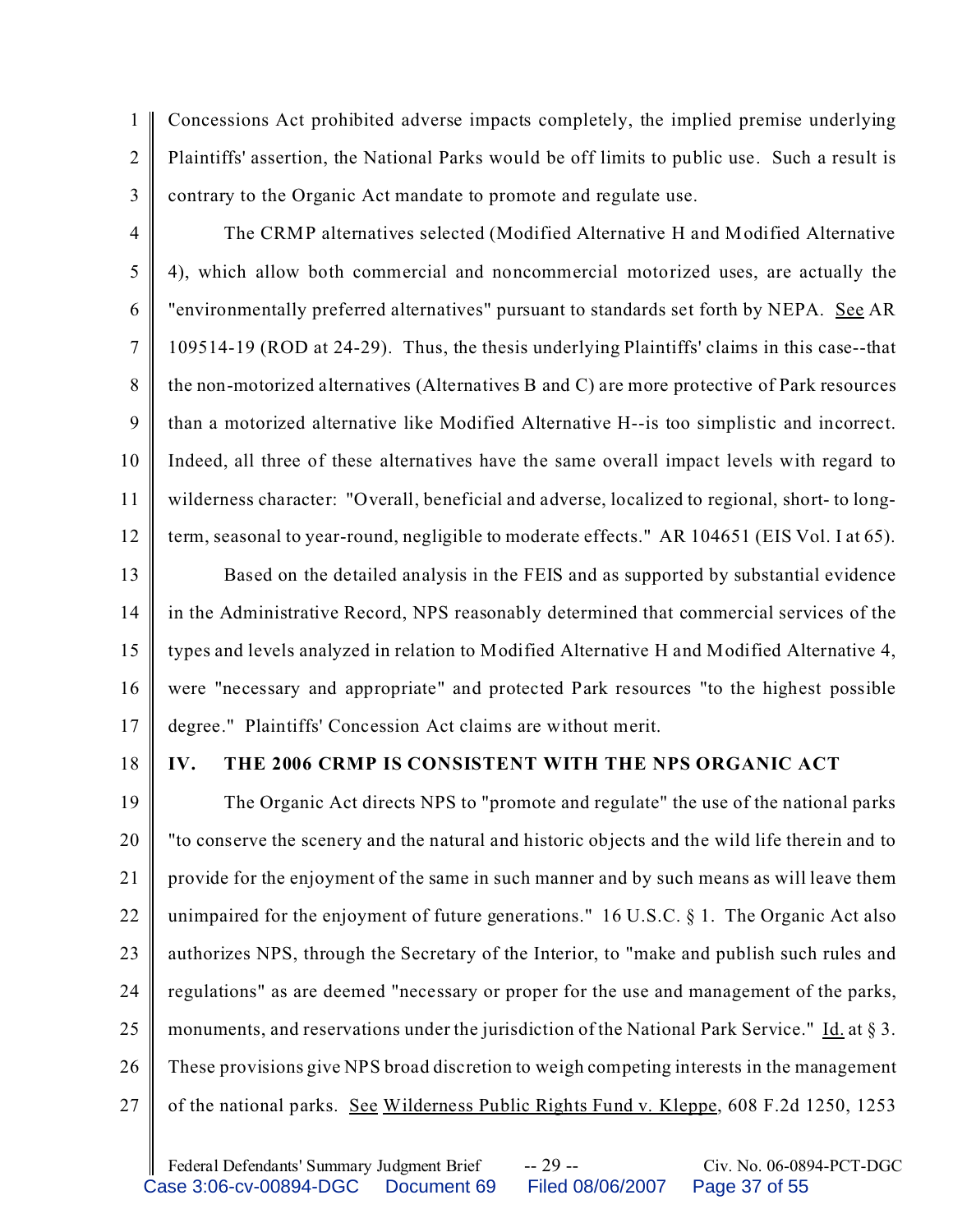1  $\mathfrak{D}$ 3 4 5 6 (9th Cir. 1979) (holding that the Secretary, acting through NPS, has "wide ranging responsibility of managing the national parks"); Bicycle Trails Council of Marin v. Babbitt, 82 F.3d 1445, 1454 (9th Cir. 1996) (noting that "the Organic Act is silent as to the specifics of park management and that 'under such circumstances, the Park Service has broad discretion in determining which avenues best achieve the Organic Act's mandate.'") (quoting National Wildlife Fed'n v. National Park Service, 669 F. Supp. 384, 390 (D. Wyo. 1987)).

7 8 9 10 11 12 13 14 15 16 17 18 19 20 21 22 23 24 As a result of this broad discretion, the Ninth Circuit has held that NPS "is empowered with the authority to determine what uses of park resources are proper and what proportion of the park's resources are available for each use." Bicycle Trails Council, 82 F.3d at 1454 (quotation and citation omitted); see also Miccosukee Tribe v. United States, 980 F. Supp. 448, 462 (S.D. Fla. 1997) (holding that NPS "has broad discretion in determining how best to protect public lands, weigh competing uses of federal property, and allocate park resources."), aff'd, 163 F.3d 1359 (11th Cir. 1998). This authority is so broad that federal courts are reluctant to intervene in NPS decisions concerning the use of national park resources. See, e.g., Alaska Wildlife Alliance v. Jensen, 108 F.3d 1065, 1070 (9th Cir. 1997) (rejecting claim that NPS's "failure to prevent commercial fishing in [Glacier Bay National] Park derogates the [Organic] Act's purpose of conservation" because "[w]hether conduct derogates long-term goals of conservation is a factual question that we are not prepared to reach"); Sierra Club v. Babbitt, 69 F. Supp.2d 1202, 1247 (E.D. Cal. 1999) (holding that because the Organic Act "does not mandate that the balance in any particular decision reflect one value over the other," the Act "does not serve as basis for a cause of action when the issue is confined to the Agency's exercise of discretion in attempting to balance valid, competing values"). Against this backdrop, Plaintiffs' Organic Act claims are easily denied as an attempt to have the Court substitute Plaintiffs' views for those of NPS.

- 25
- 26

#### **A. NPS Fairly Allocated Colorado River Corridor Use In The Grand Canyon Between Commercial And Noncommercial Users**

27

Plaintiffs' first claim under the Organic Act is that NPS's method of allocating use levels of the Colorado River corridor between commercial and noncommercial users is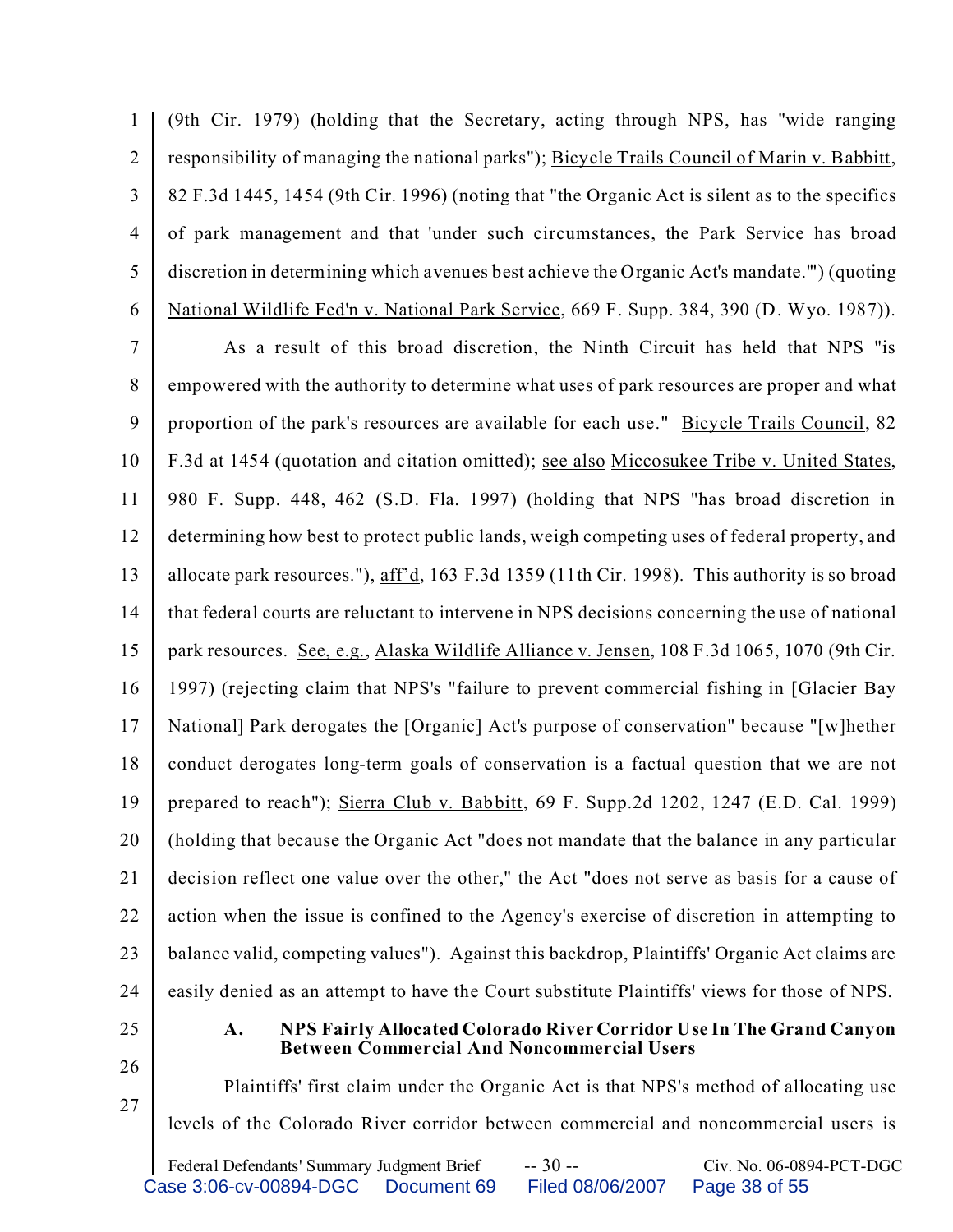| $\mathbf{1}$   | inequitable, in violation of 16 U.S.C. § 3. Pls. SJ Mem. at 22-28. Plaintiffs complain that                                                                                                            |
|----------------|--------------------------------------------------------------------------------------------------------------------------------------------------------------------------------------------------------|
| $\overline{2}$ | NPS's "split allocation" system favors "use by commercial concessionaires at use levels that                                                                                                           |
| $\mathfrak{Z}$ | interfere with free access to the river by the public." Pls. SJ Mem. at 22. <sup>15</sup> The Ninth Circuit                                                                                            |
| $\overline{4}$ | has already rejected this premise:                                                                                                                                                                     |
| 5              | Throughout these proceedings Wilderness Public Rights Fund has persisted in<br>viewing the dispute as one between the recreational users of the river and the                                          |
| 6              | commercial operators, whose use is for profit. It asserts that by giving a firm<br>allocation to the commercial operators to the disadvantage of those who wish                                        |
| $\overline{7}$ | to run the river on their own the Service is commercializing the park. The<br>Fund ignores the fact that the commercial operators, as concessioners of the                                             |
| 8              | Service, undertake a public function to provide services that the NPS deems<br>desirable for those visiting the area. The basic face-off is not between the                                            |
| 9              | commercial operators and the noncommercial users, but between those who<br>can make the run without professional assistance and those who cannot.                                                      |
| 10             | Wilderness Public Rights Fund, 608 F.2d at 1253-54. Based on this clarification of the                                                                                                                 |
| 11             | actual dispute, the Court concluded that "allocation between the two classes of recreational                                                                                                           |
| 12             | users is not per se an arbitrary method of recognizing and accommodating the interests of the                                                                                                          |
| 13             | two classes." $\underline{Id}$ at 1254.                                                                                                                                                                |
| 14<br>15       | Although the Ninth Circuit never reached the claim that the allocation was inequitable                                                                                                                 |
| 16             | because the claim was moot, Plaintiffs rely on Wilderness Public Rights Fund for the                                                                                                                   |
| 17             | proposition that a court may determine "whether allocation has been fairly made pursuant                                                                                                               |
| 18             | to appropriate standards." Id. at 1254. The Ninth Circuit noted, however, that "[w]here                                                                                                                |
| 19             | several administrative solutions exist for a problem, courts will uphold any one with a                                                                                                                |
| 20             | rational basis," as long as NPS's "balancing of competing uses" is not an "arbitrary one." Id.                                                                                                         |
| 21             | (citation omitted).                                                                                                                                                                                    |
| 22             | Here, NPS considered an equitable allocation of use between commercial and                                                                                                                             |
| 23             | noncommercial boaters without exceeding the Colorado River corridor's carrying capacity.                                                                                                               |
| 24             | SOF 1 34. The 2006 CRMP adjusts the allocation of use between commercial and                                                                                                                           |
| 25             |                                                                                                                                                                                                        |
| 26             | <sup>15</sup> In the same sentence, Plaintiffs incorrectly assert that NPS is allowing the Colorado<br>River to be "leased" to the concessionaires when, in fact, neither the concessionaire contracts |
| 27             | nor the permits issued under them constitute leases. "The public" uses the services of<br>concessioners as regulated by NPS on behalf of public access.                                                |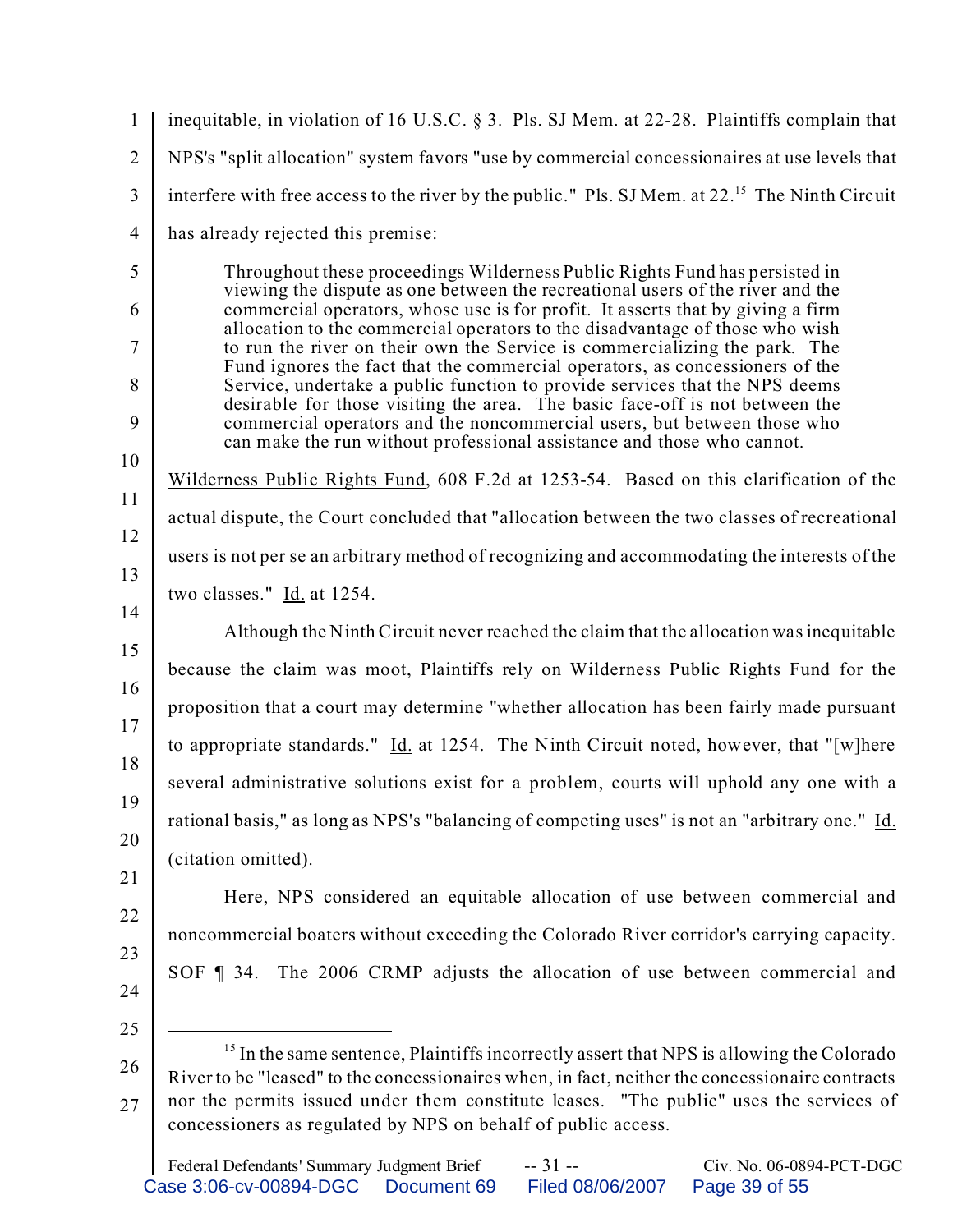1  $\mathfrak{D}$ 3 4 5 6 7 8 9 10 noncommercial users that was in effect under the 1989 CRMP. The 1989 CRMP allocated 115,500 user-days to commercial users and 54,450 user-days to noncommercial users annually, or a ratio of 67.9 percent commercial to 32.1 percent noncommercial. SOF ¶ 34. The 2006 CRMP continues to cap commercial use at 115,500 user-days annually, but does not cap noncommercial user-days. Id. Based on expected number of launches and group size, NPS estimates that noncommercial boaters will use 113,486 user-days annually. Id. Therefore, as measured in user-days, the 2006 CRMP allocates approximately 50.3 percent of annual use to commercial boaters and 49.7 percent to noncommercial boaters. Therefore, based on annual user-days, NPS has evenly distributed Colorado River use between commercial and noncommercial users.

11 12 13 14 15 16 17 18 In order to increase available use for noncommercial users, NPS decreased the number of commercial launches. From 1998 through 2002 an average of 640 commercial launches and 18,891 commercial passengers embarked on the river annually under the 1989 CRMP. SOF ¶ 36. Under the 2006 CRMP, those numbers will decrease to 598 commercial launches with an estimated 17,600 passengers. Id. Under the 1989 CRMP, an average of 253 noncommercial launches and 3,570 noncommercial passengers embarked on the River annually, but under the 2006 CRMP those numbers will nearly double to a total of 503 launches and an estimated 7,051 passengers. Id.

19 20 21 22 23 24 25 26 27 Despite NPS's efforts to distribute user days evenly, Plaintiffs complain that to increase noncommercial user days, the 2006 CRMP unfairly allocates much of this use in the less "preferred" winter months. Pls. SJ Mem. at 24. Plaintiffs claim that NPS had no evidence to support its conclusion that 1,855 noncommercial users would run the River under the new plan, when on average only 318 did so in past winters. Id. at 26. Plaintiffs are wrong. The 2006 CRMP increases the overall noncommercial use by increasing the number of launches in each use season, and the estimated number of user-days is based on the number of launches multiplied by group size/trip and trip length. Although the trip length was decreased by two days for the summer season, 56 additional launches were made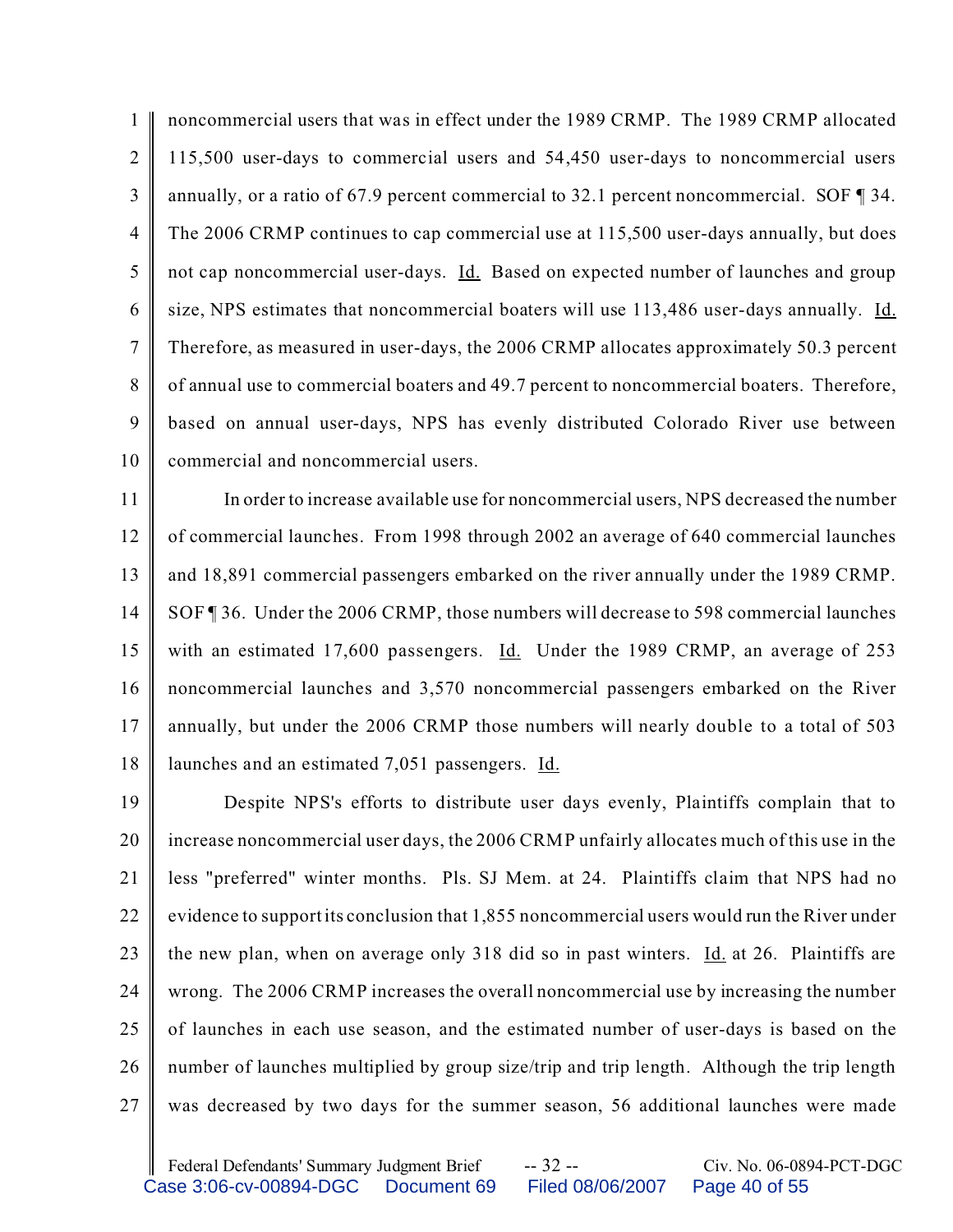1  $\mathfrak{D}$ 3 4 5 6 7 8 9 10 11 12 13 14 available for noncommercial users. NPS also increased the number of noncommercial launches in the spring and fall (also very favorable seasons) by 53 percent, and increased trip length by 3 days for most of the shoulder seasons. NPS reasonably found that while there are many reasons why recreational river runners (commercial and noncommercial) would prefer to take a summer river trip (i.e., typical summer vacation, kids in school, etc.), there also are many reasons why individuals would prefer other seasons (longer trips, more solitude, cooler weather (more conducive to off-river hiking), etc.). RSOF ¶ 222. Moreover, from 1998 through 2002 the Park made available additional launches during the winter months to noncommerical boaters: more than 90 percent of the 153 launch dates offered were used--100 percent when they were made available six months in advance--and the cancellation rate for those launches was lower than for launches in the spring, summer, and fall. Id. Winter has a greater increase in user days than other seasons, at least partly because trip lengths increase to 25 days, AR 104646 (FEIS Vol. I at 59), and because under the past allocation system, the majority of user days were used up when winter arrived.

15 16 17 18 19 20 21 22 23 24 25 26 27 Plaintiffs also assert that the allocation system is unfair because noncommercial users are subject to a long wait to obtain a permit for a run, whereas commercial users can gain access through the concessionaires at any time. Pls. SJ Mem. at 24-25. The ROD, however, eliminates the old waiting list system, and the new system simplifies the application process, favors River access for applicants who have been unsuccessful in recent attempts to gain a permit, fairly expedites the transition from the waitlist to the new system, and encourages people to apply for trips only in the years that they are interested in taking a trip. RSOF ¶ 233. Plaintiffs also ignore that the wait associated with obtaining a noncommercial permit applies to trip leaders, not to trip participants, and individuals seeking to join noncommercial or commercial trips may join up to one trip per year, based on availability, by contacting other noncommercial boaters or commercial outfitters. Id. Plaintiffs' reliance on the waiting list system to assert inequities in the allocation system is also misplaced because many people on the wait list were acquainted with others on the wait list with whom they might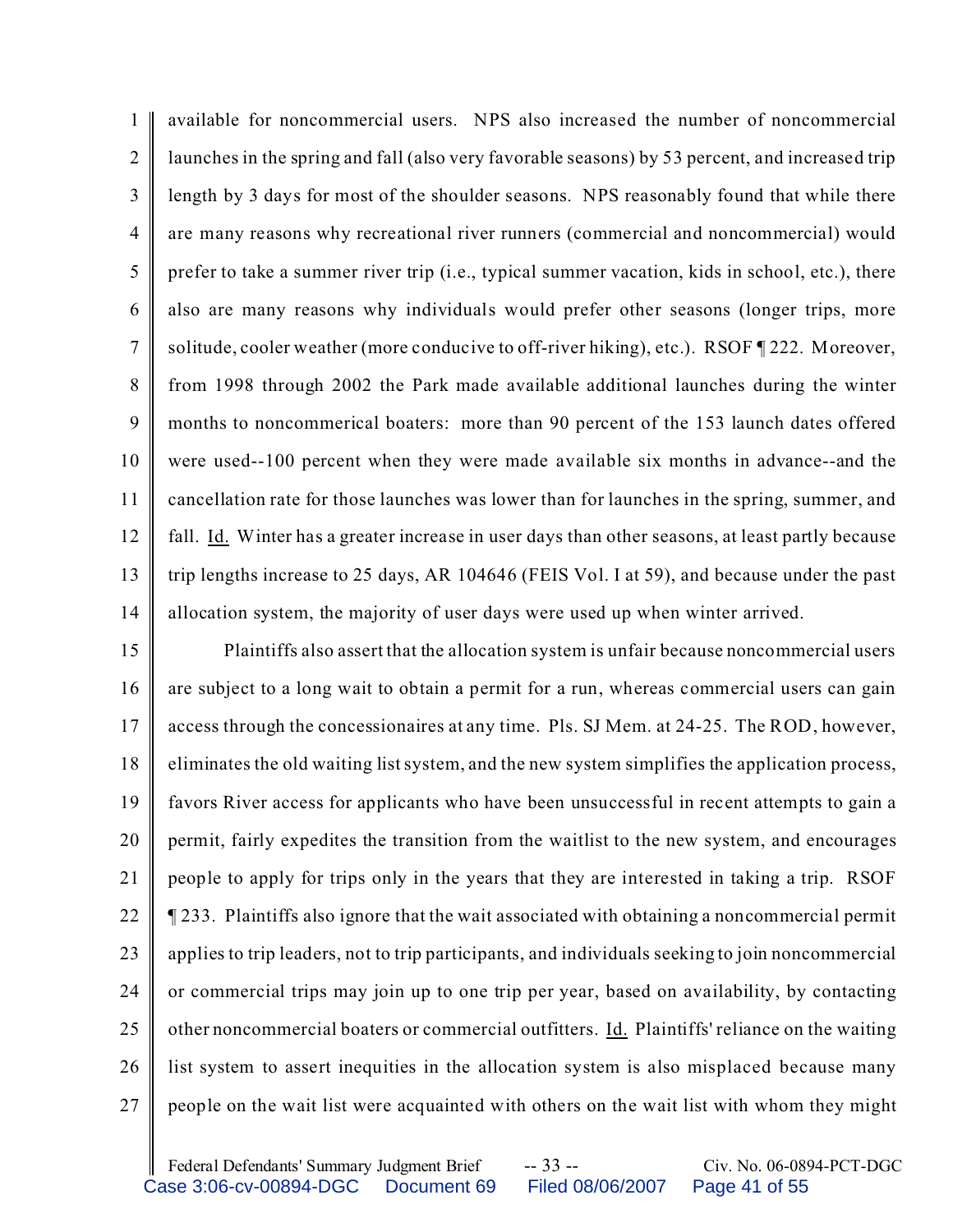|                | have shared a trip, so it is impossible to say how many members of the public were                                                                                                               |
|----------------|--------------------------------------------------------------------------------------------------------------------------------------------------------------------------------------------------|
| $\overline{2}$ | "represented" by the waiting list. Under the waiting list system many people were able to                                                                                                        |
| 3              | take repeated noncommercial trips down the Colorado River. RSOF 1235. For instance,                                                                                                              |
| $\overline{4}$ | a 1998 study found that "80% of commercial passengers were on their first Colorado River                                                                                                         |
| 5              | trip, compared to 39% of private boaters." Id.                                                                                                                                                   |
| 6              | Plaintiffs argue that it is arbitrary for NPS to make any allocation between commercial                                                                                                          |
| $\tau$         | and noncommerical users without knowing the actual demand for river trip for both groups.                                                                                                        |
| 8              | Nothing in the Organic Act requires that an allocation of limited access to a resource be                                                                                                        |
| 9              | based on relative demand to satisfy any "standards of fairness." During the planning process,                                                                                                    |
| 10             | NPS determined that assessing relative demand was neither feasible nor necessary:                                                                                                                |
| 11             | In January 2003 two expert panels were held and covered some of the                                                                                                                              |
| 12             | important and controversial subjects included in the Colorado River<br>Management Plan. The purpose of the panels was to provide the park with                                                   |
| 13             | input from academics, researchers, practitioners, and the like. One of the<br>questions asked to this panel of experts concerned what could be done to                                           |
| 14             | determine relative demand for commercial versus noncommercial trips. In<br>short, the expert panel's response was that a survey would probably cost<br>around \$2 million and be of limited use. |
| 15             | AR 105014 (FEIS Vol. III at 177).                                                                                                                                                                |
| 16             |                                                                                                                                                                                                  |
| 17             | Therefore, instead of attempting to develop an allocation based on relative demand,                                                                                                              |
| 18             | NPS looked at different allocations scenarios for commercial and noncommercial uses in the                                                                                                       |
| 19             | various alternatives analyzed in the FEIS, and "[e]ach of these scenarios was analyzed for                                                                                                       |
| 20             | its potential to have environmental consequences and for its potential to balance use and                                                                                                        |
|                | resource preservation." AR 104951 (FEIS Vol. III at 111). "The interconnectivity of                                                                                                              |
| 21             | management variables such as user-days, trip lengths, total passengers, group size, and total                                                                                                    |
| 22             | launches and their potential to affect the resources of the canyon (as well as visitor                                                                                                           |
| 23             | experience) is represented throughout the FEIS." Id. Based on the analyses in the FEIS,                                                                                                          |
| 24             | "NPS believes that the Modified Preferred Alternative H represents the best balance of those                                                                                                     |
| 25             | variables." Id.                                                                                                                                                                                  |
| 26             | NPS's allocation of use between commercial and noncommercial users is rational and                                                                                                               |
| 27             | based on a reasonable methodology that balances public access with protection of the Park.                                                                                                       |
|                | $-34-$<br>Federal Defendants' Summary Judgment Brief<br>Civ. No. 06-0894-PCT-DGC                                                                                                                 |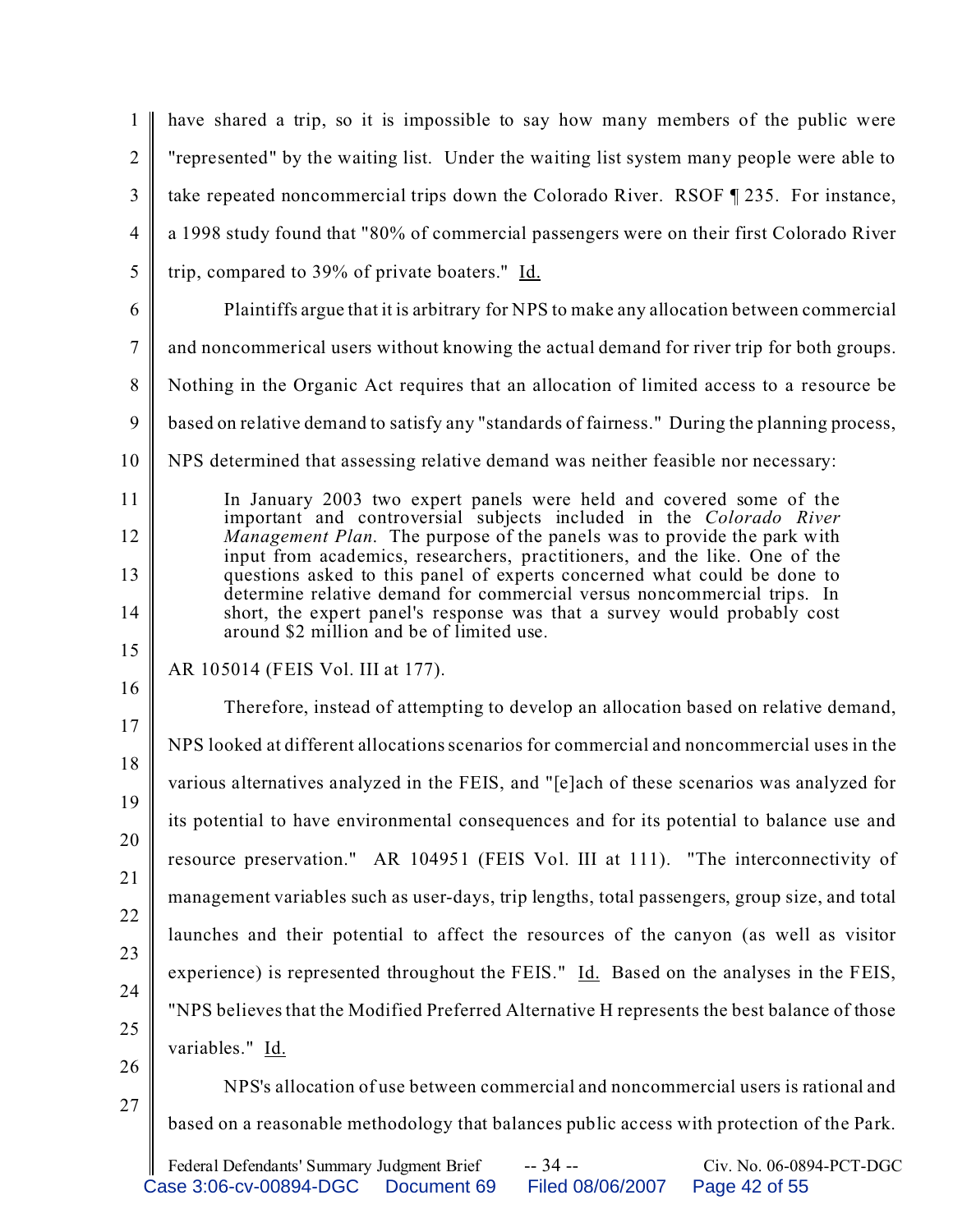1  $\mathfrak{D}$ 3 Under these circumstances, this allocation--which will result in a nearly identical number of annual user days between the two groups--easily demonstrates NPS's reasonable exercise of discretion under the Organic Act.

4

5

6

7

8

9

10

## **B. NPS Reasonably Concluded That Use Of Motors At Levels Allowed In The 2006 CRMP Would Not Impair Park Resources**

Plaintiffs' second Organic Act claim is that NPS arbitrarily determined that motorized activities in the Colorado River corridor do not "impair" the natural soundscape. Pls. SJ Mem. at 28-34. The Organic Act directs NPS to "promote and regulate the use" of national parks "and to provide for the enjoyment of the same in such manner and by such means as will leave them unimpaired for the enjoyment of future generations." 16 U.S.C. § 1.

11 12 13 14 15 16 17 18 19 20 21 22 23 24 25 "Neither the word 'unimpaired' nor the phrase 'unimpaired for the enjoyment of future generations' is defined in the [Organic] Act." Southern Utah Wilderness Alliance v. Dabney, 222 F.3d 819, 819 (10th Cir. 2000). Moreover, "[i]t is unclear from the statute itself what constitutes impairment, and how both the duration and severity of the impairment are to be evaluated or weighed against the other value of public use of the park." Id. Accordingly, this Court's inquiry must be guided by the NPS's interpretation of the no-impairment standard in its 2001 Management Policies. See Southern Utah Wilderness Alliance v. National Park Service, 387 F. Supp.2d 1178, 1192 (D. Utah 2005) (holding that the interpretation of the "no-impairment" mandate of the Organic Act set out in section 1.4 of the 2001 MPs is entitled to deference under Chevron U.S.A., Inc. v. Natural Resources Defense Council, 467 U.S. 837 (1984)). The 2001 MPs define "impairment" as "an impact that, *in the professional judgment of the responsible NPS manager*, would harm the integrity of park resources or values, including the opportunities that otherwise would be present for the enjoyment of those resources or values." SAR 016086 (emphasis added). Thus, the Policies make clear that whether a particular impact rises to the level of impairment is a determination reserved to the discretion of the responsible NPS manager. Id.

26 27

Notwithstanding the MPs, Plaintiffs argue that NPS violated the Organic Act by determining that the impacts from motorized uses would not "impair" the natural soundscape.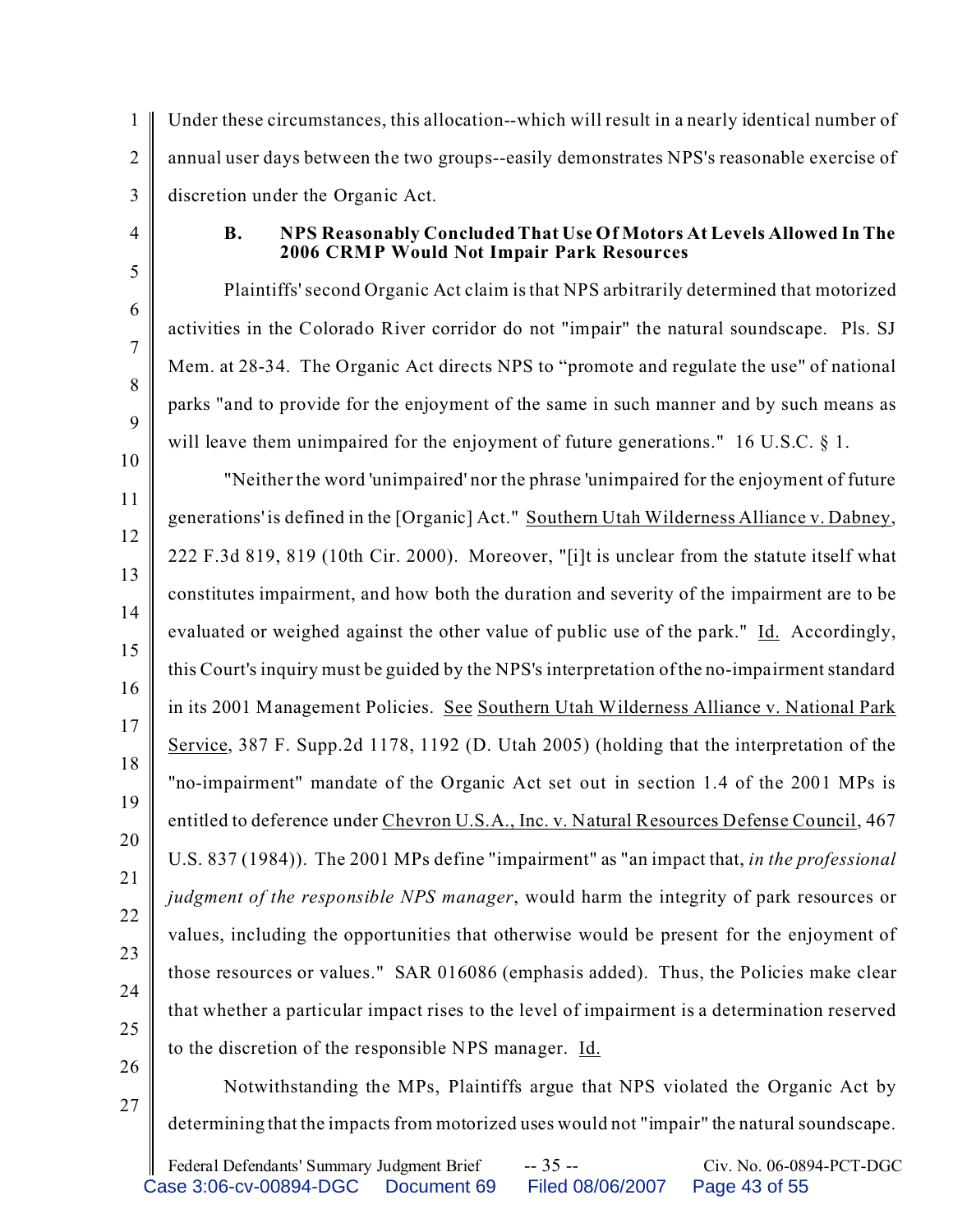1 Plaintiffs assign four errors in support of this argument, and each is without merit.

2

## **1. Baseline**

3 4 5 6 7 8 9 10 Based on the MPs and Director's Order 47, Plaintiffs assert that NPS was required to measure effects on the natural soundscape form motorized uses against a baseline of "the environment of sound that exists *in the absence of human-caused* noise," but failed to do so. Pls. SJ Mem. at 29 (quoting MP 8.2.3 (emphasis added by Plaintiffs); citing Director's Order 47. In the first instance, Plaintiffs' attempt to enforce an MP and Director's Order is misplaced because they represent policy statements and are not legally binding on the agency. See *supra* Part I.A. Moreover, as noted in the FEIS, Director's Order 47 expired in 2004, and is therefore inapplicable. See AR 105388 (FEIS Vol. II at 351).

11 12 13 14 15 16 17 18 19 20 21 22 In any event, Plaintiffs' statement that "[t]he Park Service measured its authorization of motorized activities against 'natural ambient sound levels . . . *in the presence* of audible human-caused noise including aircraft overflights," Pls. SJ Mem. at 30 (quoting AR 104729 (FEIS Vol. I at 142), is factually incorrect. The data presented in the first column of Table 3-4 on that page of the FEIS are instances where the human-caused sources were not audible, as compared to other times measured during the same measurement sessions when human noise was audible. The two sets of data were separated, and only the natural ambient reported in the FEIS table. The soundscape impact analysis used audibility and noise-free intervals based upon natural ambient sound levels unaffected by human sources. See AR 105388-98 (FEIS Vol. II at 351-61). Thus, Plaintiffs are simply incorrect: NPS did in fact use as a baseline the natural ambient sound levels that exist in the absence of human-caused noise. AR 105389-90 (FEIS Vol. II at 352-53).

23

## **2. Cumulative Effects**

24 25 26 27 Plaintiffs argue that NPS was required to take into account the cumulative impacts of "related actions" in assessing whether allowance of motorized uses impaired the natural soundscape. Pls. SJ Mem. at 31-32. As with their "baseline" argument, this argument is flawed because it relies solely on an unenforceable MP *and inapplicable NEPA regulations*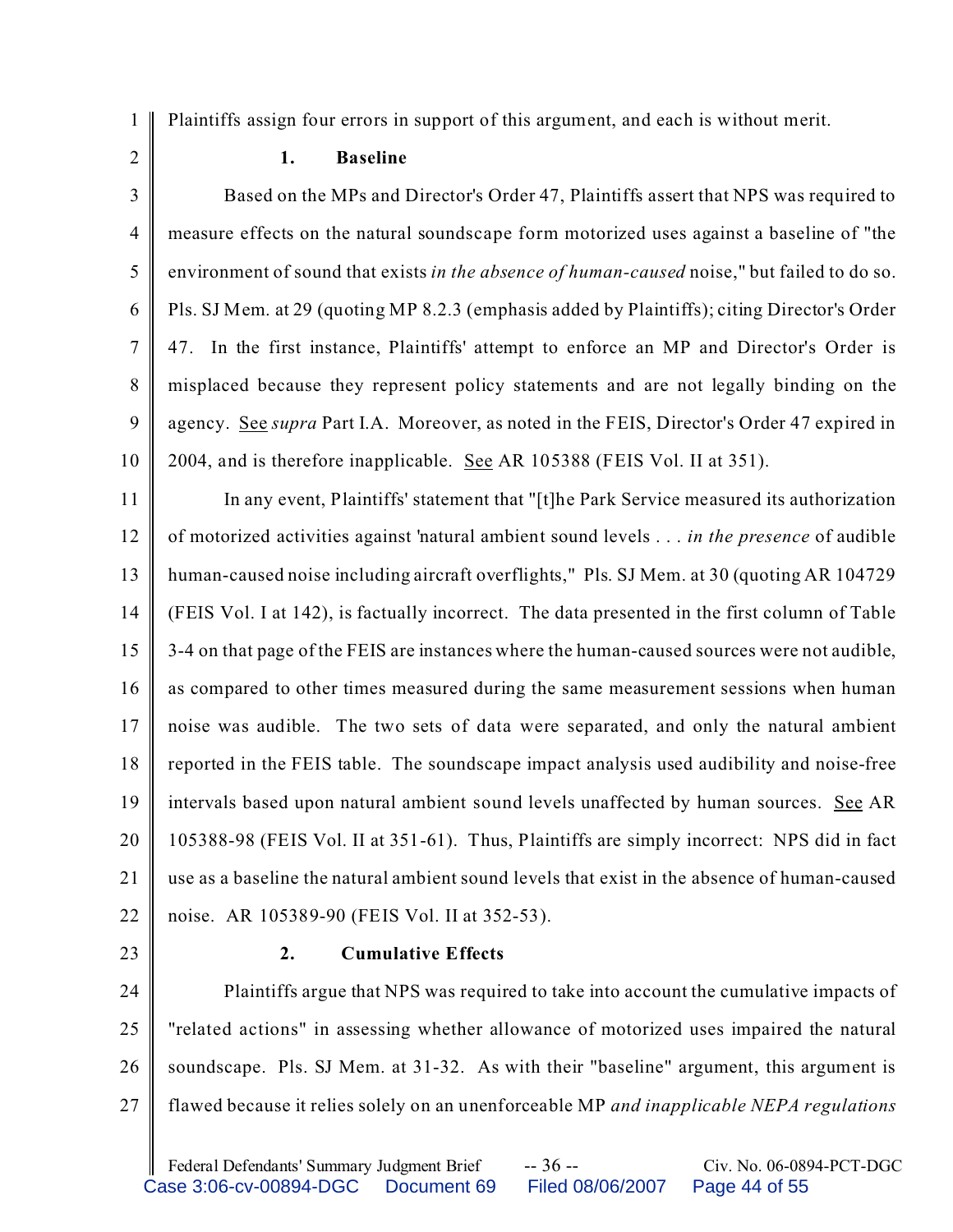1 *and case law* to establish the creation and violation of the alleged "requirement."

2 3 4 5 6 7 8 9 10 11 12 13 14 15 16 As described below, however, NPS did complete an analysis of potential cumulative impacts on the natural soundscape. See *infra* Part V.A. Noting that aircraft overflights have a major cumulative effect on the Park's natural soundscape, NPS contrasted that contribution to cumulative effects with that of the motorized uses from Modified Alternative H, which would be adverse but "short-term" and "minor to moderate," except for the helicopter exchange noises at Whitmore, which would be "major" but highly localized. AR 105423-24 (FEIS Vol. II at 386-87). Based on the detailed analysis of noise impacts in the FEIS, see SOF ¶¶ 44-52, NPS therefore reasonably concluded that Modified Alternative H "would contribute an adverse, *negligible* increment to cumulative effects." AR 105423 (FEIS Vol. II at 386) (emphasis added). "[E]ven if all noise from all river recreation was eliminated from the park . . ., the cumulative effects of aircraft noise would still be adverse, short- to longterm, and major." See AR 105424 (FEIS Vol. II at 387). Therefore, NPS's determination that motorized uses in the CRMP "would not result in the impairment of the natural soundscape in the Grand Canyon National Park," is supported by substantial evidence and is neither arbitrary nor capricious.

17 18 19 20 21 22 23 24 25 26 27 Application of Plaintiffs' position concerning cumulative effects on the natural soundscape would also lead to incongruous results. If Plaintiffs' argument was correct, NPS could not have adopted *any* of the alternatives analyzed in the FEIS--including the nonmotorized use alternatives--because they *all* contribute incrementally to the cumulatively major impacts of aircraft overflights on the natural soundscape. <u>See, e.g.</u>, AR 105406 (FEIS Vol. II at 369) (stating that "the cumulative effects of Alternative B [which would prohibit motors] would continue to be regional, adverse, long-term, [and] major"); AR 104408 (FEIS Vol. II at 371) (same for Alternative C). Indeed, taken to its logical extreme, NPS could not allow a single noncommercial, nonmotorized trip, because the human noises (voices, oar banging, etc.) would contribute to the significant cumulative impacts thereby, according to Plaintiffs, impairing the natural soundscape in violation of the Organic Act. NPS's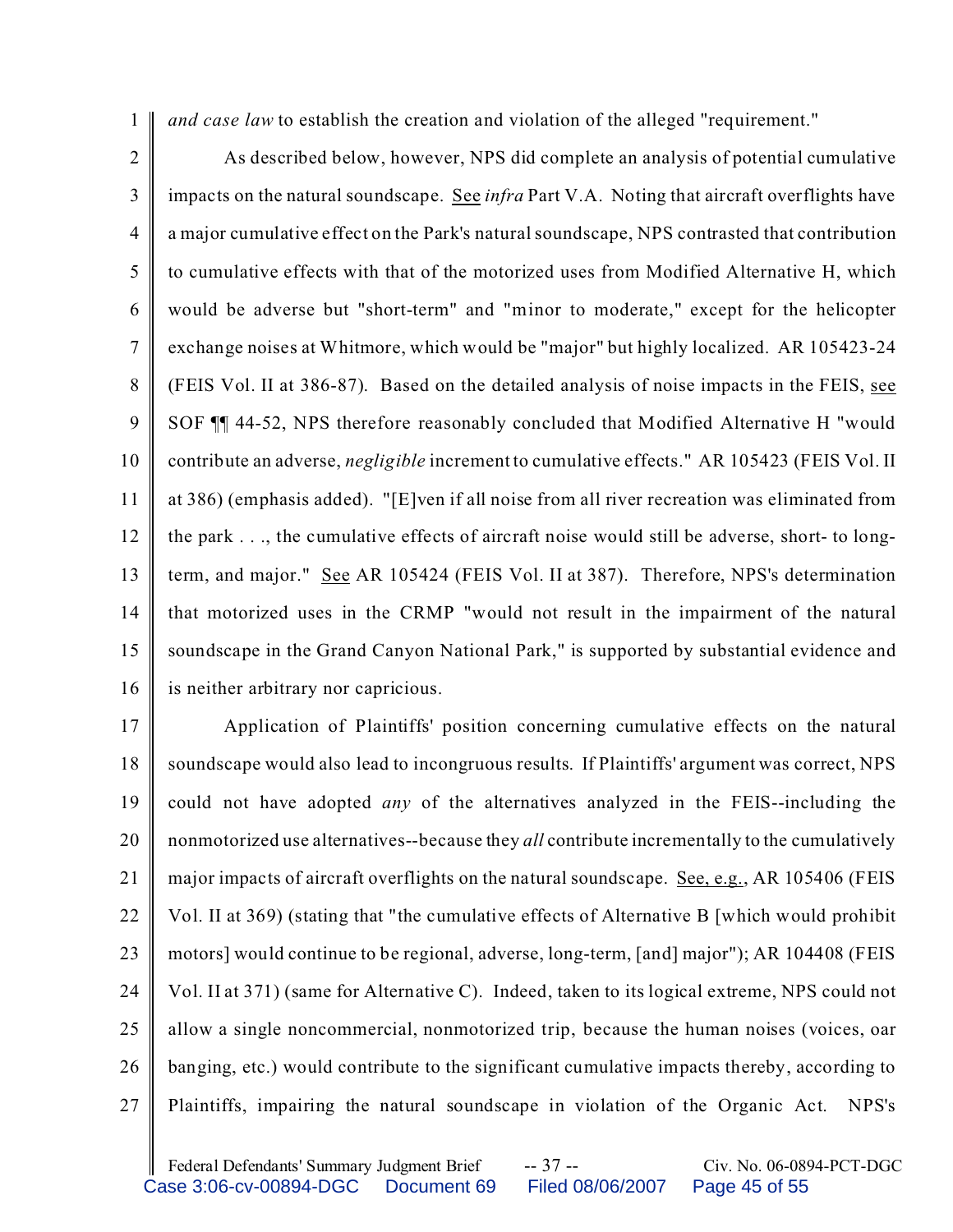1 application of this provision and determination that motorized use would not impair the natural soundscape in the context of cumulative effects is plainly far more reasonable.

3

2

## **3. Previous NEPA Documents and Scientific Studies**

4 5 6 7 8 9 10 11 12 Plaintiffs' claim that NPS was required to explain 30-year-old NEPA documents and "relevant" studies is based on a "requirement" from an MP which, once again is not legally enforceable. Moreover, the "29 studies" and the EISs from the 1970s are no longer relevant in the context of determining whether motorized boat trips "impair" the natural soundscape as the studies that actually addressed the issue (most did not) were based on two-stroke motors in use at the time. In contrast, current motorized boat trips on the Colorado River use four-stroke motors, which are quieter (and cleaner) than the old two-stroke motors. See, e.g., AR 000416, AR 105330. Therefore, the studies from the 1970s and the EISs that rely on them are outdated and no longer relevant.

13 14 15 16 17 18 19 20 21 22 23 24 Plaintiffs' assertion that NPS was required to explain a "reverse in position" with regards to the use of motors on the Colorado River corridor is about 27 years too late, and should have been raised in 1980 when NPS issued its revised CRMP. The current CRMP is consistent with the position that NPS has taken for almost three decades, and thus does not represent a change in position. In fact, none of the earlier EISs determined that motorized river rafting on the Colorado River was impairing the natural soundscape. See AR 105069 (FEIS Vol. III at 232) (stating that "there has never been a determination by the NPS of impairment of the natural soundscape or other resources at Grand Canyon in any EIS or *Record of Decision* or other decision document"). Nonetheless, the FEIS for the 2006 CRMP contains an extensive analysis of impacts on the natural soundscape, supported by current, relevant studies. AR 105385-441 (FEIS Vol. II at 348-404). Thus, to the extent it was required to explain any alleged "change in position," it plainly did so.

25

#### **4. Impairment**

26 27 Plaintiffs' final impairment argument is that NPS had no choice but to conclude that the authorization of motorized uses in the 2006 CRMP impairs the natural soundscape. This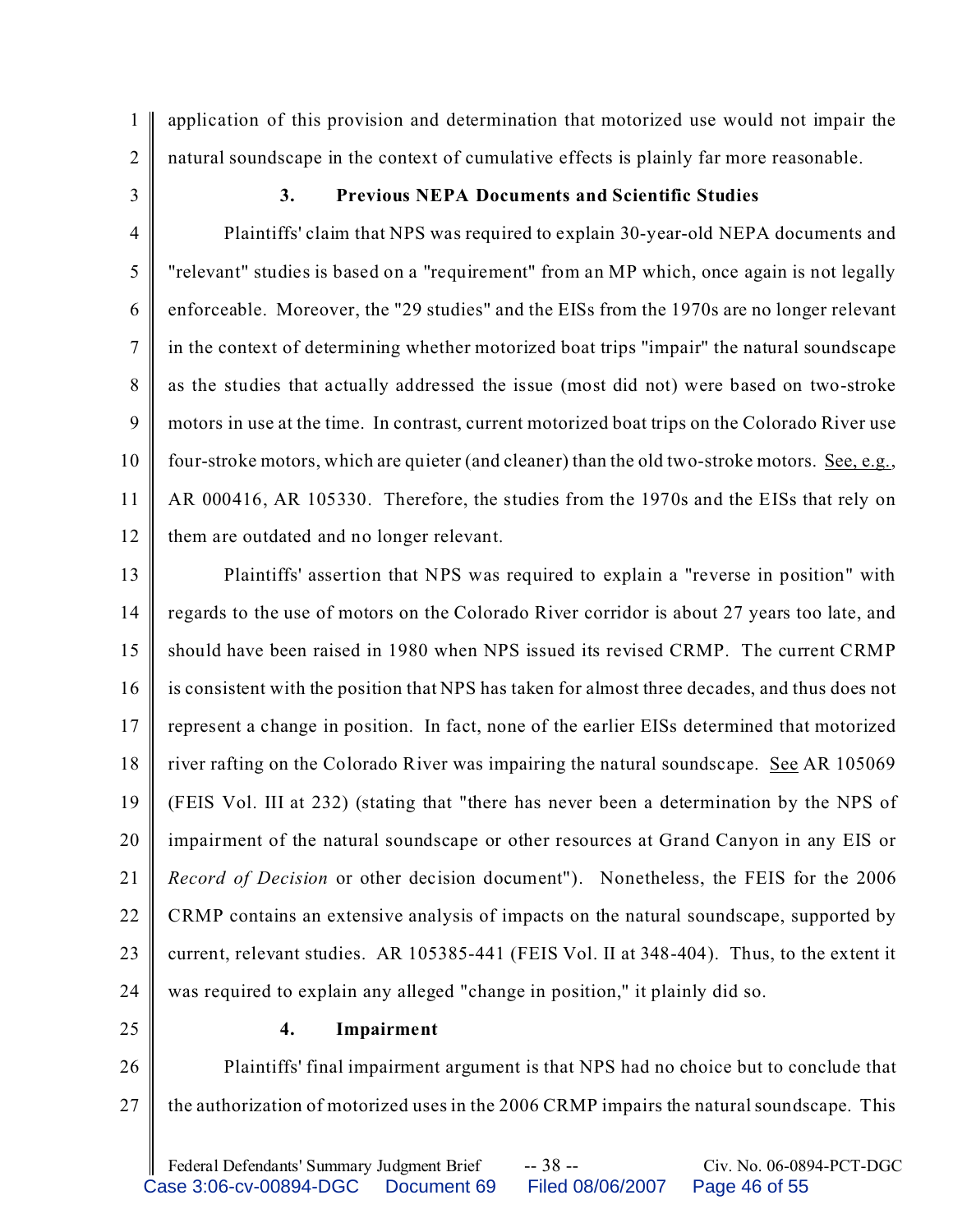1  $\mathfrak{D}$ 3 4 5 6 7 8 9 10 11 12 13 14 15 16 17 18 19 20 21 22 23 24 25 26 27 <sup>16</sup> See also Director's Order 12 ("In managing units of the national park system, the Service may undertake actions that have both beneficial and adverse impacts on park resources and values."). argument impermissibly asks the Court to substitute Plaintiffs' judgment for that of the agency, which is not a permissible result under the APA, particularly on a scientific determination. See, e.g., Citizens to Preserve Overton Park v. Volpe, 401 U.S. 402, 416 (1971) (stating that under the deferential standard of review of the APA "[t]he court is not empowered to substitute its judgment for that of the agency"). Moreover, Plaintiffs' attempt to equate any adverse impact to impairment is unavailing. The mere fact that an activity has an adverse impact does not mean that it rises to the level of "impairment:" Impairment that is prohibited by the NPS Organic Act . . . is an impact that, in the professional judgment of the responsible NPS manager, would harm the integrity of park resources or values, including the opportunities that otherwise would be present for the enjoyment of those resources or values. determining whether impairment would occur, park managers examine the duration, severity, and magnitude of the impact; the resources and values affected; and direct, indirect, and cumulative effects of the action. According to NPS policy, "an impact would be more likely to constitute an impairment to the extent that it affects a resource or value whose conservation is: a) Necessary to fulfill specific purposes identified in the establishing legislation or proclamation of the park; b) Key to the natural or cultural integrity of the park or to opportunities for enjoyment of the park; or c) Identified as a goal in the park's general management plan or other relevant NPS planning documents." *This policy does not prohibit all impacts to park resources and values.* The National Park Service has discretion to allow impacts to park resources and values when necessary and appropriate to fulfill the purposes of a park, so long as the impacts do not constitute impairment. AR 109611 (ROD at 21) (emphasis added).<sup>16</sup> Based on the extensive analyses in the FEIS, NPS concluded that the alternatives selected for the 2006 CRMP (Modified Alternative H and Modified Alternative 4) would not impair Park resources and values. Id. After noting that the selected alternatives "are intended to protect and enhance the park's natural and cultural resources and provide for high-quality visitor experiences," id., the ROD provides a lengthy summary of the "duration, severity, and magnitude" of the impacts that supported its determination on impairment. AR 109611-14 (ROD at 21-24); see also AR 109612 (ROD at 22) (noting that "[i]mpacts to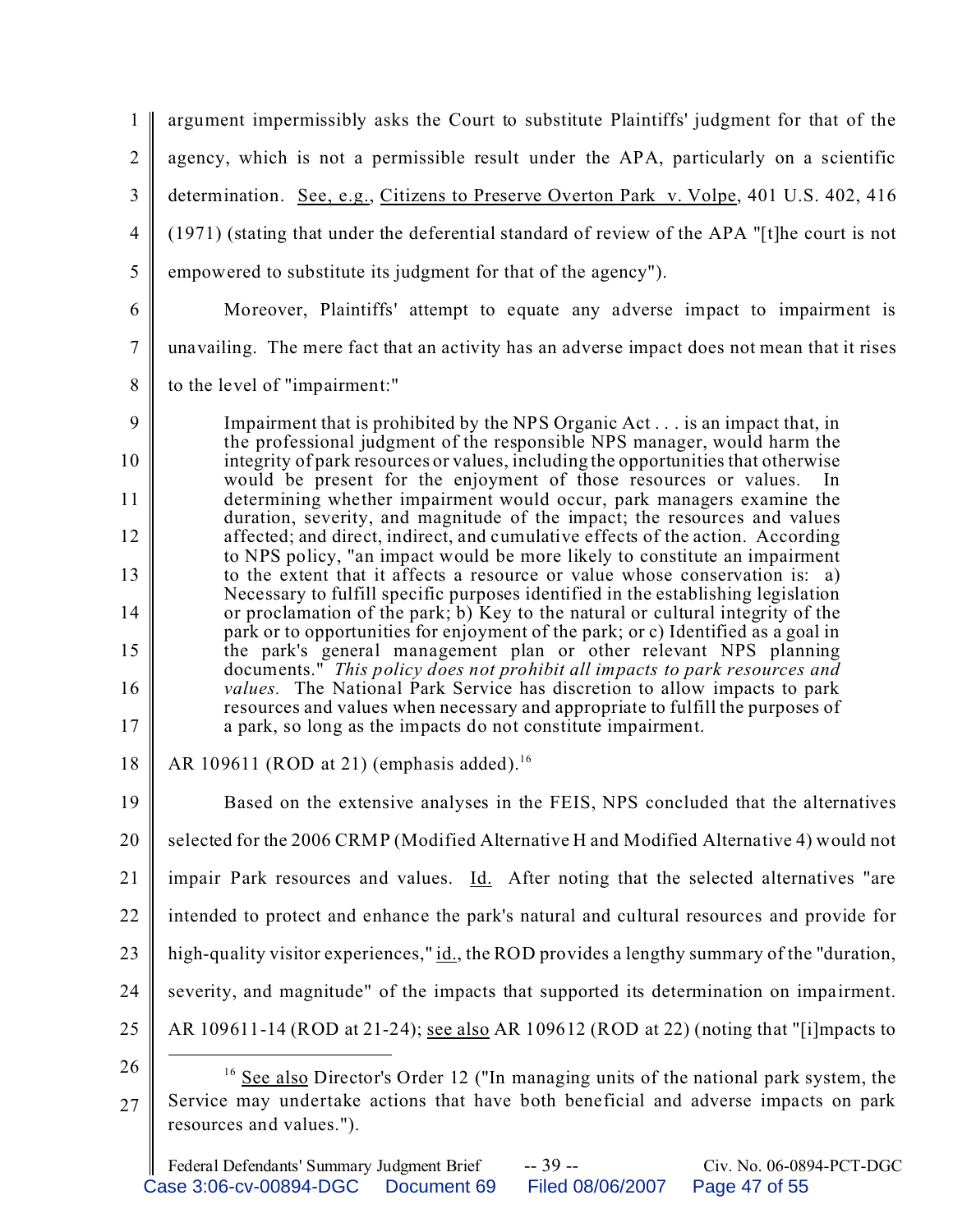1 2 natural soundscape will be highly localized and will be reduced in the summer season, but slightly increase in the shoulder and winter seasons due to increased use levels").

3 4 5 6 Because it is based on extensive evidence and analyses contained in the FEIS, NPS expert judgment that the 2006 CRMP will not impair Park resources and values, including the natural soundscape, is eminently reasonable and entitled to deference. Plaintiffs' "impairment" claims must fail.

7

## **C. The 2006 CRMP Is Consistent With The Organic Act's Call To Conserve Park Resources And Values**

In City of Sausalito v. O'Neill, 386 F.3d 1186, 1227 (9th Cir. 2004), the Ninth Circuit

held that, because the development allowed by NPS was not "fundamentally at odds with the

directives of the Organic Act," the Court was "satisfied that the Park Service has balanced

the potential harms of development with its responsibilities for conservation, preservation,

and public service." Plaintiffs cannot demonstrate that the 2006 CRMP is "fundamentally

8 9 10 11 12 13 14 15 Plaintiffs' final Organic Act claim is that the 2006 CRMP fails to "conserve" Park resources. Pls. SJ Mem. at 35. This argument, however, is not distinct from Plaintiffs' other claims, as they expressly tie it to the "necessary and appropriate" claim under the Concessions Act. Id. Because Plaintiffs' Concessions Act claim fails, see *supra* Part III, this "conservation" claims also fails. NPS properly exercised its expert judgment, as demonstrated by the FEIS and the extensive Administrative Record, to balance the needs of providing reasonable access to the Colorado River corridor to a broad spectrum of the public, while at the same time protecting to the extent possible the resources of the Park.<sup>17</sup>

16

17

18

19

20

21

<sup>22</sup> 23 24 25 26 27 <sup>17</sup> In another attempt to enforce a nonbinding MP, Plaintiffs also assert briefly that NPS was required to "attempt to restore the Grand Canyon's natural soundscape," and should have adopted either Alternative B or C. Pls. SJ Mem. at 35. As noted above, however, even under these alternatives the adverse cumulative effects would still have been major, regional, and long-term. See, e.g., AR 105406 (FEIS Vol. II at 369) (Alternative B). Plainly, restoring the natural soundscape of the Grand Canyon was beyond the scope of NPS's decision concerning recreational river management. Moreover, Plaintiffs singular focus on one resource impact is at odds with NPS's obligations to consider all impacts. When appropriately looking at all resource values, Modified Alternative H, and not Alternative B or C, is the "environmentally preferred alternative." See AR 109614-17 (ROD at 24-27).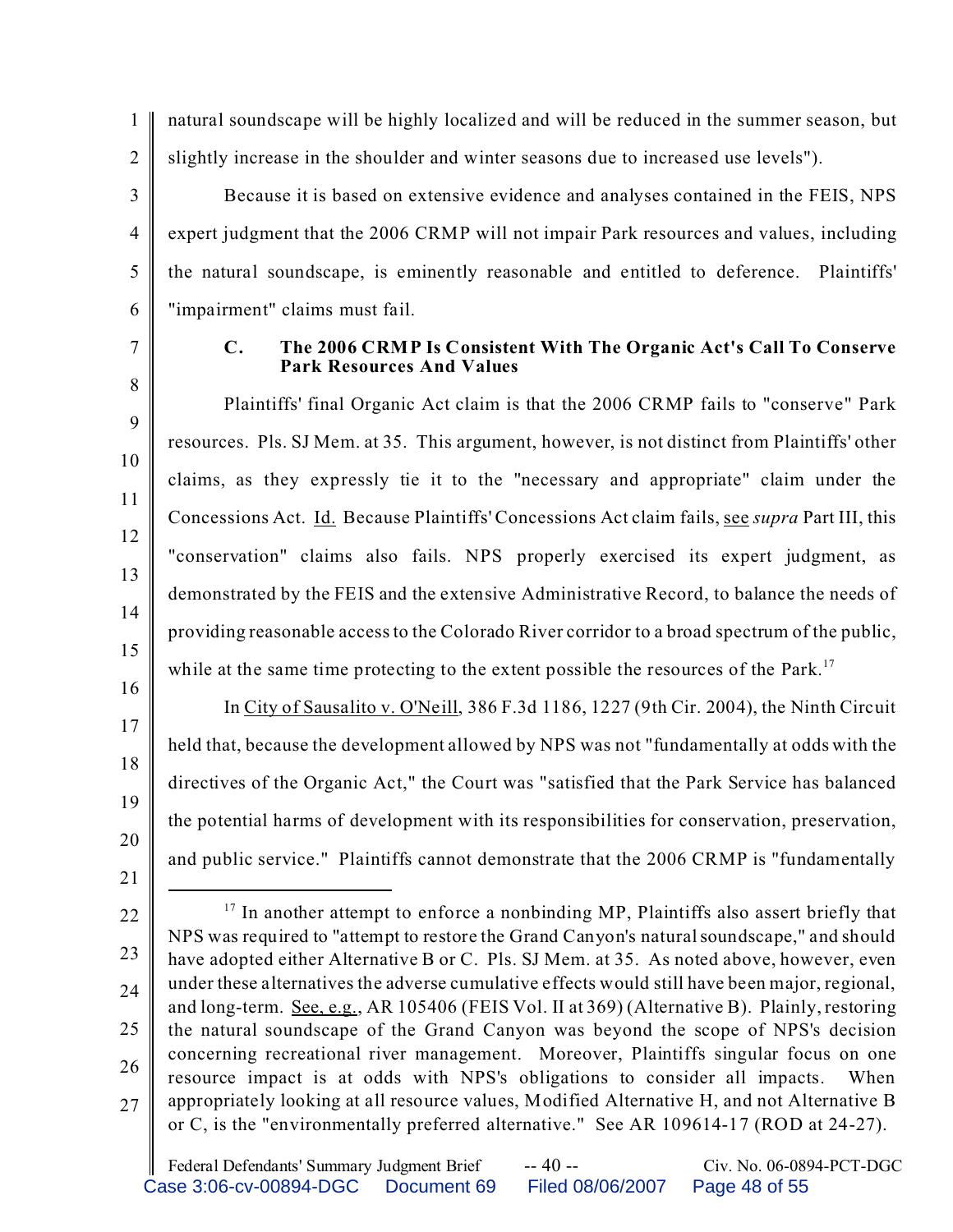1  $\mathfrak{D}$ 3 at odds" with the Organic Act, and NPS properly considered and weighed potential harms against its responsibility for protecting the Park. Plaintiffs' Organic Act claims are without merit and should be denied.

4

5

## **V. NPS COMPLIED WITH NEPA IN ANALYZING THE POTENTIAL ENVIRONMENTAL IMPACTS OF THE 2006 CRMP**

6 7 8 9 10 11 12 13 14 15 16 17 18 Under NEPA, federal agencies prepare a detailed EIS for "major Federal actions significantly affecting the quality of the human environment."  $42 \text{ U.S.C.}$  §  $4332(2)(\text{C})$ . As a threshold matter, NEPA imposes only procedural requirements, not substantive ones: "NEPA does not work by mandating that agencies achieve particular substantive environmental results." Marsh v. ONRC, 490 U.S. 360, 371 (1989). Moreover, a court cannot "interject itself within the area of discretion of the executive as to the choice of the action to be taken." Kleppe v. Sierra Club, 427 U.S. 390, 410 (1976) (citations omitted). "NEPA's goal is satisfied once . . . information is properly disclosed; thus, NEPA exists to ensure a process, not to ensure any result." Inland Empire Pub. Lands Council v. United States Forest Service, 88 F.3d 754, 758 (9th Cir. 1996); see also Minnesota Public Interest Research Group v. Butz, 541 F.2d 1292, 1300 (8th Cir. 1976) ("The purpose of NEPA is not to require an objection free document, but rather to give Congress, the responsible agencies, and the public a useful decision-making tool.").

19 20 21 22 23 24 25 Thus, judicial review of an EIS is "extremely limited." National Parks & Conservation Ass'n v. U.S. Dep't of Transp., 222 F.3d 677, 680 (9th Cir. 2000). A court evaluates an EIS only to determine whether it "contains a reasonably thorough discussion of the significant aspects of the probable environmental consequences" of a challenged action. Oregon Envtl. Council v. Kunzman, 817 F.2d 484, 492 (9th Cir. 1987) (internal quotes omitted). A court "need not 'fly-speck' the document and 'hold it insufficient on the basis of inconsequential, technical deficiencies,' but will instead employ a 'rule of reason'" Swanson v. U.S. Forest Serv., 87 F.3d 339, 343 (9th Cir. 1996).

26 27

Under this standard, even if the court disagrees with the agency's conclusions, it must approve the EIS if it is satisfied that the EIS process fostered informed decision-making and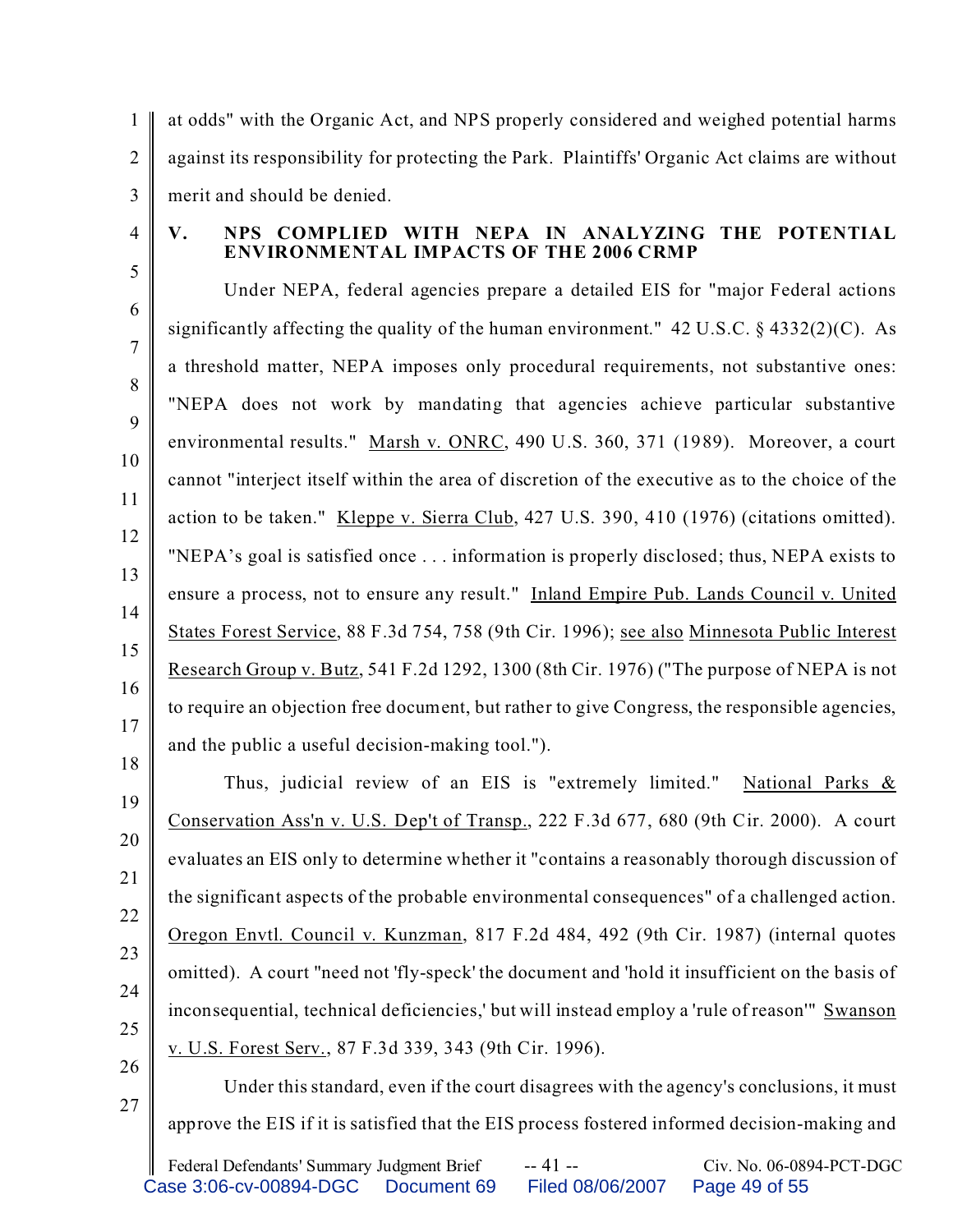1  $\mathfrak{D}$ 3 4 5 6 7 public participation. See Idaho Conservation League v. Mumma, 956 F.2d 1508, 1519 (9th Cir. 1992). Courts must "review the EIS as a whole, and where there is conflicting evidence in the record, the [agency's] determination is due deference-especially in areas of agency expertise" National Parks, 222 F.3d at 682 (internal citation omitted). Once a court finds that the agency took a "hard look" at environmental impacts, then its review is at an end. Mumma, 956 F.2d at 1519; see also National Parks, 222 F.3d at 682 ("So long as the agency has made an informed decision, we cannot intervene.").

8

9

## **A. NPS Took The Requisite "Hard Look" At The Cumulative Impacts Of The 2006 CRMP On Wilderness Characteristics**

10 11 12 13 14 15 16 17 18 19 20 NEPA requires federal agencies to consider the cumulative impacts of their actions. Kern v. United States Bureau of Land Mgmt., 284 F.3d 1062, 1075-76 (9th Cir. 2002). Pursuant to the NEPA regulations, a "cumulative impact" is "the impact on the environment which results from the incremental impact of the action when added to other past, present, and reasonably foreseeable future actions regardless of what agency \* \* \* or person undertakes such other actions." 40 C.F.R. § 1508.7. According to the cases cited by Plaintiffs, a NEPA document's cumulative impact analysis "must identify and discuss the impacts that will be caused by each successive [project], including how the combination of those various impacts is expected to affect the environment, so as to provide a reasonably thorough assessment of the projects' cumulative impacts." Great Basin Mine Watch v. Hankins, 456 F.3d 955, 974 (9th Cir. 2006) (quoting Klamath-Siskiyou Wildlands Ctr. v. Bureau of Land Mgmt., 387 F.3d 989, 1001 (9th Cir.2004)).

21

26

27

effects on wilderness characteristics, arguing that the cumulative impacts analysis in the FEIS is "conclusory" and lacking "detail." Pls. SJ Mem. at 35-36. Id. at 36. Ironically, it is Plaintiffs' argument on this claim that is "conclusory" and lacking "detail." While Plaintiffs identify a list of activities that they assert NPS was required to evaluate in a cumulative impact analysis on wilderness character, Plaintiffs fail to offer any Administrative Record citations or argument as to why these activities should have been addressed or as to how the

Plaintiffs allege that NPS violated NEPA by failing to adequately analyze cumulative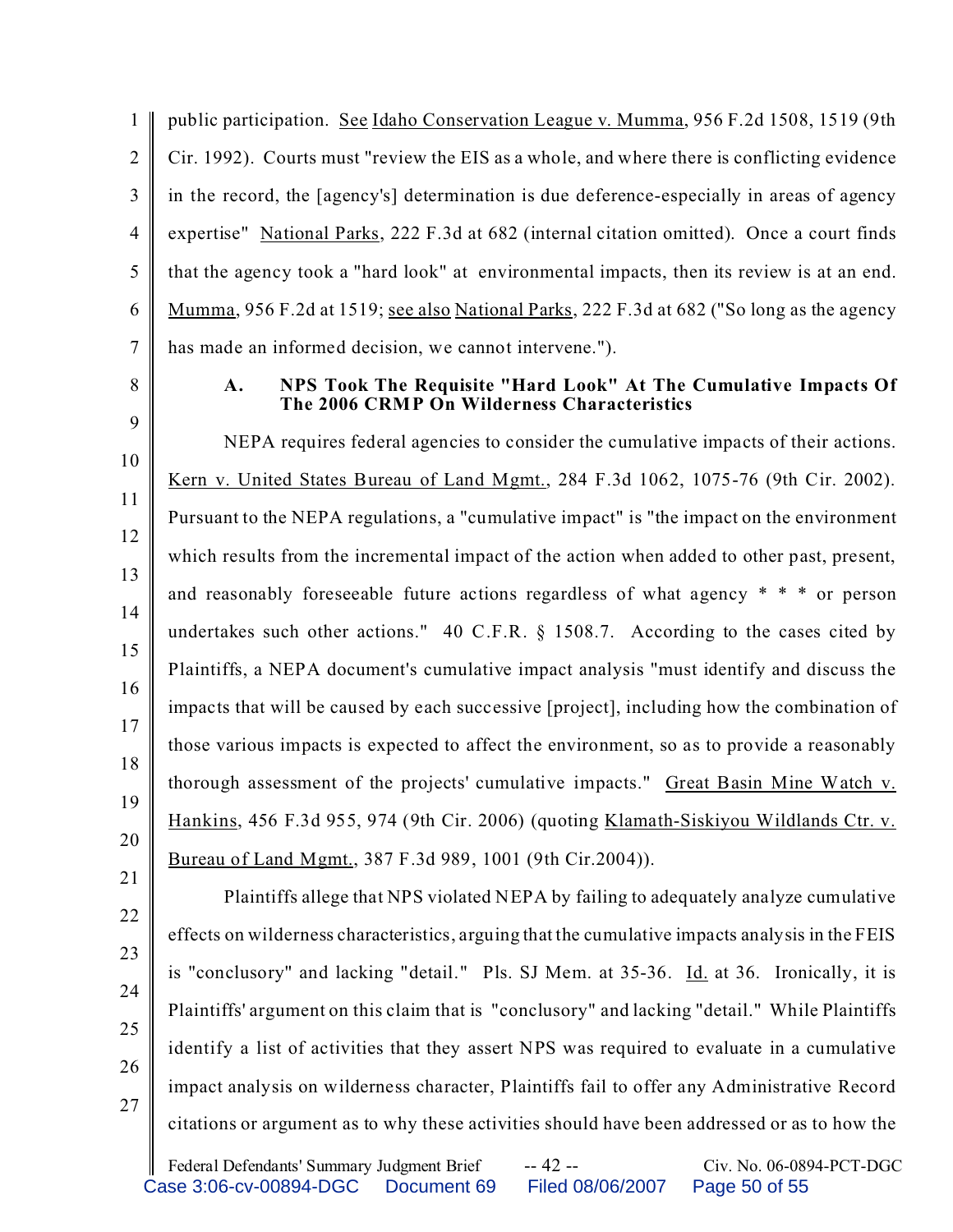1  $\overline{2}$ 3 4 5 6 7 8 9 cumulative impact analyses in the FEIS were inadequate. Plaintiffs' conclusory argument deprives Defendants an opportunity to rebut--or the Court to address--any specific issues Plaintiffs may have with the cumulative impacts analyses, and thus Plaintiffs' claim is inadequately supported and should be rejected. See, e.g., Greenwood v. FAA, 28 F.3d 971, 977 (9th Cir.1994) ("We review only issues which are argued specifically and distinctly in a party's opening brief. We will not manufacture arguments for an appellant, and a bare assertion does not preserve a claim.") (internal citation omitted); Maryland Cas. Co. v. Knight, 96 F.3d 1284, 1291 (9th Cir.1996) (deeming issue raised in brief abandoned where appellant failed to present substantive argument in support).

10 11 12 13 14 15 16 17 18 In any event, contrary to Plaintiffs' conclusory statement, the FEIS does contain detailed analyses of cumulative impacts relative to wilderness character. As the FEIS states, "[c]umulative impacts on wilderness character were determined by combining the impacts of each alternative with other past, present, and reasonably foreseeable future actions [and] are described for each alternative for natural and cultural resources and visitor use and experience." AR 105818 (FEIS Vol. II at 781).<sup>18</sup> Specific activities that reasonably might contribute to cumulative impacts for various resource topics are identified, AR 105286 (FEIS Vol. II at 249), and each of the sections analyzing impacts on these other resources includes detailed analyses for relevant cumulative impacts.

19 20 21 For example, in the "natural soundscape" section, the FEIS first identifies potential activities that might combine for cumulative impacts on the soundscape, AR 105394 (FEIS Vol. II at 357) and analyzes for Alternative A (Existing Condition) the relevant human noise

22

23 24 25 26 27 <sup>18</sup> Plaintiffs complain that the DEIS did not contain a separate wilderness character section. Pls. SJ Mem. at 36 n.20. While this statement is true as far as it goes, it ignores the fact that all the potential impacts to wilderness character were addressed in each of the other resource sections. Thus, adding a wilderness character section to the FEIS represented only a restructuring of the DEIS to summarize potential impacts on wilderness character in one place. The underlying analyses of impacts to the various resources, however, were always present. AR 105816 (FEIS Vol. II at 779) ("The analysis of impacts to wilderness character incorporates the impact analyses for all natural and cultural resources, and visitor use and experience.").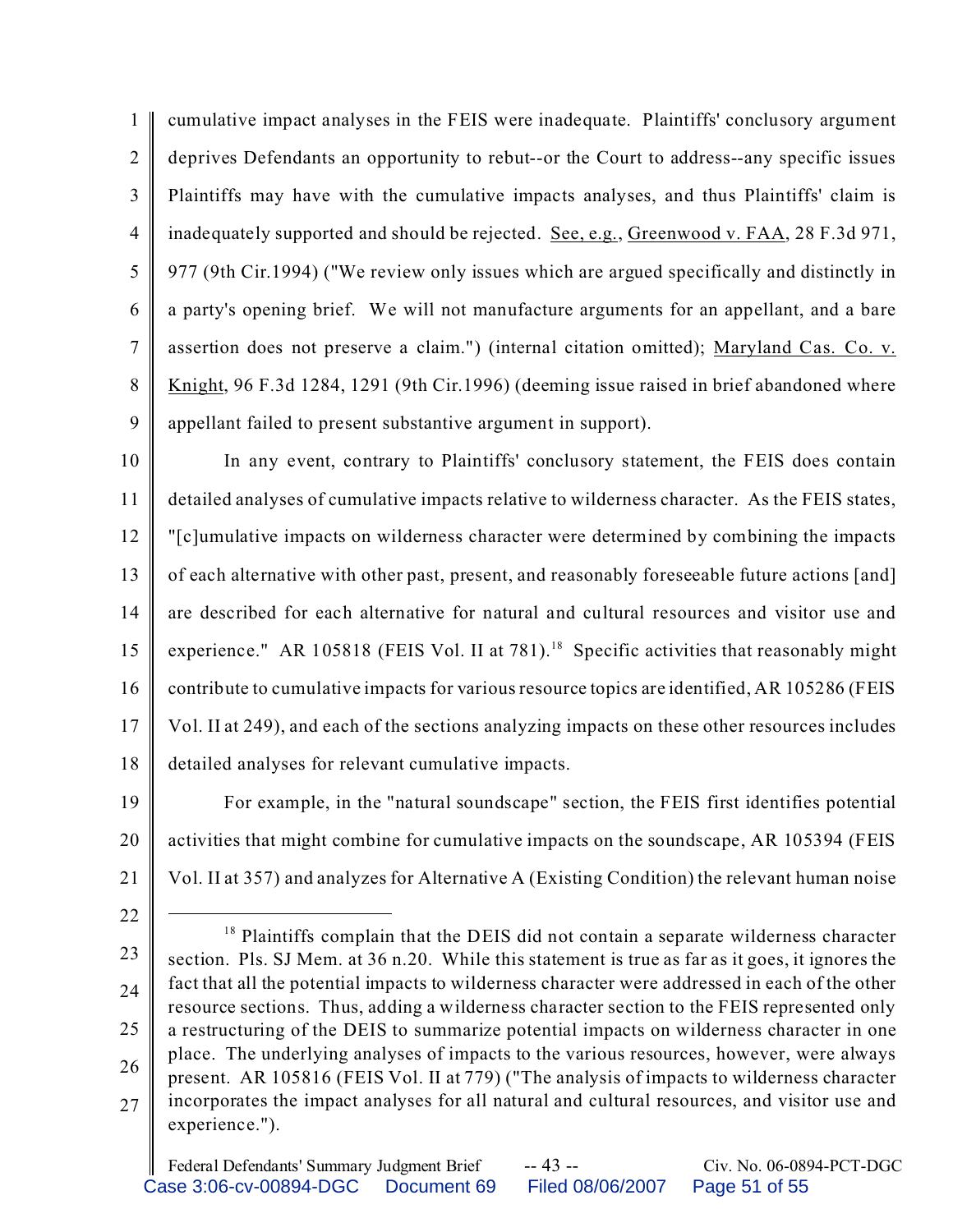1  $\mathfrak{D}$ 3 4 5 6 7 8 9 10 11 12 13 14 15 16 17 impacts that adversely affect the Park's natural soundscape in addition to the activities authorized under the CRMP. AR 105401-03 (FEIS Vol. II at 364-66). This analysis includes an assessment of specific, relevant data for these sources, and concludes that "[a]ircraft overflights thus represent major adverse cumulative impacts on the park's natural soundscape for about 245 days per year in most of the park, and they are frequent and periodic, depending upon location." AR 105403 (FEIS Vol. II at 366). The analysis concludes that "[n]oise from river recreational activities [including motorboat and nonmotor boat noise] contributes additional noise to the natural soundscape; however, even if all noise from all river recreation was eliminated from the park (including river-related flights at Whitmore), the cumulative effects of aircraft noise would still be an adverse, major impact." AR 105404 (FEIS Vol. II at 367). For each of the other Lees Ferry alternatives, the cumulative impact analysis compares the level of impacts to the levels addressed for Alternative A and addresses how they differ accordingly. See AR 105405 (FEIS Vol. II at 368) (Alternative B); AR 105407 (FEIS Vol. II at 370) (Alternative C); AR 105410 (FEIS Vol. II at 373) (Alternative D); AR 105413 (FEIS Vol. II at 376) (Alternative E); AR 105416 (FEIS Vol. II at 379) (Alternative F); AR 105420 (FEIS Vol. II at 383) (Alternative G); AR 105423 (FEIS Vol. II at 386) (Modified Alternative H).

18 19 20 21 22 23 24 25 A similar cumulative impacts analysis is presented for each of the Lower Gorge alternatives. See AR 105428 (FEIS Vol. II at 391) (Alternative 1); AR 105431 (FEIS Vol. II at 394) (Alternative 2); AR 105434 (FEIS Vol. II at 397) (Alternative 3); AR 105438 (FEIS Vol. II at 401) (Modified Alternative 4); AR 105440 (FEIS Vol. II at 403) (Alternative 5). This approach is followed for each of the other resource topics. See, e.g., AR 105294-95, 105298, 105300, 105302, 105303, 105305, 105306, 105308, 105309, 105312, 105314, 105316, 105318, 105320 (FEIS Vol. II at 257-58, 261, 263, 265, 266, 268, 269, 271, 272, 275, 277, 279, 281, 283) (cumulative impacts to soils).

26 27 Combined, these cumulative impact analyses for each resource and all alternatives, provide a detailed assessment of cumulative impacts on natural and cultural resources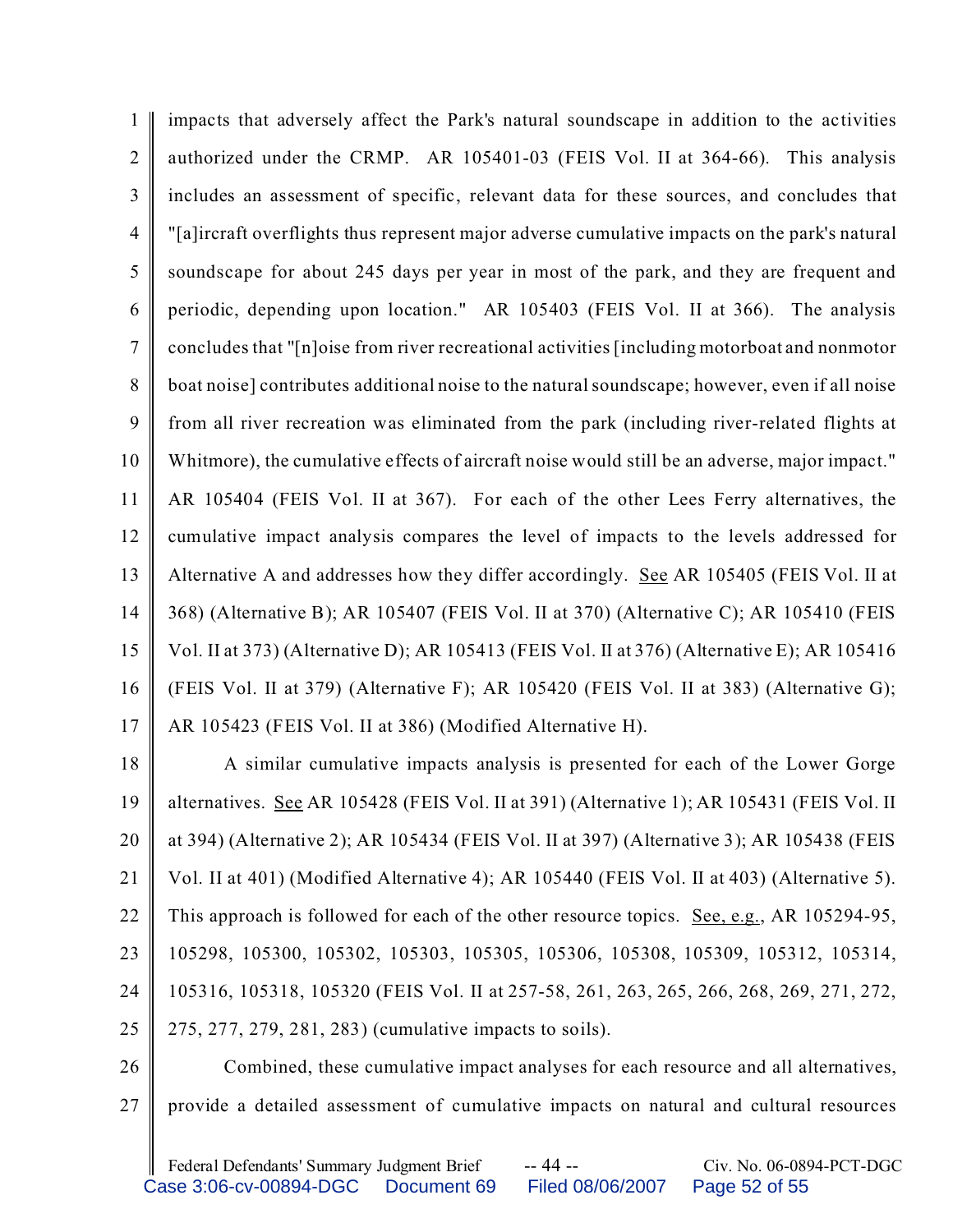1  $\mathfrak{D}$ 3 4 relating to wilderness character. The FEIS thus easily surpasses the Ninth Circuit's standard for providing a "reasonably thorough assessment" of cumulative impacts. Great Basin Mine, 456 F.3d at 974. Plaintiffs have failed to identify, let alone articulate, any relevant information missing from these analyses.

5

## **B. The FEIS Is Based On High-Quality Information And Scientific Analysis**

6 7 8 9 10 Plaintiffs' final claim is that the FEIS violates NEPA because it "is not based on either high-quality information or accurate scientific analysis about the need for, propriety of or equity in allocation of commercial uses." Pls. SJ Mem. at 37. Plaintiffs offer no specific factual basis or argument for this conclusory assertion and, as with their conclusory "cumulative impacts" argument, it must be rejected.

11 12 13 14 15 16 17 18 Nonetheless, the exhaustive FEIS demonstratesthe fallacy of Plaintiffs' assertion. The FEIS includes a bibliography of more than 500 technical and scientific references, as well as numerous "personal communications" with resource experts. AR 105866-98 (FEIS Vol. II at 829-61). The analyses for each resource relating to wilderness character (e.g., natural soundscape, AR 105385-441 (FEIS Vol. II at 348-404)) is comprehensive and detailed, and the wilderness character section ties these analyses together to present a meaningful assessment of potential effects on wilderness character. AR 105815-37 (FEIS Vol. II at 778- 800). The FEIS for the CRMP easily satisfies NEPA's "hard look" test.

19

## **CONCLUSION**

20 21 22 23 24 Plaintiffs have failed to meet their heavy burden under the APA of demonstrating that NPS's decision adopting the CRMP was "arbitrary, capricious, or otherwise contrary to law." NPS's decision-making process and decision was reasonable and entitled to deference. Therefore, this Court should deny Plaintiffs' Motion for Summary Judgment and grant summary judgment in favor of Federal Defendants.

25

27

26

Dated: August 6, 2007. Respectfully Submitted,

DANIEL G. KNAUSS United States Attorney

Federal Defendants' Summary Judgment Brief -- 45 -- Civ. No. 06-0894-PCT-DGC Case 3:06-cv-00894-DGC Document 69 Filed 08/06/2007 Page 53 of 55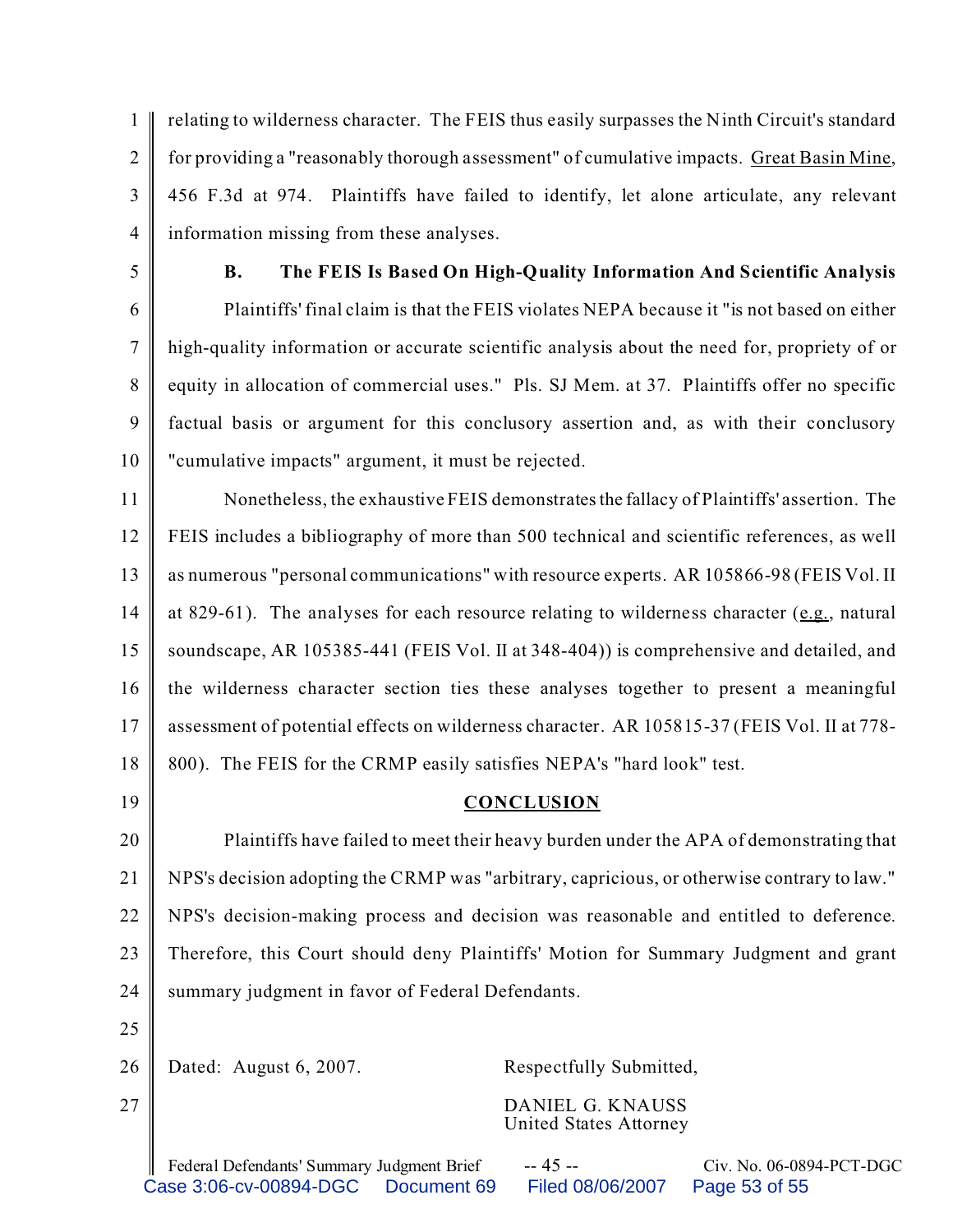| $\mathbf{1}$<br>$\overline{2}$ |                                                                      |             | District of Arizona<br><b>SUE A. KLEIN</b><br>Assistant U.S. Attorney |                                                   |
|--------------------------------|----------------------------------------------------------------------|-------------|-----------------------------------------------------------------------|---------------------------------------------------|
| 3                              |                                                                      |             | RONALD J. TENPAS                                                      |                                                   |
| $\overline{4}$                 |                                                                      |             | Acting Assistant Attorney General<br>U.S. Department of Justice       |                                                   |
| 5                              |                                                                      |             |                                                                       | <b>Environment and Natural Resources Division</b> |
| 6                              |                                                                      |             | s/ Andrew A. Smith<br>ANDREW A. SMITH                                 |                                                   |
| 7                              |                                                                      |             | Trial Attorney<br>Natural Resources Section                           |                                                   |
| 8                              |                                                                      |             | Of Counsel:                                                           |                                                   |
| 9                              |                                                                      |             | <b>ROBERT C. EATON</b><br>Office of the Solicitor                     |                                                   |
| 10                             |                                                                      |             | U.S. Department of the Interior                                       |                                                   |
| 11                             |                                                                      |             | <b>Attorneys for Federal Defendants</b>                               |                                                   |
| 12                             |                                                                      |             |                                                                       |                                                   |
| 13                             |                                                                      |             |                                                                       |                                                   |
| 14                             |                                                                      |             |                                                                       |                                                   |
| 15                             |                                                                      |             |                                                                       |                                                   |
| 16                             |                                                                      |             |                                                                       |                                                   |
| 17                             |                                                                      |             |                                                                       |                                                   |
| 18                             |                                                                      |             |                                                                       |                                                   |
| 19                             |                                                                      |             |                                                                       |                                                   |
| 20                             |                                                                      |             |                                                                       |                                                   |
| 21                             |                                                                      |             |                                                                       |                                                   |
| 22                             |                                                                      |             |                                                                       |                                                   |
| 23                             |                                                                      |             |                                                                       |                                                   |
| 24                             |                                                                      |             |                                                                       |                                                   |
| 25                             |                                                                      |             |                                                                       |                                                   |
| 26                             |                                                                      |             |                                                                       |                                                   |
| 27                             |                                                                      |             |                                                                       |                                                   |
|                                | Federal Defendants' Summary Judgment Brief<br>Case 3:06-cv-00894-DGC | Document 69 | $-46-$<br>Filed 08/06/2007                                            | Civ. No. 06-0894-PCT-DGC<br>Page 54 of 55         |